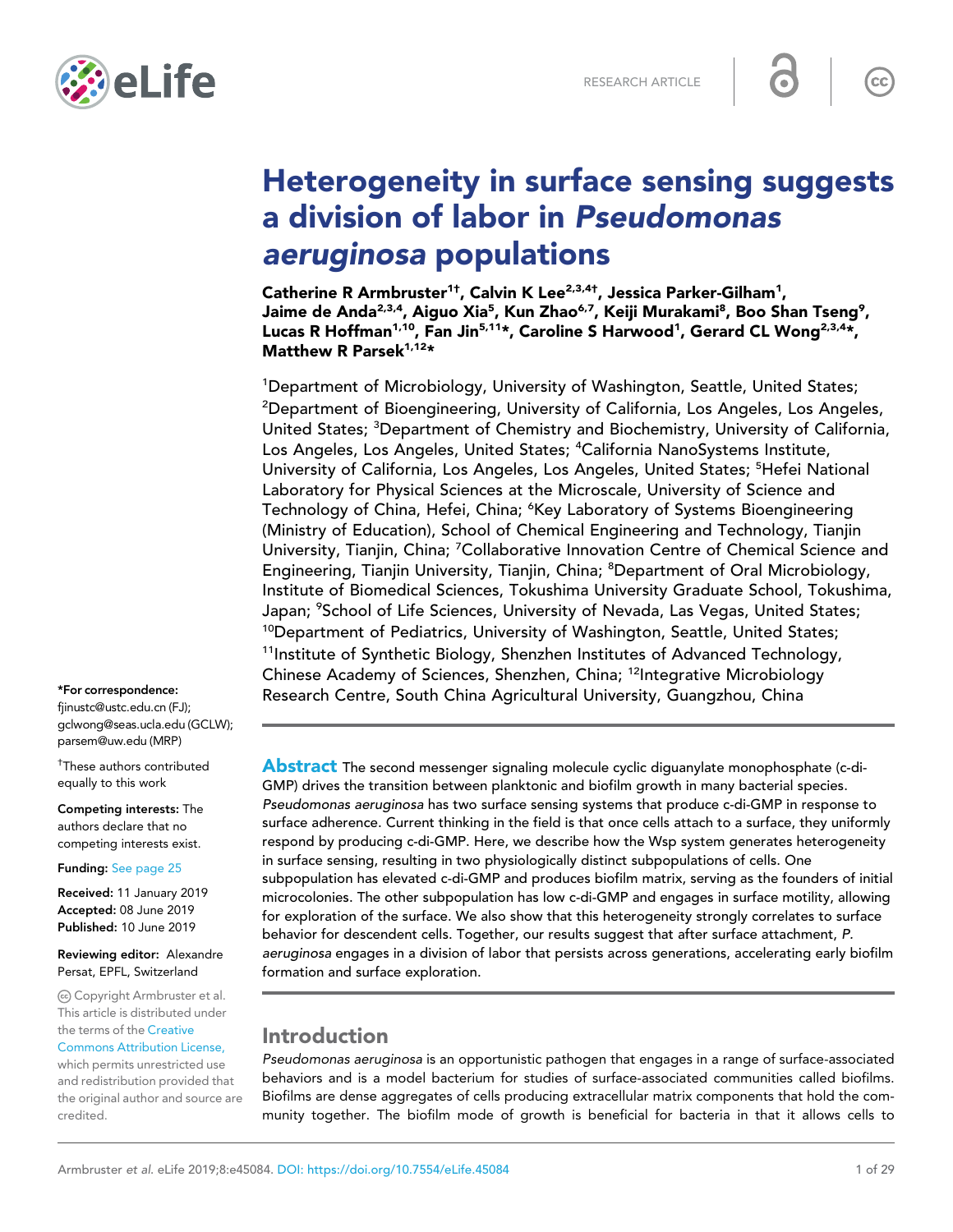**eLife digest** Bacteria can adopt different lifestyles, depending on the environment in which they grow. They can exist as single cells that are free to explore their environment or group together to form 'biofilms'. The bacteria in biofilms stick to a surface, and produce a slimy 'matrix' that covers and thereby protects them. Biofilms have been found in lung infections that affect people with the genetic disorder cystic fibrosis, and can also form on the surface of medical implants. Because the biofilm lifestyle protects bacteria from the immune system and antimicrobial drugs, learning about how biofilms form could help researchers to discover ways to prevent and treat such infections.

Many bacteria switch between the free-living and biofilm lifestyles by altering their levels of a signaling molecule called cyclic diguanylate monophosphate (called c-di-GMP for short). Bacteria living in biofilms have much higher levels of c-di-GMP than their free-living counterparts, and bacteria that have high levels of c-di-GMP produce more biofilm matrix.

Bacteria called *Pseudomonas aeruginosa* use a protein signaling complex called the Wsp system to sense that they are on a surface and increase c-di-GMP production. Questions remained about how quickly this change in production occurs, and whether bacteria pass on their c-di-GMP levels to the new descendant cells when they divide.

Armbruster et al. monitored individual cells of *P. aeruginosa* producing c-di-GMP as they began to form biofilms. Unexpectedly, not all cells increased their c-di-GMP levels when they first attached to a surface. Instead, Armbruster et al. found that there are two populations – high and low c-di-GMP cells – that each perform complementary and important tasks in the early stages of biofilm formation.

The high c-di-GMP cells represent 'biofilm founders' that start to produce the biofilm matrix, whereas the low c-di-GMP cells represent 'surface explorers' that spend more time traveling along the surface. Armbruster et al. found that the Wsp surface sensing system generates these two populations of cells. Moreover, the c-di-GMP levels in a bacterial cell even affect the behavior of the descendant cells that form when it divides. This effect can persist for several cell generations.

More work is needed to examine exactly how the biofilm founders and surface explorers interact and influence how biofilms form, and to discover if blocking c-di-GMP signaling prevents biofilm formation. This could ultimately lead to new strategies to prevent and treat infections in humans.

maintain close proximity to nutrients, promotes exchange of genetic material, and confers cells protection from a variety of chemical and environmental stresses (e.g. nutrient limitation, desiccation, and shear forces), as well as engulfment by protozoa in the environment or by phagocytes in a host ([Davey and O'toole, 2000](#page-25-0)). Collectively, these advantages make biofilm formation integral to prokaryotic life.

The secondary messenger signaling molecule cylic diguanylate monophosphate (c-di-GMP) controls the transition between the planktonic to the biofilm mode of growth. In many bacterial species, including *P. aeruginosa*, elevated c-di-GMP results in repression of flagellar motility genes, while promoting expression of genes involved in producing a biofilm matrix (Römling [et al., 2013](#page-27-0)). The P. *aeruginosa* biofilm matrix is composed of a combination of polysaccharides (including Pel and Psl), proteins (including the adhesin CdrA), and extracellular DNA ([Ma et al., 2009](#page-27-0)). Biofilm matrix production is an energetically costly process that is regulated at multiple levels ([Wei and Ma, 2013](#page-28-0)). The *cdrA, pel* and *psl* genes are all transcriptionally induced under conditions of high c-di-GMP ([Starkey et al., 2009](#page-27-0)).

For many species, the initial step in biofilm formation involves adherence of free swimming planktonic cells to a surface and the initiation of surface sensing. *P. aeruginosa* has at least two distinct surface sensing systems, the Wsp and the Pil-Chp systems, that when activated, lead to biofilm formation. The Wsp system senses an unknown surface-related signal (recently proposed to be membrane perturbation [[Chen et al., 2014](#page-25-0)]) through WspA, a membrane-bound protein homologous to methyl-accepting chemotaxis proteins (MCPs). Activation of this system stimulates phosphorylation of the diguanylate cyclase WspR, which leads to the formation of aggregates of phosphorylated WspR (WspR-P) in the form of visible subcellular clusters. This aggregation of WspR-P potentiates its activity, increasing c-di-GMP synthesis ([Huangyutitham et al., 2013](#page-26-0)). In comparison, the Pil-Chp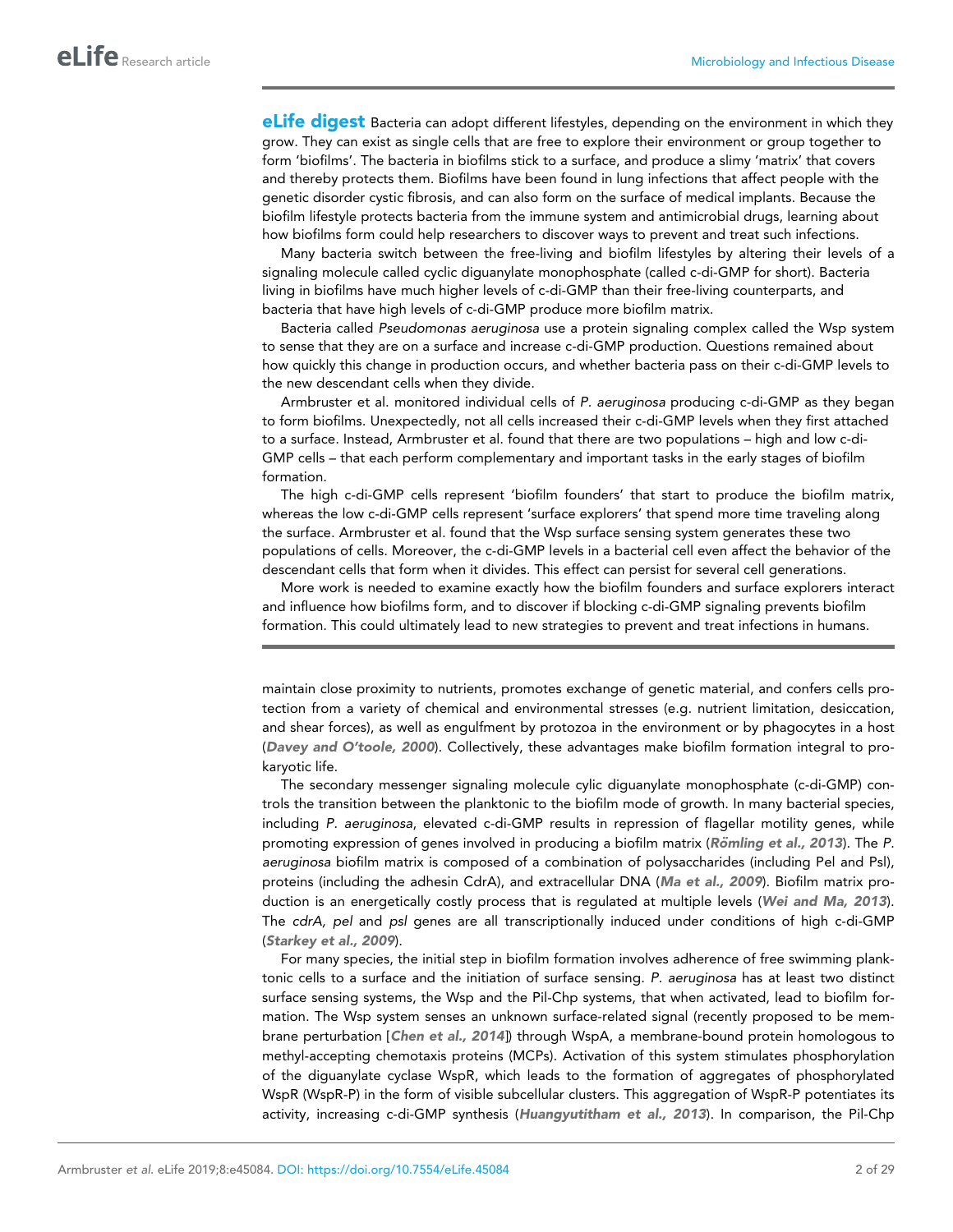chemosensory-like system initiates a hierarchical cascade of second messenger signaling in response to a surface ([Luo et al., 2015](#page-27-0)). First, an increase in cellular cAMP levels occurs through activation of the adenylate cyclase CyaB by the Pil-Chp complex. This increases expression of genes involved in type IV pilus biogenesis, including PilY1. PilY1 is associated with the type IV pilus and harbors a Von Willebrand motif, which is involved in mechanosensing in eukaryotic systems ([Kuchma et al., 2010](#page-26-0)). Thus, it has been proposed that this protein may be involved in the mechanosensing of surfaces ([Persat et al., 2015](#page-27-0)). The output of this second signal is through the diguanylate cyclase, SadC, resulting in an increase in cellular c-di-GMP levels. Unlike the Wsp system, which localizes laterally along the cell ([O'Connor et al., 2012](#page-27-0)), PilY1 is required to be associated with polarly-localized type IV pili in order to stimulate c-di-GMP production ([Luo et al., 2015](#page-27-0); [Kuchma et al., 2010](#page-26-0)), suggesting that *P. aeruginosa* deploys both polar and laterally localized systems to promote c-di-GMP synthesis in response to a surface.

Bacteria in biofilms have long been appreciated to exhibit phenotypic heterogeneity due to chemical variation within the biofilm itself, including gradients of oxygen ([Wessel et al., 2014](#page-28-0)), nutrients ([Schreiber et al., 2016](#page-27-0)), and pH ([Vroom et al., 1999](#page-28-0)). These environmental conditions are sensed by individual bacterial cells, leading to differential gene expression and metabolic activities even within a genetically homogeneous population ([Stewart and Franklin, 2008](#page-28-0)). Specifically, the term 'division of labor' refers to cases where genetic or phenotypic heterogeneity results in subpopulations of cells cooperating to perform distinct tasks that provide an overall fitness benefit to the population ([West and Cooper, 2016](#page-28-0)). Through task allocation, subpopulations of cells can engage in behaviors that are impossible to perform simulataneously (e.g. bet-hedging strategies between biofilm and planktonic cells [[Lowery et al., 2017](#page-27-0)]), energetically costly to switch between (e.g. taskswitching [[Goldsby et al., 2012](#page-26-0)]), or are metabolically incompatible (e.g. photosynthesis and nitrogen fixation in cyanobacteria ([[Rossetti et al., 2010](#page-27-0)]). In particular, there is a rich body of literature demonstrating that genetic ([Kim et al., 2016](#page-26-0); Dragoš et [al., 2018](#page-26-0); [Klausen et al., 2003](#page-26-0)) and phe-notypic variation ([Klauck et al., 2018](#page-26-0); [Serra et al., 2015](#page-27-0); [Haagensen et al., 2007](#page-26-0)) in surface motility and polysaccharide production among individual bacterial cells within a biofilm can represent a division of labor that is required to achieve the architecture and structural integrity of the biofilm matrix ([van Gestel et al., 2015](#page-28-0)).

Beyond heterogeneity as a result of variation in environmental signals, recent single-cell analyses have revealed that c-di-GMP signaling can drive phenotypic heterogeneity among populations of single cells exposed to the same environmental inputs. Planktonic *P. aeruginosa* have been shown to achieve heterogeneity among very low levels of c-di-GMP through assymetrical partitioning of a diguanylate cyclase during cell division, leading to diverse swimming molitity behaviors ([Kulasekara et al., 2013](#page-27-0)). More recently, this same assymetrical cell division mechanism was shown to generate two populations of *P. aeruginosa*, one piliated and one flagellated, that are each required for efficient tissue colonization ([Laventie et al., 2019](#page-27-0)). Together, these studies support a role for c-di-GMP heterogeneity in generating diverse bacterial behaviors during both biofilm and planktonic growth.

Here, we examined the dynamics of c-di-GMP production and bacterial surface motility at the single-cell level during early stages of biofilm formation. We used a plasmid-based, transcriptional reporter of intracellular c-di-GMP to follow the downstream fate of cells producing varying levels of c-di-GMP in response to surface attachment. Within a clonal population of *P. aeruginosa*, we found that levels of c-di-GMP vary among individual cells as they sense a surface, leading to a division of labor between two energetically costly behaviors associated with early biofilm formation: surface exploration and polysaccharide production.

### **Results**

#### Cellular c-di-GMP levels rapidly increase upon surface attachment

We initially compared levels of c-di-GMP between *P. aeruginosa* PAO1 cells growing attached to a silicone surface and subjected to constant flow for 4 hr to those grown planktonically for 4 hr. As expected, we observed that PAO1 cellular c-di-GMP levels are 4.4-fold higher  $(\pm 0.78 \text{ SD}, \text{N} = 3,$  $p \le 0.05$ ) after 4 hr of growth attached to a surface compared to planktonic growth ([Figure 1A](#page-3-0)). Because direct measurement of c-di-GMP by LC-MS/MS is limited by our ability to generate enough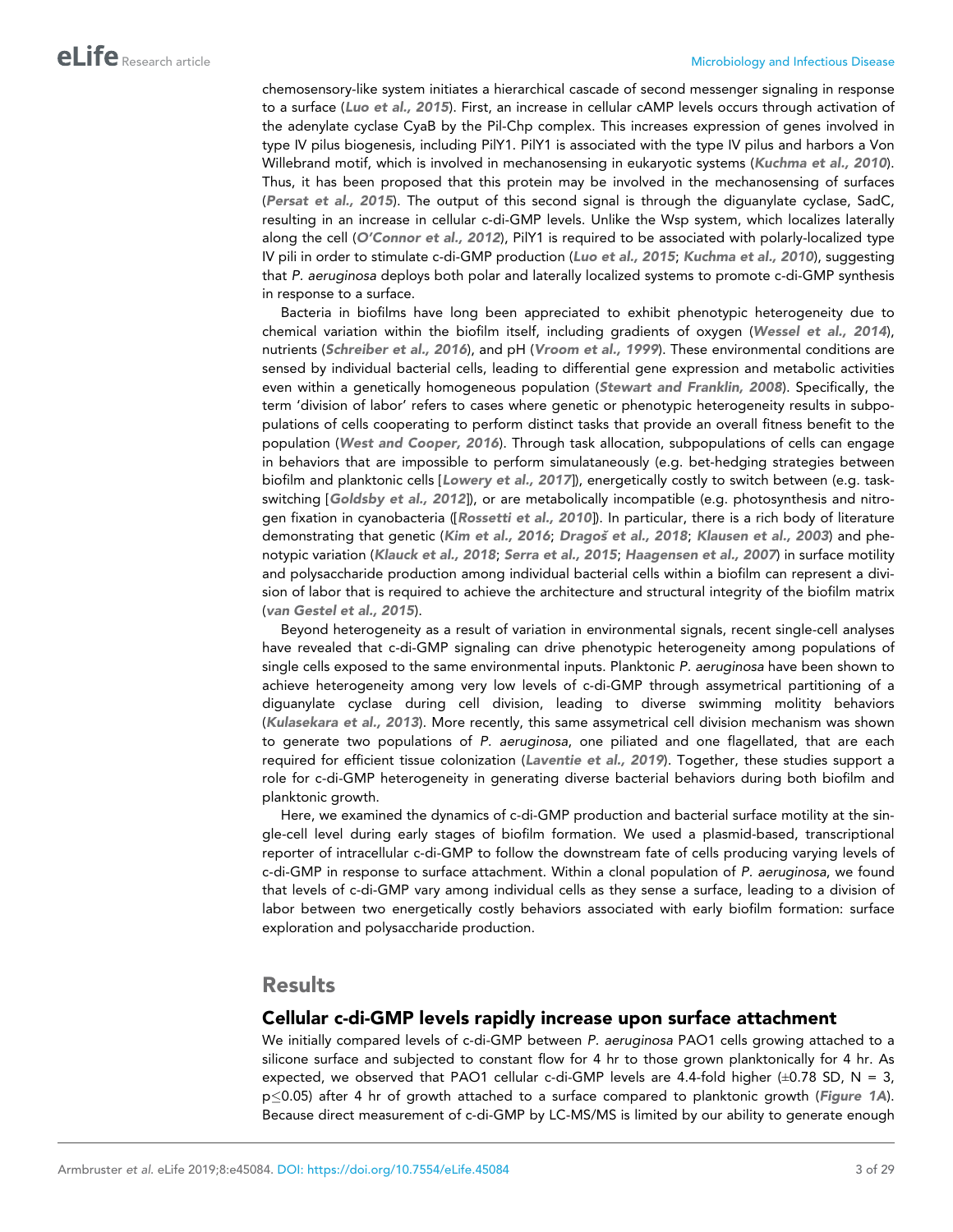<span id="page-3-0"></span>

Figure 1. Heterogeneity in cellular levels of c-di-GMP during early P. aeruginosa biofilm formation. (A) c-di-GMP levels are elevated rapidly upon association of *P. aeruginosa* PAO1 cells with a surface. Relative levels of intracellular c-di-GMP in wild type PAO1 cells grown either planktonically or after 4 hr of attachment to a silicone tube. Values are normalized to the average concentration of c-di-GMP in planktonic cells, in pmol c-di-GMP/mg total protein as determined by LC-MS/MS, and presented as mean and SD. \*p<0.05 by T-test, N = 3. [Figure 1—figure supplement 1](#page-4-0) shows the Pel polysaccharide operon is transcriptionally activated almost 10-fold compared to planktonic cells within 30 min of surface attachment. (B) Two commonly *Figure 1 continued on next page*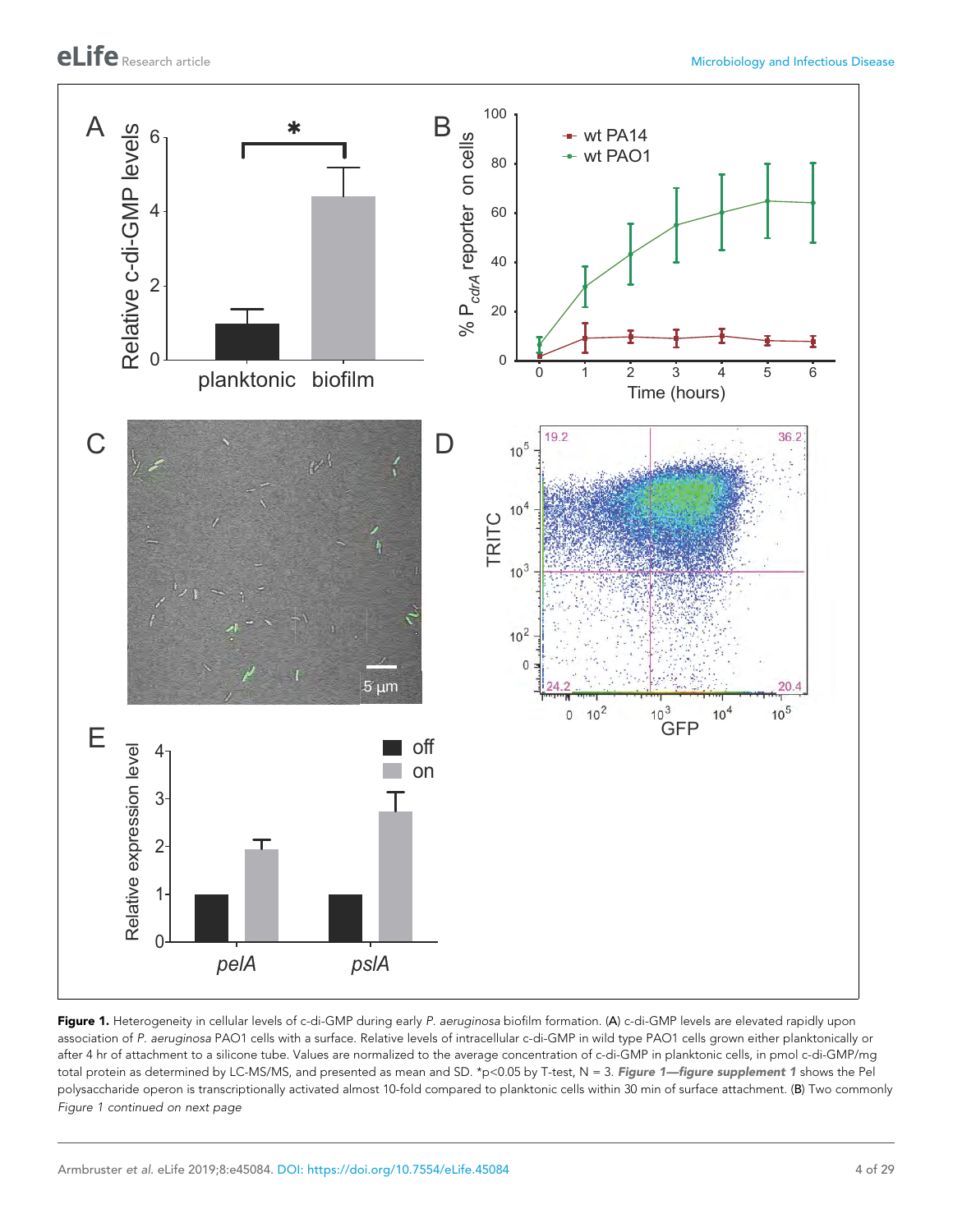#### <span id="page-4-0"></span>*Figure 1 continued*

studied *P. aeruginosa* lab strains, PAO1 and PA14, differentially activate the c-di-GMP reporter during surface sensing. Wild type PAO1 or PA14 cells harboring the c-di-GMP reporter (pP*cdrA::gfp*ASV) were grown to mid-log phase in planktonic culture, then inoculated into a flow cell and supplied with 1% LB medium. Surface attached cells were imaged immediately after inoculation (time 0 hr), and hourly for 12 hr. The c-di-GMP reporter is activated in a subset of wild type PAO1 cells within 1 hr of surface attachment and remains activated in approximately 60% of PAO1 cells during the first 6 hr of attachment. In PA14, the c-di-GMP reporter is activated in a smaller proportion of attached cells compared to PAO1. Data points are mean percentage of reporter activated cells from each time point across at least three biological replicates, with standard deviation. Figure 1—figure supplement 4 shows an additional c-di-GMP responsive transcriptional reporter (using the *siaA* promoter) is also responsive to Wsp-dependent changes in cellular levels of c-di-GMP. (C) Wild type PAO1 cells display heterogeneity in c-di-GMP reporter activity after 6 hr of surface attachment. Confocal microscopy image of wild type PAO1 P*cdrA::gfp*ASV grown in 1% LB after 6 hr of surface attachment during a time course flow cell experiment. Bright field (gray) and GFP (green) channels are merged. Wild type PAO1 P<sub>cdrA</sub>::gfp<sub>ASV</sub> was grown in 1% LB and imaged by CSLM. Figure 1—figure supplement 2 shows additional representative timecourse images of PAO1. (D) Psl exopolysaccharide production is enriched in the population of cells with high c-di-GMP. Representative scatterplot of reporter activity versus Psl lectin binding in wild type PAO1 harboring the pP<sub>cdrA</sub>::gfpASV reporter grown for four hours in LB before surface attached cells were harvested, stained with the lectin, washed, and counted by flow cytometry. (E) Subpopulations of PAO1 cells with high and low c-di-GMP reporter activity are physiologically distinct. Cells with higher c-di-GMP reporter activity have increased expression of Pel and Psl biosynthetic machinery genes. After 4 hr of attachment to glass, wild type PAO1 cells were separated by flow-assisted cell sorting (FACS) into a population of cells with high (on) and low (off) c-di-GMP reporter activity, then qRT-PCR was performed to quantify expression of Pel and Psl exopolysaccharide biosynthesis genes. Levels of expression of Pel or Psl mRNA were normalized to the off population. \*p<0.05 by T-test, N = 3 biological replicates. Figure 1—figure supplement 3 shows controls for validating the protocol to monitor pP<sub>cdrA</sub>::gfpASV by flow cytometry. Figure 1—source data 2 shows by flow cytometry that Psl and Pel polysaccharide production is highest in cells with high pP<sub>cdrA</sub>::gfp<sub>ASV</sub> reporter activity.

The online version of this article includes the following source data and figure supplement(s) for figure 1:

Source data 1. Raw data for fluorescence intensities.

Source data 2. Distributions of median fluorescence intensity values of PAO1 WT pPcdrA::gfpASV cells obtained via bootstrap sampling. Figure supplement 1. The c-di-GMP-regulated promoter of the Pel polysaccharide operon is transcriptionally activated almost 10-fold compared to planktonic cells within 30 min of attachment of PAO1 to a silicone tube.

Figure supplement 2. Representative time course images showing the c-di-GMP reporter (P*cdrA::gfp*ASV) transitioning from inactive upon initial attachment of wild type PAO1 (0 hr) to active in a subpopulation of cells between 1 and 12 hr during a flow cell experiment.

Figure supplement 3. Fluorescence intensities of individual wild type PAO1 pPcdrA::gfpASV cells imaged over 12 hr following surface attachment in a flow cell experiment ( $n \geq 3$  experiments per time point).

Figure supplement 4. P-values for Kruskal-Wallis test for comparing medians observed in Figure 1—figure supplement 3, followed by Tukey's posttest for multiple comparisons.

Figure supplement 5. Development of a protocol to monitor pP<sub>cdrA</sub>::gfpASV using an LSRII flow cytometer.

Figure supplement 6. The siaA promoter, regulated by c-di-GMP binding to FleQ, is responsive to Wsp-dependent changes in cellular levels of c-di-GMP.

Figure supplement 7. Psl and Pel polysaccharide production is highest in cells with high c-di-GMP as measured by the pP<sub>cdrA</sub>::gfpASV reporter. Figure supplement 8. Development of a protocol to sort biofilm cells by pP<sub>cdrA</sub>::gfpASV using flow assisted cell sorting (FACS).

Figure supplement 9. Flow cytometry control depicting the specificity of TRITC-HHA lectin for Psl.

biomass at earlier time points, we used qRT-PCR to monitor *pel* transcript levels as a readout of c-di-GMP. We found that after just 30 min of surface attachment, *pelA* transcript levels had increased almost 10-fold compared to planktonically grown cells (Figure 1-figure supplement 1). This is consistent with previously published literature showing that transcription of the *pel* operon is directly and positively controlled by high cellular levels of c-di-GMP ([Hickman and Harwood, 2008](#page-26-0); [Baraquet et al., 2012](#page-25-0)).

#### The  $P_{cdrA}::gfp$  reporter suggests heterogeneity in c-di-GMP levels during surface sensing

Next, we sought to visualize early c-di-GMP signaling events at the single cell level. To this end we used a plasmid-based, c-di-GMP responsive transcriptional reporter, pP*cdrA::gfp*ASV ([Rybtke et al.,](#page-27-0) [2012](#page-27-0)) in two commonly-studied *P. aeruginosa* strains, PAO1 and PA14. Planktonic cells (a condition where the reporter is inactive due to low c-di-GMP levels) were used to inoculate flow cell chambers. We imaged individual cells of each reporter strain hourly for up to 6 hr after surface attachment ([Figure 1B](#page-3-0) and Figure 1—figure supplement 2). As expected, we saw minimal GFP fluorescence at the 0 hr time point (right after surface attachment). However, by 1 hr, the reporter was activated in a subset of surface attached cells, as defined by background subtracted GFP fluorescence  $\geq$ 321 fluorescence units (referred to as reporter 'on' subpopulations). Interestingly, between 4 and 6 hr post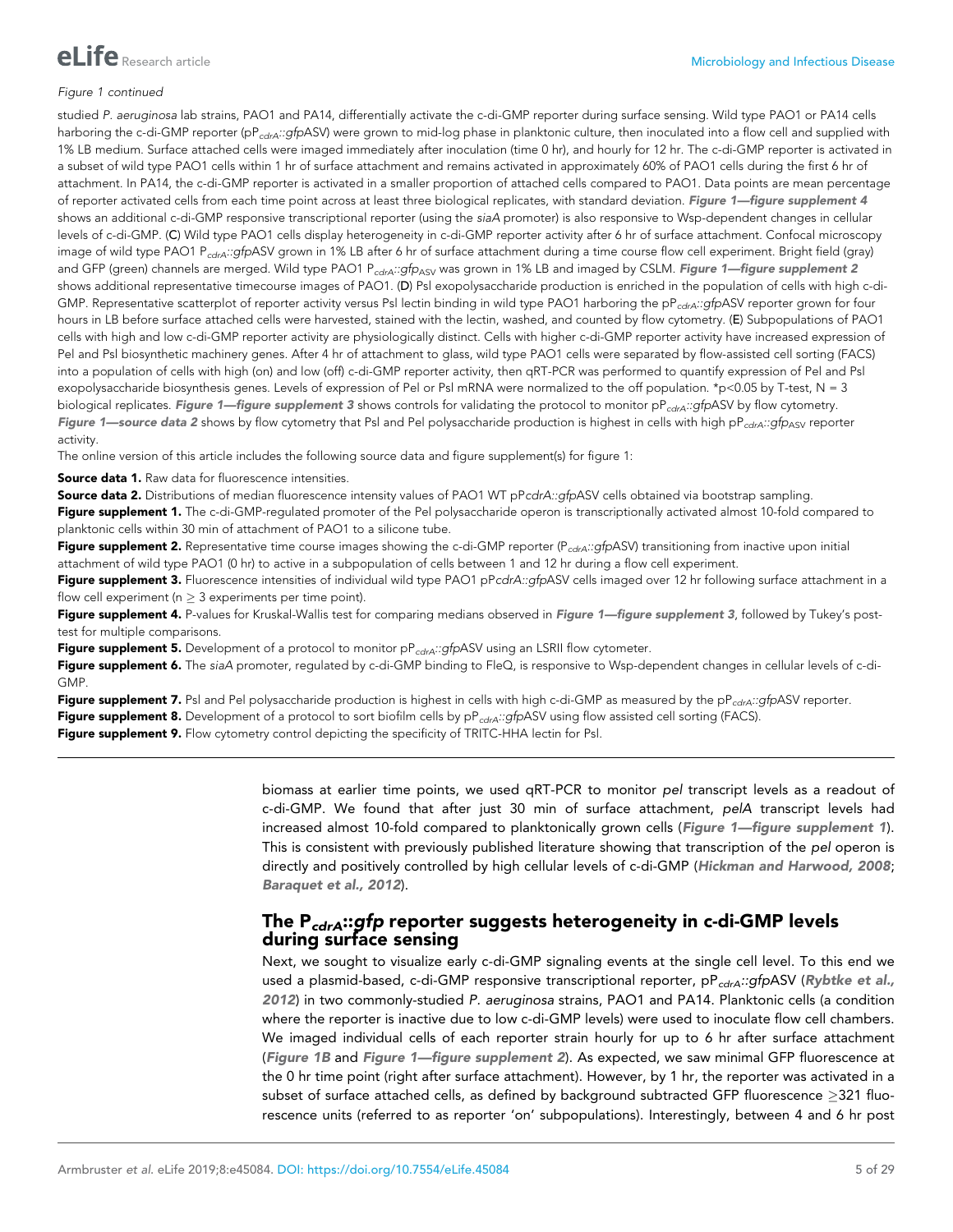inoculation, we consistently observed that the c-di-GMP reporter was only active in a subset of cells in both strains ([Figure 1C](#page-3-0)). In PA14, the reporter was activated in 10% of the population over 6 hr, whereas PAO1 displayed greater reporter activity, with 40–60% of the cells displaying reporter activity through 12 hr ([Figure 1B](#page-3-0)). An analysis of single cell fluorescence supported these observations. We plotted each cell's individual fluorescence values over time and observed populations of cells with low and high c-di-GMP reporter activity at each timepoint after the 0 hr ([Figure 1—figure sup](#page-4-0)[plement](#page-4-0) 3). We also observed long tails of high GFP fluorescence, particularly at 2 and 4 hr. This suggests that the reporter 'on' subpopulation represents cells with a range of high c-di-GMP levels. This wide range of high reporter activity cells between 2 and 4 hr could be indicative of an early 'spike' in c-di-GMP production that levels off over time ([Figure 1—figure supplement 3](#page-4-0)).

We next examined the change in distribution of fluorescence intensity over time for single cells by bootstrap sampling of the single cell fluorescence intensity values ([Figure 1—figure supplement](#page-4-0) [4](#page-4-0)). The purpose of this bootstrapping analysis is to examine whether the distributions of fluorescence intensity differ at each time point. We found that the median fluorescence intensity was significantly different at every time point except between 4 and 6 hr, and between 8, 10, and 12 hr ([Figure 1—source data 2](#page-4-0)). Together, these single cell analyses support a model in which c-di-GMP signaling is initiated rapidly upon surface attachment in the first 4–6 hr for a subpopulation of attached cells, while the rate of c-di-GMP increase tends to level off at later timepoints.

We confirmed the microscopy results from comparing PAO1 and PA14 reporter fluorescence using flow cytometry to assess the proportion of attached cells that were fluorescent ([Figure 1—fig](#page-4-0)ure [supplement 5D, E](#page-4-0)). To be sure that the promoter of *cdrA* is representative of c-di-GMP-regulated gene expression, we replaced P*cdrA* with the promoter of *siaA*, a gene that is also highly expressed under conditions of elevated c-di-GMP ([Starkey et al., 2009](#page-27-0); [Baraquet and Harwood,](#page-25-0) [2016](#page-25-0)). We found that pP*siaA::gfp*ASV reporter activity resembled that of pP*cdrA::gfp*ASV in response to a surface ([Figure 1—figure supplement 6](#page-4-0)). Thus, reporter activity is indeed linked to cellular levels of c-di-GMP.

#### Cyclic di-GMP heterogeneity leads to phenotypic diversification at early stages of biofilm formation

We then wanted to confirm that subpopulations of surface-attached *P. aeruginosa* cells with high and low c-di-GMP reporter activity are truly physiologically distinct from one another. We used TRITC-labeled lectins to stain for two c-di-GMP-induced exopolysaccharides, Psl and Pel ([Zhao et al., 2013](#page-28-0); [Jennings et al., 2015](#page-26-0)), the presence of which is indicative of biofilm formation by PAO1 and PA14, respectively. After 4 hr of attachment to glass, we observed an enrichment of TRITC-conjugated lectin staining in the population of cells with high c-di-GMP reporter activity ([Figure 1D](#page-3-0) and [Figure 1—figure supplement 7](#page-4-0)), demonstrating that the subpopulation of cells with high c-di-GMP is producing more exopolysaccharide than their low c-di-GMP counterparts. This correlation was weaker for Psl than Pel, probably due to the fact planktonic populations can make low levels of Psl (though not the case for Pel) ([Wei and Ma, 2013](#page-28-0)). As a complementary approach, we separated 4 hr surface-grown cells of the reporter strain into reporter 'on' and 'off' subpopulations using flow-assisted cell sorting (FACS; [Figure 1—figure supplements 8](#page-4-0) and [9](#page-4-0)). We then applied qRT-PCR to compare Pel and Psl transcript levels in these two populations. Both the *pel* and *psl* operon transcripts were elevated in the reporter 'on' subpopulation, relative to the reporter 'off' subpopulation ([Figure 1E](#page-3-0)). These data support that, with respect to c-di-GMP signaling, there are at least two distinct subpopulations that arise shortly after surface attachment.

### The Wsp system is required for surface sensing

We next evaluated the relative contributions of the Wsp and Pil-Chp surface sensing systems to surface-induced c-di-GMP production. Strains with mutations in the Pil-Chp chemosensory system were not significantly defective in surface sensing activity. Deletion of the diguanylate cyclase activated through the Pil-Chp system (PAO1 D*sadC*) and the gene encoding the putative sensor PilY1 (PAO1 D*pilY1*) did not significantly influence reporter activity in response to a surface ([Figure 2—figure](#page-6-0) [supplement](#page-6-0) 1A,B). Whereas both the SadC and PilY1 mutants displayed wild type levels of reporter activity, a mutant lacking the main Type IV pilus filament protein (PAO1 ApilA) did show a statistically significant defect in reporter activity by 6 hr ([Figure 2—figure supplement 1B](#page-6-0); p<0.05 by T-test).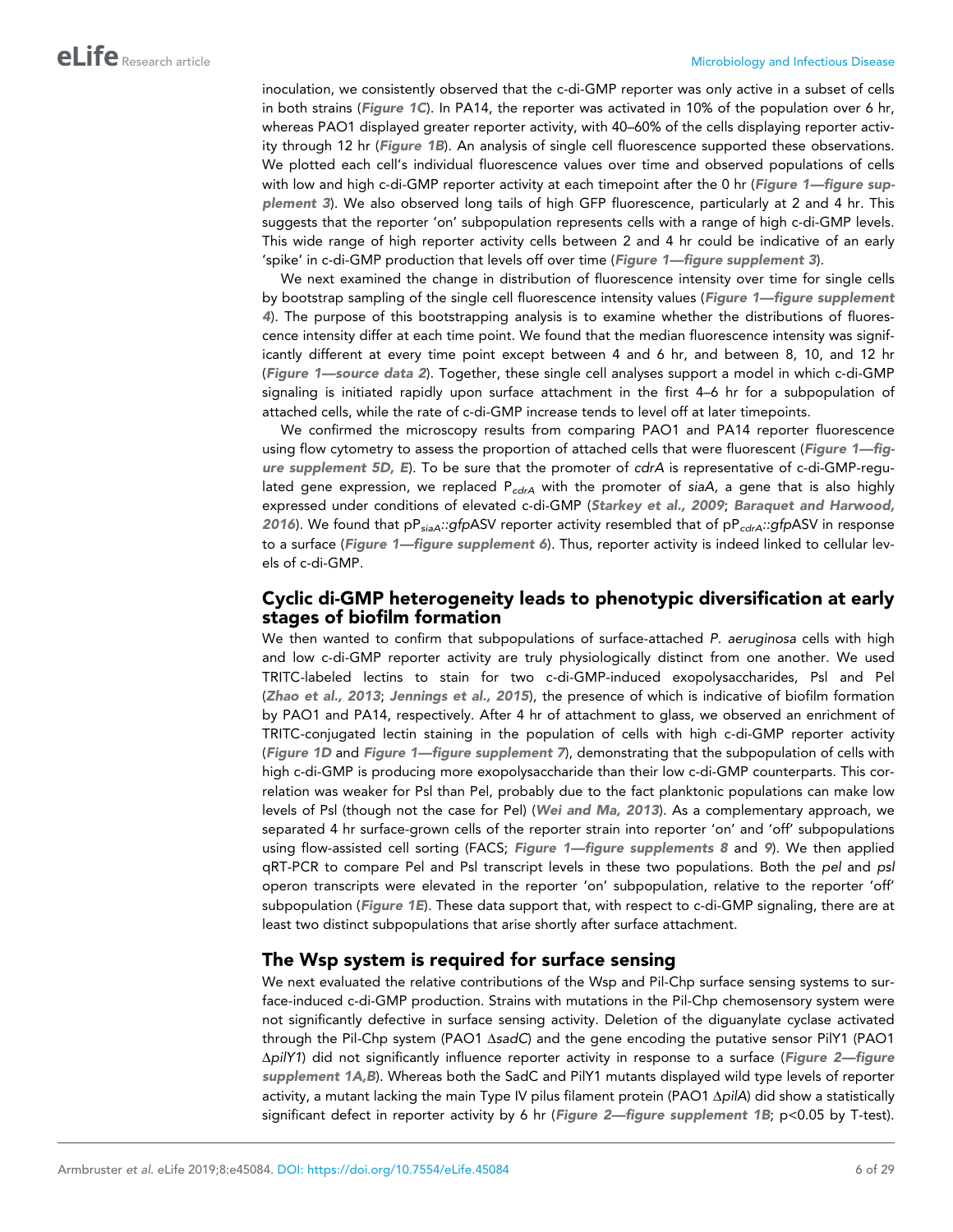<span id="page-6-0"></span>We then mutated the c-di-GMP cyclase gene, *wspR,* to inactivate the Wsp system. In addition, we deleted the gene encoding the methylesterase *wspF*, which locks the system into the active state, regardless of whether cells are surface-associated. We found that the PAO1  $\Delta$ wspR strain exhibited extremely low levels of reporter activity during the first 6 hr after surface attachment (Figure 2A and Figure 2-figure supplement 2). Complementation of PAO1 AwspR restored wild type levels of activity at all time points (Figure 2-figure supplement 3). As expected, PAO1 AwspF had a high proportion of reporter active cells (Figure 2A). We repeated these experiments in the lab strain PA14 and saw a similar trend for Wsp mutants (Figure 2—figure supplement 4). Kulesekara *et al*. ([Kulasekara et al., 2013](#page-27-0)) used a FRET-based c-di-GMP reporter to show that planktonic *P. aeruginosa* has heterogeneous, albeit very low, concentrations of c-di-GMP which it achieves through assymetrical partitioning of a phosphodiesterase (PA5017, also called Pch or DipA) to the flagellated cell pole during cell division. However, we found no evidence of heterogeneity in c-di-GMP within the planktonic cell inoculum contributing to our observations. We ruled out the phosphodiesterase (PA5017) as responsible for the heterogeneity we see during surface sensing by examining a deletion mutant of PA5017 and showing that this strain still exhibited heterogeneity during surface sensing (Figure 2—figure supplement 5).



Figure 2. The Wsp system generates heterogeneity in cellular levels of c-di-GMP during early *P. aeruginosa* biofilm formation. (A) The Wsp system is required for activation of the pP<sub>cdrA</sub>::gfpASV reporter during surface sensing. Six hour time course plot of the average percentage of surface-attached cells from either wild type PAO1 (green), PAO1 ΔwspR (red), or PAO1 ΔwspF (black) in which the pP<sub>cdrA</sub>::gfpASV reporter had turned 'on' at each hour. Cells were identified as 'on' if their average GFP fluorescence was greater than twice the average background GFP fluorescence of the image. Error bars = standard deviation. N  $\geq$  3 biological replicates. See Figure 2-figure supplement 1 for the same timecourse using mutants in the Pil-Chp surface sensing system. Figure 2—figure supplement 2 shows representative images from Figure 2A. Figure 2—figure supplement 3 shows that complementing the wspR mutant restores wild type levels of reporter activity. Figure 2—figure supplement 4 shows that the lab strain PA14 also displays Wsp-dependent c-di-GMP heterogeneity. Figure 2-figure supplement 5 shows that PA5017 (Pch) is not required for heterogeneity during surface sensing. (B) Laterally attached cells have higher c-di-GMP levels than polarly attached cells. Five hour time course plot depicting, on the left axis, the percentage of pP<sub>cdrA</sub>::gfpASV reporter 'on' cells that were either polarly (blue) or laterally (red) attached to the surface of a glass coverslip in a flow cell at each hour. The right axis depicts the total number of polar (green) and laterally attached (purple) cells at each time point. Cells were identified as pP<sub>cdrA</sub>:gfpASV reporter 'on' if their average GFP fluorescence was greater than 321 fluorescence units. Error bars = standard deviation.  $N = 4$  biological replicates.

The online version of this article includes the following figure supplement(s) for figure 2:

Figure supplement 1. Mutants predicted to inactivate the Pil-Chp surface sensing system largely retain pP<sub>cdrA</sub>::gfpASV reporter activity during the first six hours of surface sensing.

Figure supplement 2. The pP<sub>cdrA</sub>::gfpASV reporter is sensitive to Wsp-dependent variation in c-di-GMP during surface sensing.

Figure supplement 3. Complemented diguanylate cyclase mutants display wild type levels of PcdrA::gfpASV reporter activity.

Figure supplement 4. Activity of the pP<sub>cdrA</sub>::gfpASV reporter in strain PA14 is dependent on the Wsp system.

Figure supplement 5. A mutation in PA5017 (also referred to as *pch* or *dipA*) does not impact the heterogeneity observed in surface sensing.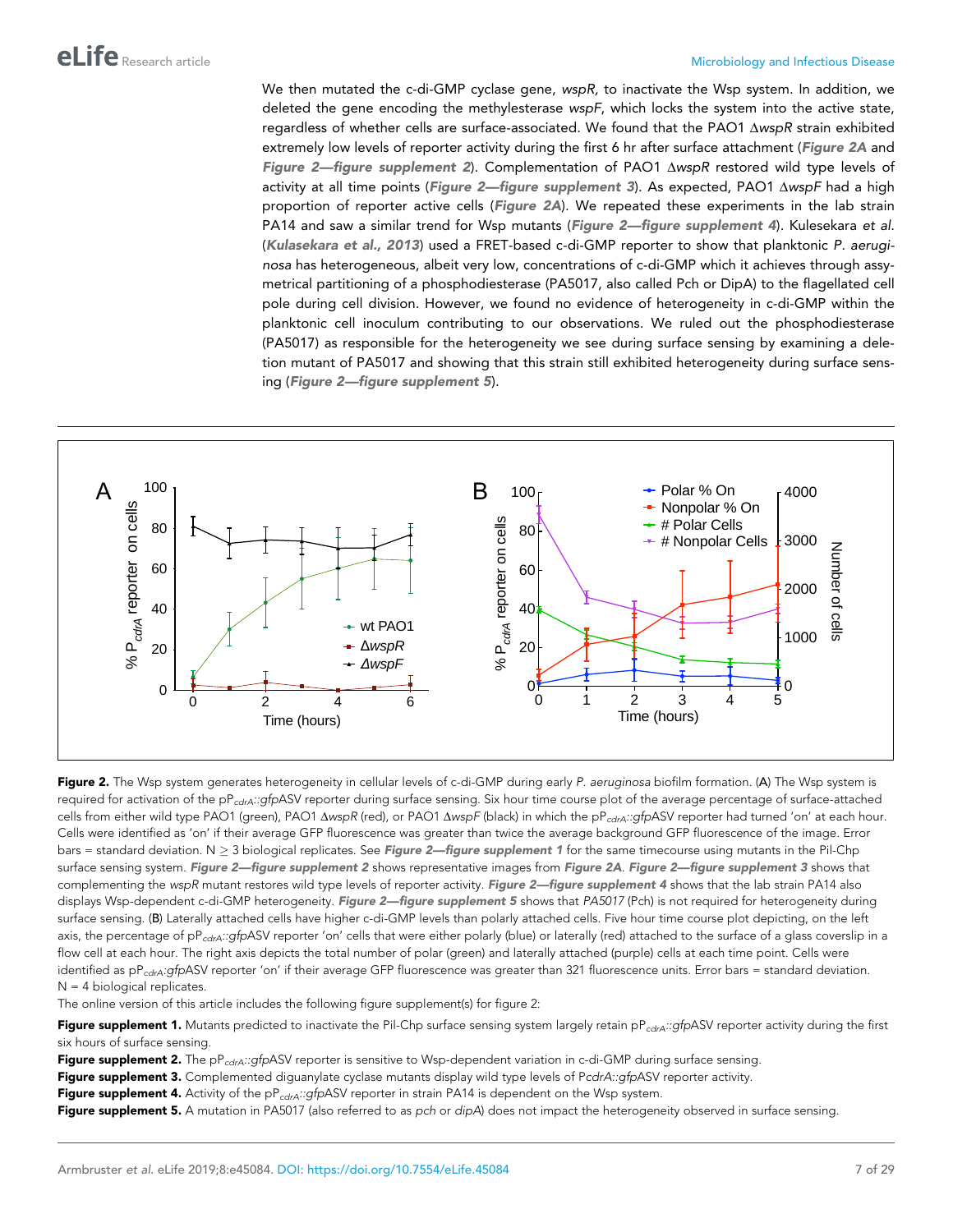Since the Pil-Chp surface sensing apparatus is polarly localized and the Wsp system is localized laterally along the length of the cell body, we examined whether reporter activity correlated with polar versus lateral attachment to the surface. We found that reporter activity was very low in polarly attached cells, while cells attached along the entire length of the cell body displayed a higher proportion of reporter-activated cells at that same time point ([Figure 2B](#page-6-0)). (Our analysis does not account for the time period each cell spends in either the polarly or non-polarly attached states.) This finding is consistent with the localization of the Wsp system and its role for early c-di-GMP signaling during surface sensing.

### Heterogeneity in c-di-GMP levels among cells correlates with Wsp system activity

The specific activity of purified WspR increases as a function of WspR concentration when the protein is treated with beryllium fluoride to mimic phosphorylation, supporting the idea that formation of subcellular clusters of WspR-P potentiates its diguanylate cyclase activity and leads to elevated c-di-GMP ([Huangyutitham et al., 2013](#page-26-0)). Fewer than 1% of wild-type cells grown in broth have a visible WspR-YFP cluster. However, after a short period of growth on an agar surface, WspR-YFP clusters were visible in 30–40% of wild type PAO1 cells, and this is dependent on sensing by the membrane-bound protein WspA, which is laterally distributed in cells ([Kuchma et al., 2010](#page-26-0)). To directly link WspR cluster formation with diguanylate cyclase activity at the cellular level and with surface sensing, we constructed a version of the c-di-GMP reporter that expresses mTFP1 instead of GFP (pP*cdrA::mTFP1*) to avoid the issue of spectral overlap with WspR-YFP. We monitored reporter activity in two point mutants of WspR (L170D and E253A) that are driven by an inducible promoter, translationally fused to eYFP, and have been previously shown to form large subcellular WspR clusters in a higher percentage of cells than wild-type WspR. The WspR[L170D] protein is highly active for c-di-GMP production, and it forms subcellular clusters in about 75% of agar surface-grown cells. A WspR[E253A] point mutation abolishes diguanylate cyclase activity, but this protein still forms clusters in about 70% of surface-grown cells ([Huangyutitham et al., 2013](#page-26-0)). As expected, in the presence of inducer, we observed a large increase in c-di-GMP reporter activity in WspR[L170D], but not WspR[E253A] ([Figure 3A,B](#page-8-0)). We then asked whether the heterogeneity in reporter activity in response to surface attachment correlates with WspR clustering in the WspR[L170D] strain. We found that pP*cdrA::mTFP1* activity was significantly higher in cells with at least one subcellular WspR-eYFP focus in the WspR[L170D] strain compared to cells without a WspR-eYFP focus ([Figure 3C](#page-8-0) and [Figure 3—figure supplement 1](#page-9-0)). These data indicate that the heterogeneity observed in c-di-GMP signaling after surface attachment is due to the heterogeneity in the activity of the Wsp system, as reflected by subcellular clustering of active WspR-P.

For phenotypic heterogeneity to represent a division of labor, it must result in a fitness benefit to the population. Therefore, we next asked whether the observed heterogeneity in c-di-GMP signaling in response to a surface has a meaningful influence on biofilm formation. This was particularly important since previously published results indicated that a *wspR* mutation had only a small impact on biofilm production ([Kulasakara et al., 2006](#page-26-0)). However, these studies assessed biofilm formation at later stages of biofilm growth that were well beyond initial surface attachment. Therefore, we chose to compare a *wspR* mutant to wild type at earlier biofilm stages. We performed *in vitro* biofilm assays and observed that a PAO1 D*wspR* mutant was defective for biofilm formation relative to wild type PAO1 at 2, 4, and 6 hr post-attachment ([Figure 4A](#page-10-0)). However, at later stages of development (24 hr), the *wspR* mutant caught up and produced similar amounts of biofilm biomass relative to wild type . Complementation of the D*wspR* strain *in trans* restored wild type levels of biofilm formation at all time points ([Figure 4A](#page-10-0)). These data suggest that the Wsp system rapidly responds to surface contact to generate elevated levels of c-di-GMP in a subpopulation of cells, which accelerates biofilm production. Given the importance of c-di-GMP signaling in biofilm production, the fact that the D*wspR* strain can ultimately attain wild-type levels of biofilm biomass suggests that one of the many other known c-di-GMP cyclases present in *P. aeruginosa* may ultimately compensate for c-di-GMP production in the absence of WspR.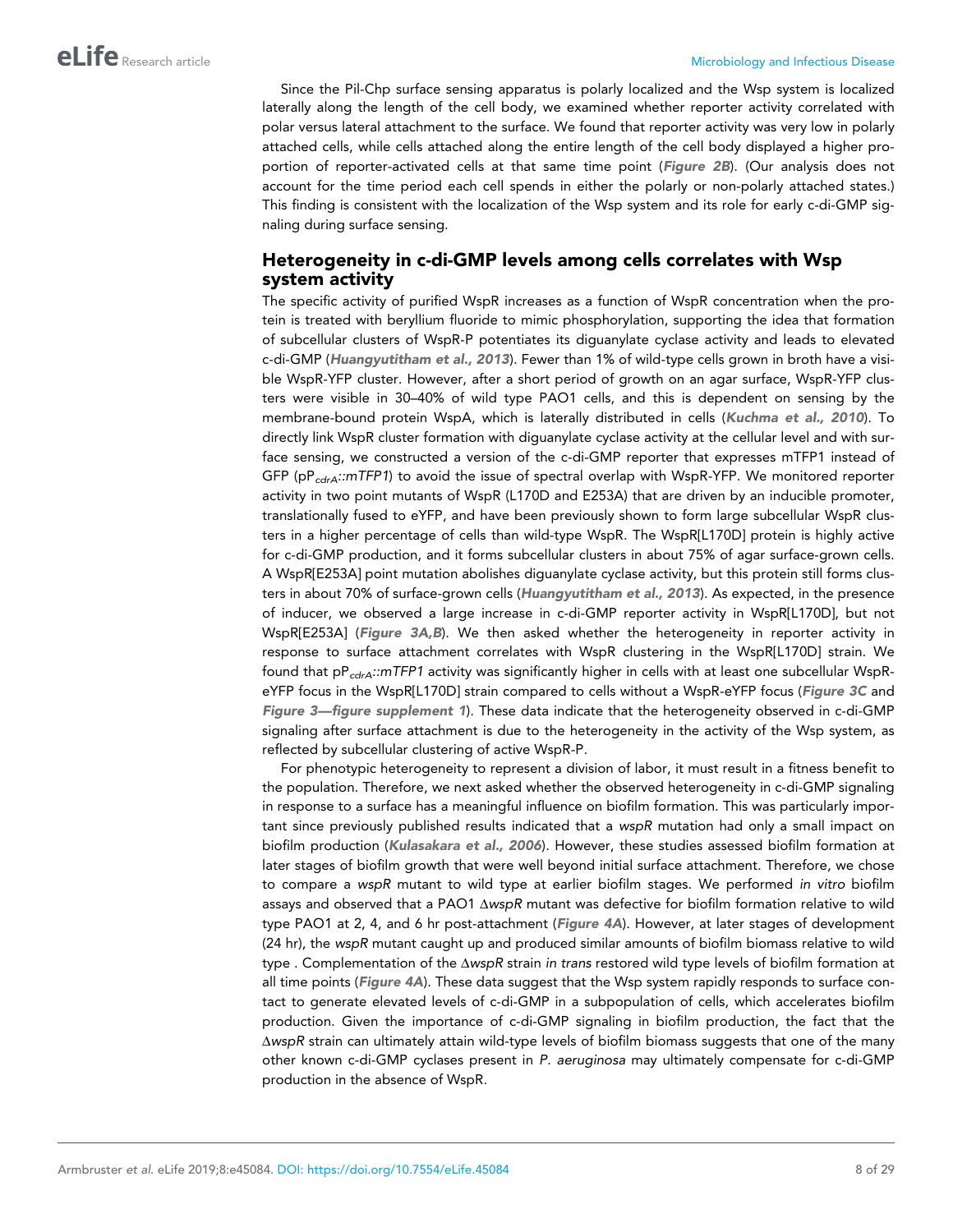<span id="page-8-0"></span>

Figure 3. Activity of the pP*cdrA*::*mTFP1* reporter is dependent on the ability of WspR to produce c-di-GMP. (A) The pP*cdrA::mTFP1* reporter is active in surface grown cells with functional, arabinose-inducible alleles of WspR when arabinose is added to the media. Wild type WspR represents the strain PAO1 AwspR attCTX::wspR-eYFP. wspR[L170D] represents the strain PAO1 AwspR attCTX::wspR[L170D]-eYFP, which produces large subcellular clusters of WspR and grows as rugose small colonies on LB with 1% arabinose, a phenotype that is indicative of high intracellular c-di-GMP. *wspR*[E253A] represents the strain PAO1 D*wspR* attCTX::*wspR*[L170D]-eYFP cells, which forms large subcellular WspR clusters, but does not produce c-di-GMP via WspR due to the point mutation located in its active site. Cells were grown on LB agar plates with 100 µg/mL gentamicin, and in the presence or absence of 1% arabinose. Cells were resuspended in PBS and mTFP1 fluorescence and OD<sub>600</sub> were measured. Relative pP<sub>cdrA</sub>::mTFP1 reporter activity is the level of mTFP1 fluorescence normalized to  $OD_{600}$ . Asterisk indicates statistical significance by Student's t-test (p<0.001) in six technical replicates. Error bars = standard deviation. (B) The pP*cdrA::mTFP1* reporter displays heterogeneity in a strain with a functional WspR (*wspR*[L170D]) and is consistently dark in a strain with inactive WspR. Histogram displaying the distribution of average cellular levels of mTFP1 fluorescence from expression of the pP*cdrA::mTFP1* reporter in either the PAO1 D*wspR* attCTX::*wspR*[L170D]-eYFP (blue) or PAO1 D*wspR* attCTX::*wspR*[E253A]-eYFP (red) backgrounds. (C) Cells with subcellular clusters of functional WspR have higher levels of c-di-GMP reporter activity than cells without a WspR focus or cells without a functional WspR. L170D refers to a point mutant in WspR that forms large subcellular clusters and retains diguanylate cyclase activity: WspR[L170D]-eYFP in the strain PAO1 AwspR attCTX::wspR[L170D]-eYFP. E253A refers to a point mutant in WspR that forms large subcellular clusters but does not retain diguanylate cyclase activity: WspR[E253A]-eYFP in the strain PAO1  $\Delta wspR$  attCTX::wspR[E253A]-eYFP. Asterisk indicates statistical *Figure 3 continued on next page*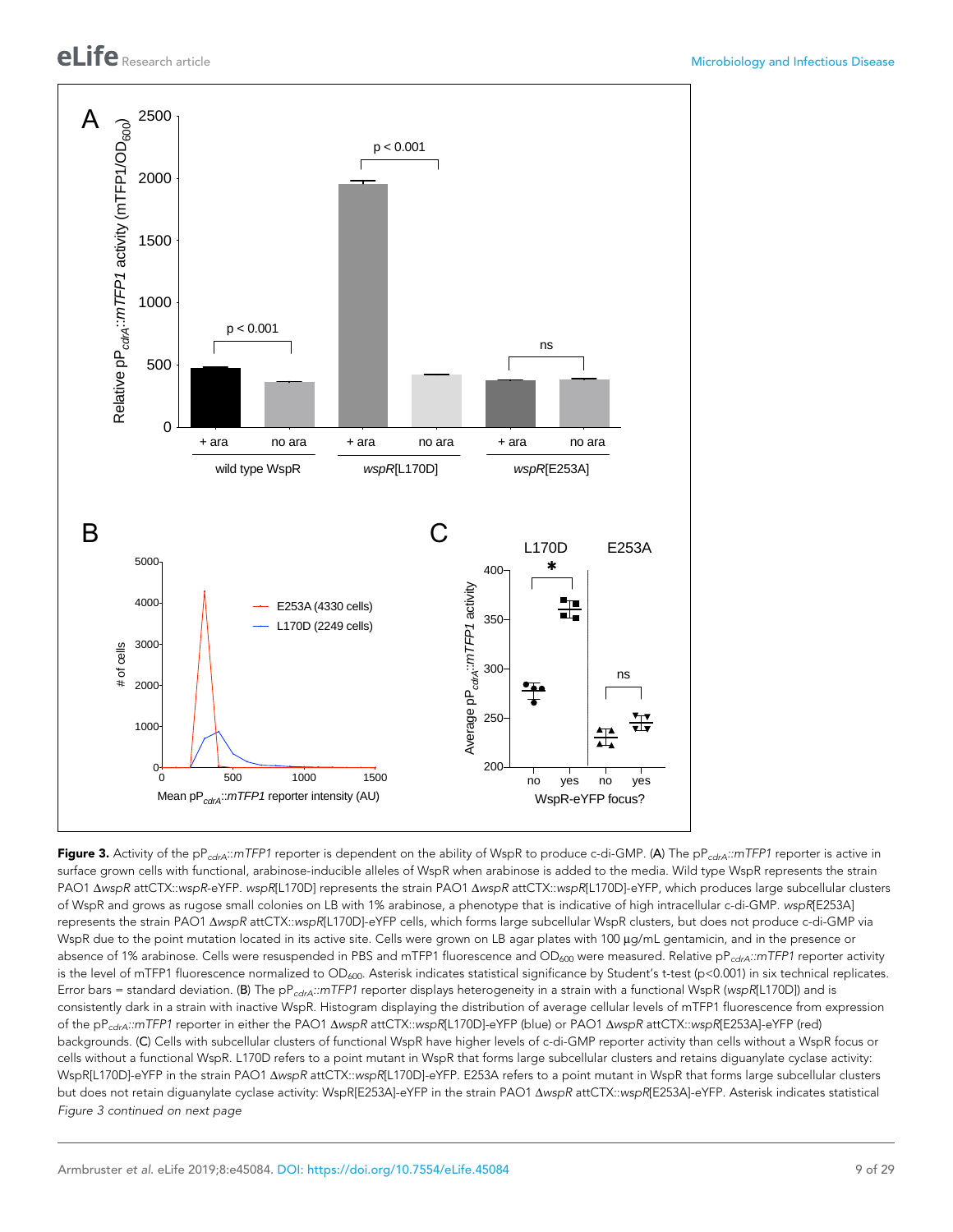#### <span id="page-9-0"></span>*Figure 3 continued*

significance by Student's t-test (p<0.001) in four replicates, n.s. = not significant. Error bars = standard deviation. See Figure 3-figure supplement 1 for a representative image of WspR[L170D]-eYFP foci.

The online version of this article includes the following source data and figure supplement(s) for figure 3:

Source data 1. [Figure 3B](#page-8-0) source data.

Figure supplement 1. A representative image despicting subcellular foci of WspR[L170D]-eYFP in cells with high pP<sub>cdrA</sub>::mTFP1 reporter activity.

#### Cyclic di-GMP heterogeneity leads to diversification in surface exploration at the lineage level

We hypothesized that heterogeneity in c-di-GMP signaling dictated by the Wsp complex could impact the surface behavior of the two observed subpopulations. We predicted that the subpopulation of cells with high c-di-GMP after surface attachment would produce biofilm matrix exopolysaccharides and contribute to initial microcolony formation, while the cells with low c-di-GMP would exhibit increased surface motility and detachment, which is known to be inhibited by exopolysaccharide production. To test this hypothesis, we tracked both reporter activity and surface behavior for cells within a single field of view for 40 hr. From our single-cell tracking data, we generated family trees across at least four generations of cells, using a previously described technique ([Lee et al.,](#page-27-0) [2018](#page-27-0)). We tracked the time-averaged P<sub>cdrA</sub>::gfpASV reporter activity (I<sub>c-di-GMP</sub>), surface motility behavior (F<sub>motile</sub>, defined as the fraction of time that cells are motile), and detachment behavior (tree asymmetry  $\lambda$ , where  $\lambda = 0$  represents both daughter cells remaining attached to the surface and  $\lambda$  = 1 represents when one daughter cell detaches or travels outside the field of view).

In *P. aeruginosa*, surface exploration is mainly accomplished by type IV pili-mediated twitching motility, and does not appear to be influenced by levels of intracellular c-di-GMP when analyzing single cells ([Ribbe et al., 2017](#page-27-0)). Interestingly, when analyzing correlations between c-di-GMP and motility for entire lineages in family trees, we found clear inverse correlations between I<sub>c-di-GMP</sub> and F<sub>motile</sub> ([Figure 4B](#page-10-0),  $\rho = -0.53$ , p=0.0012) and between I<sub>c-di-GMP</sub> and  $\lambda$  ([Figure 4C](#page-10-0),  $\rho = -0.45$ , p=0.0068), suggesting that c-di-GMP levels are strongly inversely correlated with surface motility behavior and detachment behavior over multiple generation of cells. Analyzing these correlations across multiple cell divisions is important because it tells us when and how bacteria respond to c-di-GMP signaling events in terms of their surface motility and detachment. When looking at correlations between c-di-GMP and surface motility, the time between seeing a signaling event (i.e., rise or drop in reporter fluorescence intensity) and seeing a response (i.e., change in motility) can span a broad range (from a few minutes to well over a cell division time). Using a cell's entire lineage history (i.e., tracking daughter cells across cell divisions) will capture all of these events, whereas using single cell history (i.e., within one generation) will only capture a portion of them. For example, this lineage-level tracking of the influence of signaling events on bacterial behavior was recently shown for correlations between cyclic AMP signaling and *P. aeruginosa* surface motility ([Lee et al., 2018](#page-27-0)). In this study, Lee *et al*. found that correlations between cell motility and signaling activity were stronger when they took into account lineage history, rather than using single cell history. However, if there are enough instances where the time between a signaling event and a cell's corresponding behavioral response are within a single generation, then correlations can still be found when using single cell history. For wild type PAO1 (WT), we observe weaker correlations when looking at individual cells in these lineages. I<sub>c-di-GMP</sub> vs F<sub>motile</sub> for single cells had a Spearman correlation value  $p = -0.40$ (p<0.0001), which is smaller than the lineage-level correlation value, suggesting that lineage-level correlations are stronger.

To illustrate these correlations, we chose three representative families, with either high, interme-diate, or low I<sub>c-di-GMP</sub> and plotted their family trees ([Figure 4D](#page-10-0)) and spatial trajectories ([Figure 4E](#page-10-0)). Families with the highest  $I_{c-di-GMP}$  had the lowest  $F_{motile}$  and  $\lambda$  (Family 1, [Figure 4B–E](#page-10-0)). In these families, daughter cells remained attached following cell division, exhibited continuously elevated c-di-GMP, did not move appreciable distances on the surface, and ultimately produced small microcolonies. In contrast, families of cells with low  $I_{c-di-GMP}$  had the highest  $F_{motile}$  and  $\lambda$ . For these families, daughter cells frequently detached or traveled outside the field of view, had lower c-di-GMP levels, traveled larger distances on the surface, and ultimately did not form microcolonies (Family 3, [Figure 4B–E](#page-10-0)).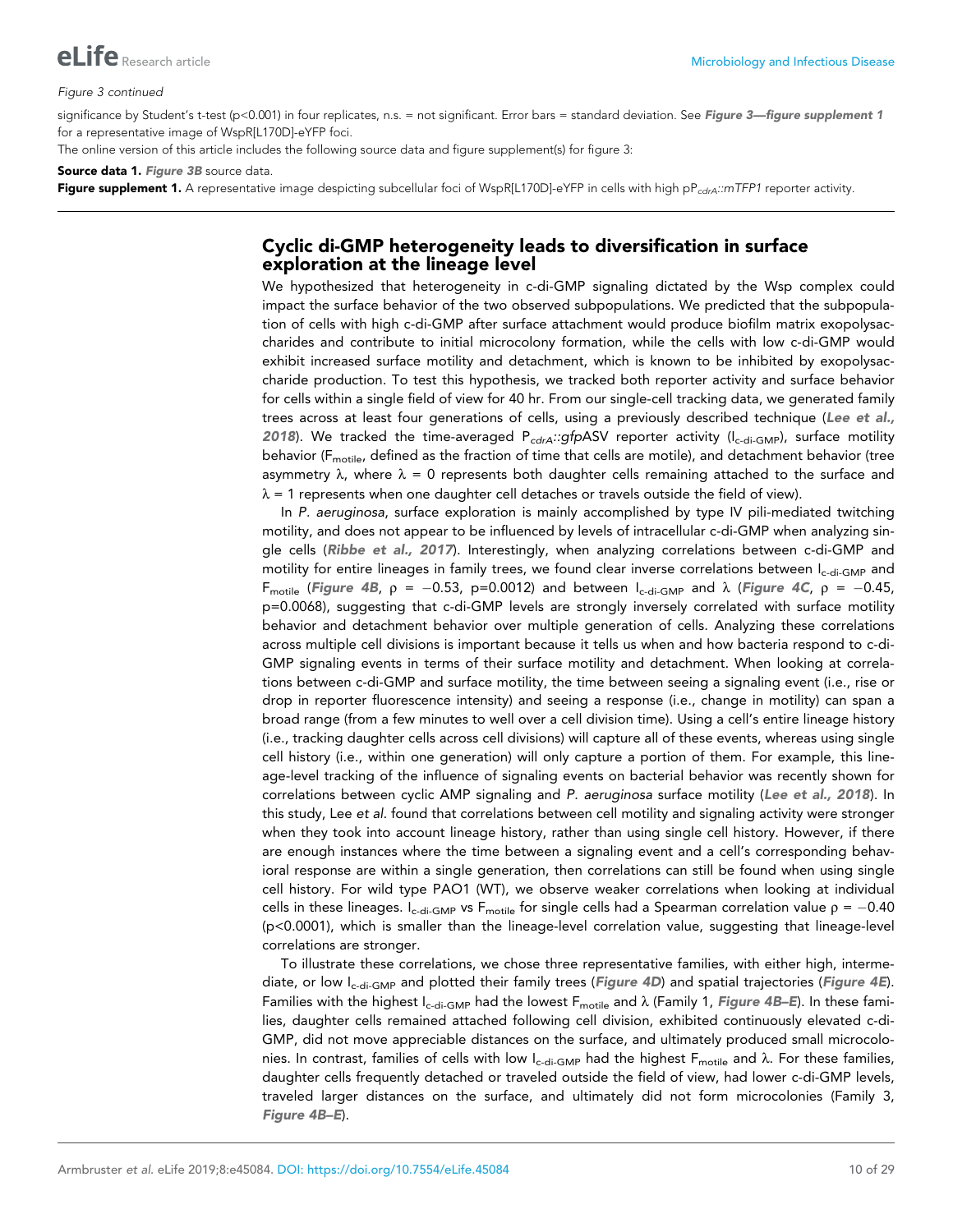<span id="page-10-0"></span>

Figure 4. Multigenerational c-di-GMP levels within populations of surface-attached wild type PAO1 cells are inversely correlated with surface motility and detachment. (A) The Wsp surface sensing system is involved in the early stages of biofilm formation in PAO1. Static biofilm assay performed in wild type PAO1, a single deletion mutant of *wspR*, and the PAO1  $\Delta wspR$  mutant complemented with wspR. Between 4 and 6 hr, PAO1  $\Delta wspR$  shows a defect in surface attachment and biofilm formation relative to the wild type. However, after 24 hr, PAO1 AwspR formed equal biofilm biomass compared to wild type. Plotted values are the mean of 6 technical replicates and error is standard deviation. Asterisk indicates a statistically significant change in biomass relative to wild type PAO1 at each time point (Student's t test; p<0.05). (B) Plot of I<sub>c-di-GMP</sub> vs F<sub>motile</sub> for individual wild type PAO1 families. I<sub>c-di-GMP</sub> is the relative normalized c-di-GMP reporter intensity averaged across all members of a family. F<sub>motile</sub> is the fraction of time that cells in a family are motile (specifically surface translational motility). Each circle represents an individual family (N = 35) with at least four tracked generations. Solid lines represent the 95% probability bounds and dashed lines represent the 50% probability bounds, calculated via kernel density estimation. Spearman correlation:  $p = -0.53$ , p=0.0012. (C) Plot of I<sub>c-di-GMP</sub> vs tree asymmetry  $\lambda$  for individual wild type PAO1 families. Colored numbers indicate the same three families from (B) and (D). Tree asymmetry  $\lambda$  quantifies the detachment behavior of family trees as follows.  $\lambda = 0$  corresponds to ideal trees with purely 'two-legged' division-branching, when both daughter cells remain attached to the surface.  $\lambda = 1$  corresponds to ideal trees with purely 'one-legged' division-branching when one daughter cell detaches or travels outside the field of view. Points here are the same families as in (B). Solid lines represent the 95% probability bounds and dashed lines represent the 50% probability bounds, calculated via kernel density estimation. Spearman correlation:  $p = -0.45$ ,  $p=0.0068$ . (D) Family trees of the same three representative wild type PAO1 families indicated in (B) and (C). Time 0 hr is the start of the dataset recording. Lengths of horizontal lines on the plots are proportional to time spent in each generation. Horizontal lines that end with arrows are detachment events, lines that intersect with a vertical line are division events, and lines that end without a marker are out-of-bound events where we lose track of the bacterium (moving out of the field of view or reaching the end of the recording; represented as moving outside the XYT limits of the dataset boundaries). Vertical lines are arbitrarily spaced to show all the descendants. Colors represent the families in (B) and (C). (E) Spatial trajectories of the three representative families. Asterisks (\*) represent the initial location of the founder cell. Scale bar 10 µm. The families are color coded as in the previous panels.

The online version of this article includes the following source data and figure supplement(s) for figure 4:

Source data 1. MATLAB data for WT and  $\Delta wspR$  families.

Figure supplement 1. The AwspR mutant does not have correlations between c-di-GMP, surface motility, and detachment.

Tracking and lineage analyses were also performed on a PAO1 mutant with the Wsp system inactivated (PAO1  $\triangle$ wspR). We observed that the range of tree asymmetry values is like that of WT and that the AwspR mutant eventually reaches WT c-di-GMP levels despite initially being lower, which is consistent with the observation that the mutant eventually forms WT-like biofilms. What our analysis revealed about the D*wspR* strain was quite unexpected: The WspR mutant has overall lower surface motility and, importantly, lacks correlations between c-di-GMP, surface motility, and detachment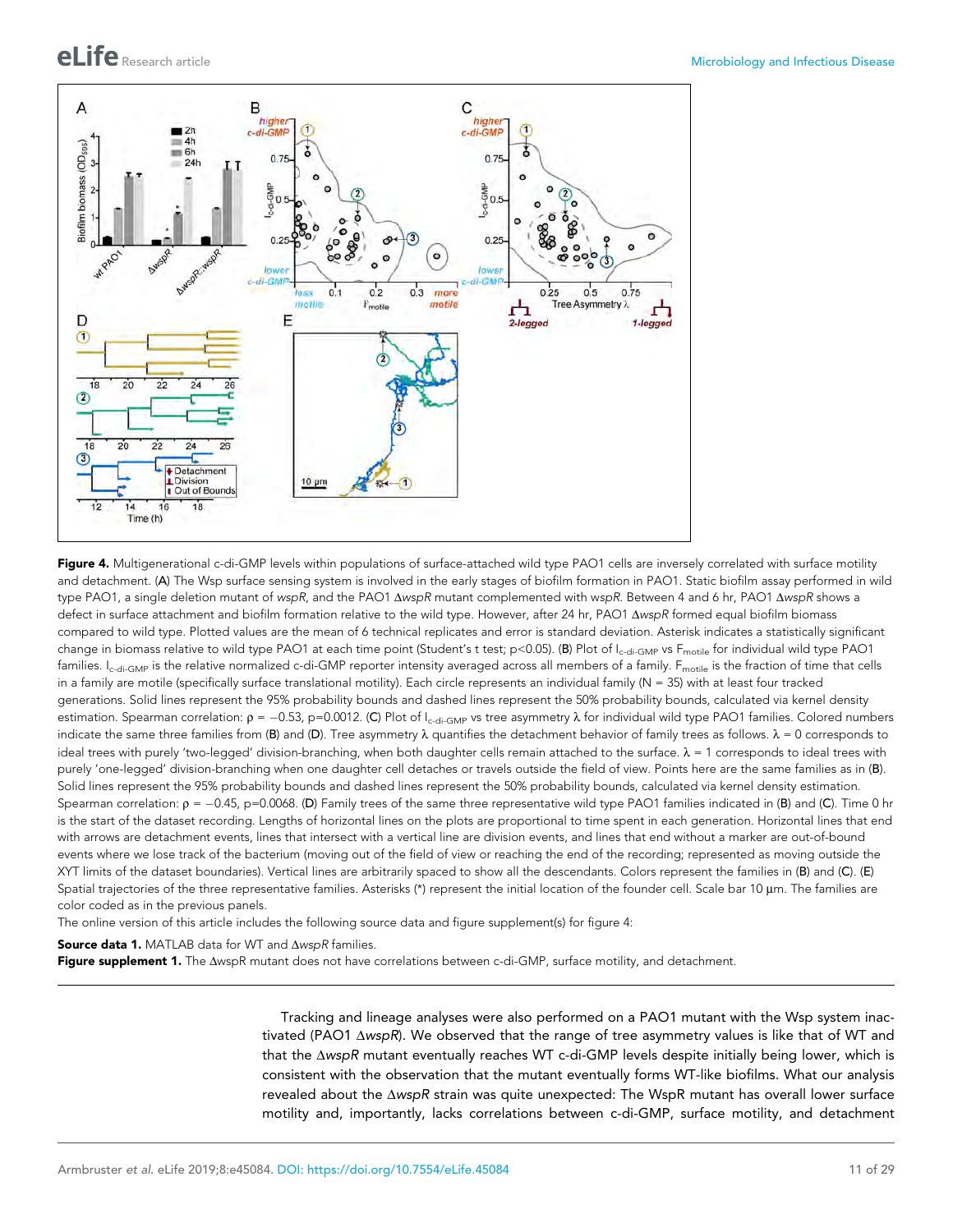<span id="page-11-0"></span>behavior (both at the level of lineages and at the level of single cells). For single cell surface motility, 23% of  $\Delta$ wspR mutant cells (48 of 210 cells) have non-zero  $F_{\text{motile}}$  (the metric for surface motility) compared to 44% of WT cells (251 of 565 cells; [Figure 4—figure supplement 1](#page-10-0)). The overall lowered surface motility and the lack of correlations between c-di-GMP and surface motility in the  $\Delta$ wspR mutant suggest that the Wsp system is involved in translating the heterogeneous c-di-GMP signaling events into the corresponding motility-related responses for cells and their progeny. Therefore, the Wsp system's multi-generational temporal propagation of surface sensing signaling and behavior is important for the generation of heterogeneous populations of surface motile and immotile cells during early biofilm formation.

#### Use of an optogenetic reporter to control bacterial surface behavior at the single-cell level

One important question is what happens to early biofilm development if we were to effectively remove heterogeneity in c-di-GMP output rooted in the WspR surface sensing system. To address this question, we used a strain in which c-di-GMP production could be easily controlled using an optogenetic system. The precise control of c-di-GMP expression in individual cells was made possible by the use of a chimeric protein that fused a diguanylate cyclase domain to a bacteriophytochrome domain. Flow chambers were seeded with the optogenetic strain encoding a heme oxygenase (*bphO*) and light-responsive diguanylate cyclase (*bphS*) ([Ryu and Gomelsky, 2014](#page-27-0)). We initially characterized the optogentic strain and verified the reporter activity increased with exposure of the optogentic strain to red light ([Figure 5—figure supplement 1](#page-12-0)) and that the laser light did not impact growth or motility (data not shown). Following validation of the strain, cells inoculated on a glass surface were tracked and continuously stimulated with red-light over ~8 hr using adaptive tracking illumination microscopy (ATIM), which allows for precise stimulation of the initial attached cells and their offspring and ensures sustained intracellular c-di-GMP production for a fixed number of surface cell generations ([Figure 5—figure supplement 2](#page-12-0)). Cellular lineages (a cell and all of its offspring) and c-di-GMP reporter activity were continually monitored for at least 12 hr. Families that were not stimulated with light demonstrated a heterogeneous surface response (Video 1 and Figure 5B, D) similar to that of Families 1-3 in Figure 4B-E. Some lineages were dominated by surface explorers, whereas others were seen to commit to microcolony formation. In contrast, in families stimulated with light for more than one generation, the resulting c-di-GMP production artificially forced lineages to have low surface motility and commit to microcolony production (Video 1 and [Figure 5A,C](#page-12-0)) similar to that of Family one in Figure 4B-E. Families stimulated with light in this man-

ner had higher  $I_{c-di-GMP}$  and lower  $\lambda$  values than those that were not stimulated ([Figure 5—figure](#page-12-0) [supplement](#page-12-0) 3). We also found that optogenetic control of c-di-GMP results in phenotypes that are consistent with the wild-type behavior presented in [Figure 4](#page-10-0), with illuminated cells (high c-di-GMP) displaying the least motility and control (non-illuminated) cells displaying comparatively greater surface motility ([Figure 5—figure](#page-12-0) [supplement](#page-12-0) 3). Interestingly, families stimulated with light for one generation or less are not significantly different from un-illuminated controls (data not shown). Our data show that the generation of c-di-GMP can deterministically lead to the creation of an entire lineage of sessile cells with post-division surface persistence, low motility, and initiation of microcolony formation. Altogether, these results show that c-di-GMP levels, surface motility, and detachment are inversely correlated at the lineage level, and that the time scale for this occurs over multiple generations.



Video 1. Single cells are precisely illuminated by ATIM via *in situ* analysis and tracking of bacteria. The left panel shows the merged images of *gfp*ASV and mCherry fluorescence microscopy images over time. The right panel shows the merged images of red LED projected patterns and bright field images corresponding to the left panel. The fluorescence intensity of *gfp*ASV in the illuminated cells and their offspring (colored red in right panel) is significantly increased after using ATI for 460 mins. In contrast, the *gfp*ASV fluorescence intensity of the un-illuminated cells remains low and these cells remain motile. <https://elifesciences.org/articles/45084#video1>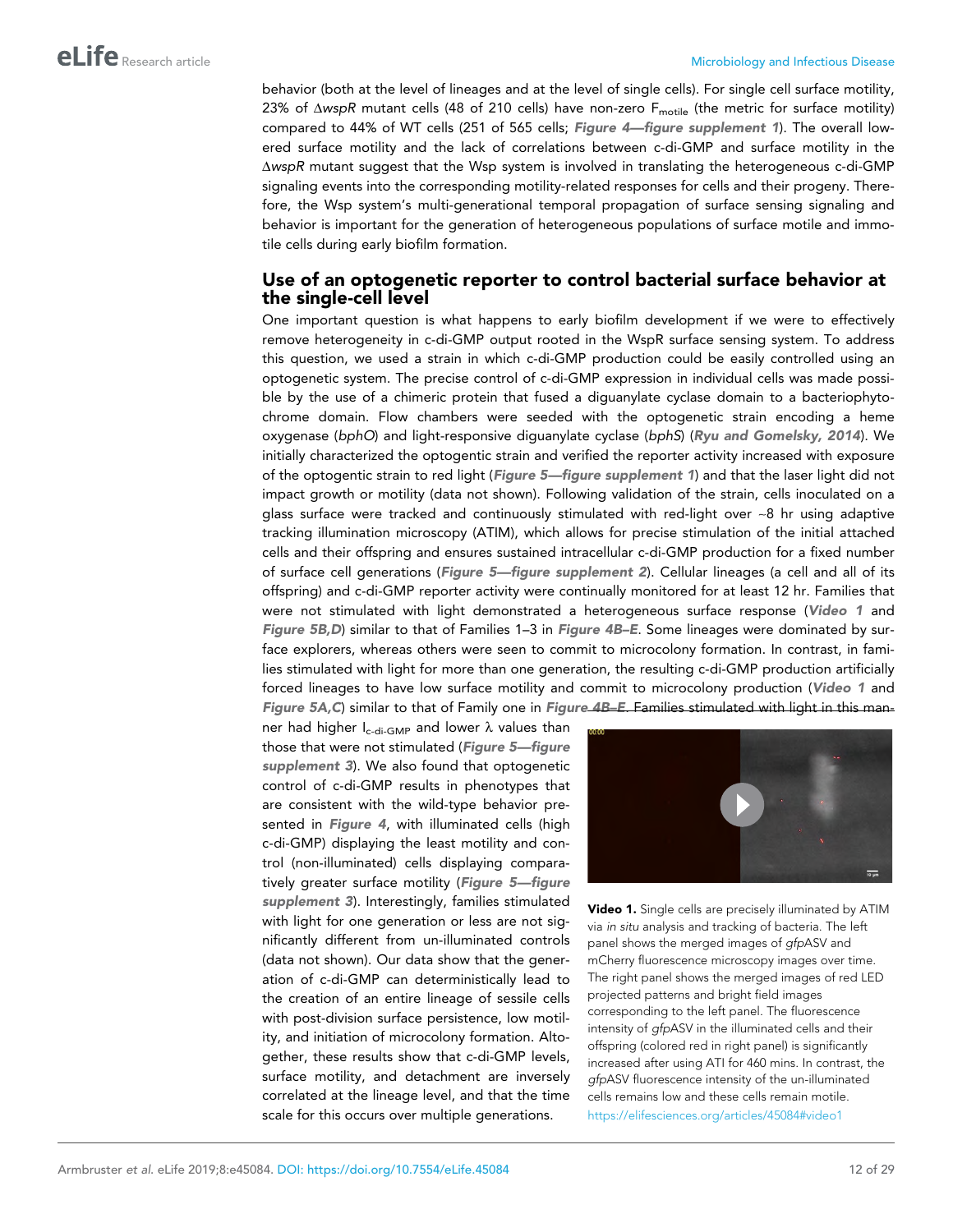<span id="page-12-0"></span>

Figure 5. Optogenetic control of c-di-GMP production drastically affects family architecture and surface motility. (A,B) Spatiotemporal plot of 3 illuminated families (A) and three control families (B). The individual cell tracks in the 3D plot are projected onto the XY plane as spatial trajectories. As in [Figure 4](#page-10-0),  $\lambda$  is a measure of tree asymmetry, with higher values indicating more cells traveling outside the field of view or detaching. In A, the illuminated families tend to be sessile, as expected for cells with high c-di-GMP. In B, control cells are more motile than the illuminated cells in A. (C,D) Family trees of a single corresponding family in (A) and (B), where the color corresponds to the same family. Illuminated cells (C) tend to stay adhered across multiple generations, whereas control cells (D) display more surface motility and detachments. See [Video 1](#page-11-0) for a representative video of the optogenetic reporter experiment. Figure 5-figure supplement 1 is a control experiment showing that c-di-GMP levels increase in response to red light intensity in the optogenetic reporter strain. Figure 5-figure supplement 2 shows a schematic of the ATIM apparatus. See Figure 5—figure supplement 3 for the data from Figure 5 overlayed onto [Figure 4C](#page-10-0), showing that ptogenetic-controlled families follow the trend of family behavior observed in wt PAO1 cells.

The online version of this article includes the following source data and figure supplement(s) for figure 5:

Source data 1. MATLAB data for optogenetic and WT families.

Figure supplement 1. Activity of the c-di-GMP reporter of PAO1-*bphS*-P*cdrA*-GFP-mCherry was dependent on red-light intensity.

Figure supplement 2. Using Adaptive Tracking Illumination Microscopy (ATIM) to exactly illuminate single *P. aeruginosa* cells on surface.

Figure supplement 3. Optogenetic-controlled families follow the trend of family behavior observed in wt PAO1 cells, with illuminated families resembling the high c-di-GMP matrix producers and control families resembling low c-di-GMP surface explorers.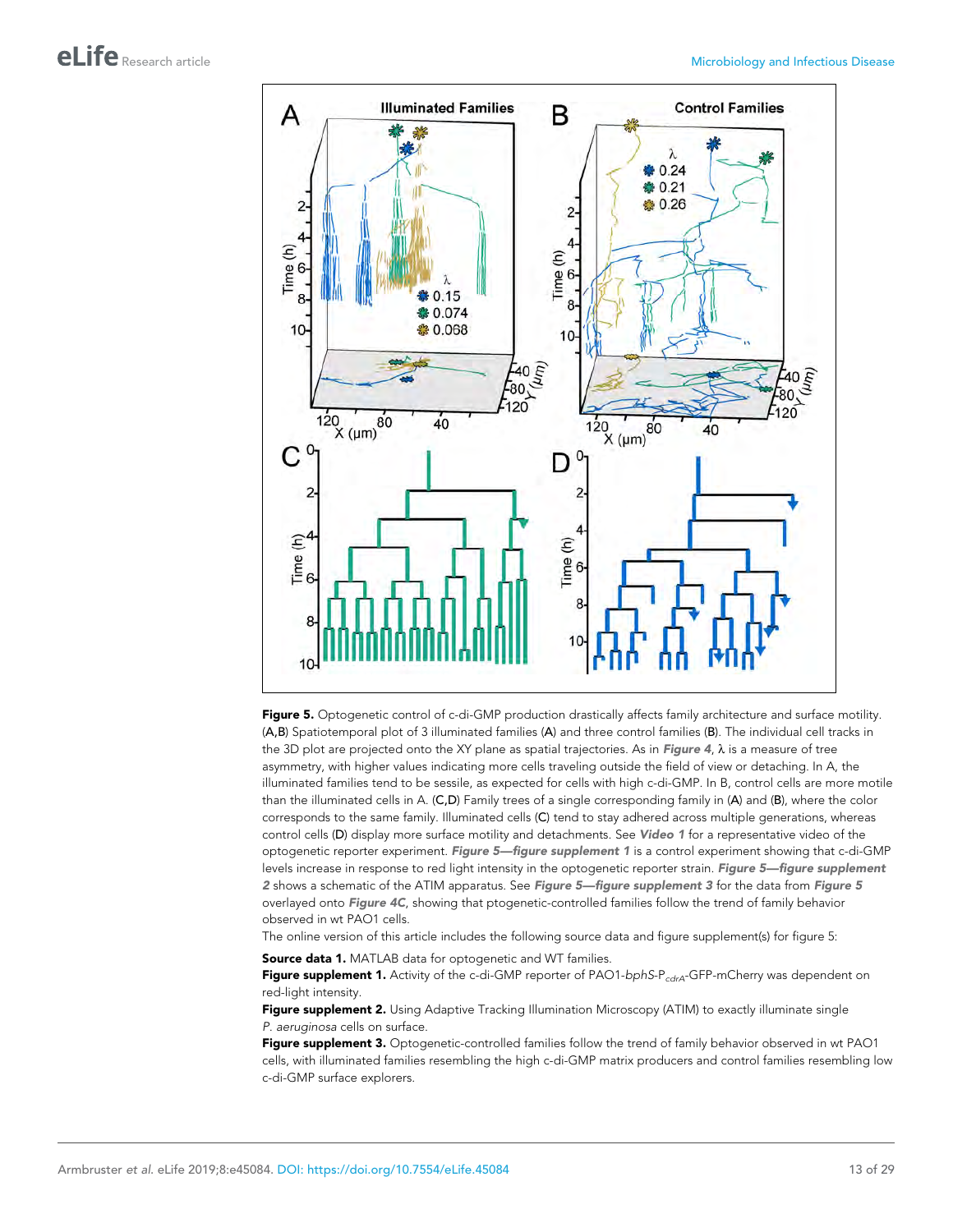#### **Discussion**

Collectively, our data show that heterogeneity in cellular levels of c-di-GMP generated by the Wsp system in response to surface sensing, leads to two physiologically distinct subpopulations that each contribute to surface colonization. Phenotypic heterogeneity of single cells is a common phenomenon in bacteria that can be beneficial at the population level by allowing a single genotype to survive sudden environmental changes. Sources of phenotypic heterogeneity among genetically homoge-neous populations include bistability ([Dubnau and Losick, 2006](#page-26-0)) and stochasticity ([Elowitz et al.,](#page-26-0) [2002](#page-26-0)) of gene expression, unequal partitioning of proteins during cell division due to low abundance ([Elowitz et al., 2002](#page-26-0)), epigenetic modifications resulting in phase variation (Casadesus and Low, [2006](#page-25-0)), or through asymmetrical cell division ([Kulasekara et al., 2013](#page-27-0); [Laventie et al., 2019](#page-27-0)). In this study, we show that the Wsp system generates heterogeneity in c-di-GMP signaling, and it is never fully activated in 100% of wild-type, surface-attached cells. One possible outcome of phenotypic heterogeneity is a division of labor between costly behaviors that support the growth and survival of the population ([Ackermann, 2015](#page-25-0)). We found that abolishing c-di-GMP heterogeneity through inactivation of WspR leads to defects in early biofilm formation. This suggests that the subpopulations of high c-di-GMP, polysaccharide producers and low c-di-GMP, surface explorers are both required for efficient biofilm formation and that they represent a division of labor during early biofilm formation.

The data show that Wsp-generated c-di-GMP heterogeneity results in phenotypic changes for entire family lineages of cells. It is interesting that correlations between c-di-GMP, surface motility, and surface detachment probability are stronger when considered for an entire lineage in a bacterial family tree, but weaker when considered at the individual cell level. We think that this difference in the strength of correlations between c-di-GMP and bacterial behavior at the lineage versus single cell level is biologically meaningful and likely reflects the complex relationship between c-di-GMP signaling and type IV pili-mediated motility ([Ribbe et al., 2017](#page-27-0); [Jain et al., 2012](#page-26-0); [Jain et al., 2017](#page-26-0)). The time between initiation of a signaling event (i.e., increased intracellular c-di-GMP) and the associated response (i.e., attenuation of motility or initiation of polysaccharide production) can span a large range, depending on the behavior. When examining polysaccharide production, signal propagation appears to be quick, with high c-di-GMP cells initiating exopolysaccharide production within minutes of *P. aeruginosa* encountering a surface. However, when examining a different bacterial behavior—surface motility—we found the strongest correlation between c-di-GMP signaling and cellular behavior at the lineage level. For many cells, there was a lag between when c-di-GMP first increased and surface motility decreased. While a mother cell may still be surface motile upon initiating c-di-GMP signaling, we found that following cell division, daughter cells with high c-di-GMP eventually became immotile. Thus, whereas an increase in c-di-GMP relatively quickly results in increased biofilm matrix production, this same increase in c-di-GMP likely indirectly influences surface motility. Supporting this, *P. aeruginosa* is known to produce Psl polysaccharide while engaging in type IV pili mediated motility across a surface, leaving behind a trail of Psl ([Zhao et al., 2013](#page-28-0)). Finally, this apparent multigenerational influence of c-di-GMP signaling on bacterial behavior resembles the recently observed multigenerational memory of cAMP signaling in *P. aeruginosa* ([Lee et al.,](#page-27-0) [2018](#page-27-0)). Additional work is needed to determine whether surface-naïve daughter cells have any 'memory' of surface attachment by a mother cell, through the maintenance of elevated c-di-GMP across one or more cell divisions. Another future direction of this work is to examine whether other bacterial signaling modalities, including other nucleotide or non-nucleotide signaling systems (e.g. ppGpp or quorum sensing), may exhibit similar multigenerational features.

We observed that the Pil-Chp surface sensing system did not play a role in early c-di-GMP signaling in our experimental system. There are numerous potential explanations for this. For example, it is possible that the Pil-Chp system is the dominant surface sensing mechanism under different environmental conditions than the ones we used for this study. Alternatively, the Pil-Chp system might not contribute to general cytoplasmic pools of c-di-GMP (for which the reporter is sensitive) and instead participates in specific localized c-di-GMP signaling events. In support of this notion, inactivation of individual diguanylate cyclases is well known to lead to distinct changes in c-di-GMP-regu-lated behaviors ([Kulasakara et al., 2006](#page-26-0); [Merritt et al., 2010](#page-27-0)). It is interesting to note that whereas the other Pil-Chp inactivation mutants tested did not have a phenotype, the *pilA* deletion mutant strain displayed a slight defect in surface sensing in our study, although why is currently unknown.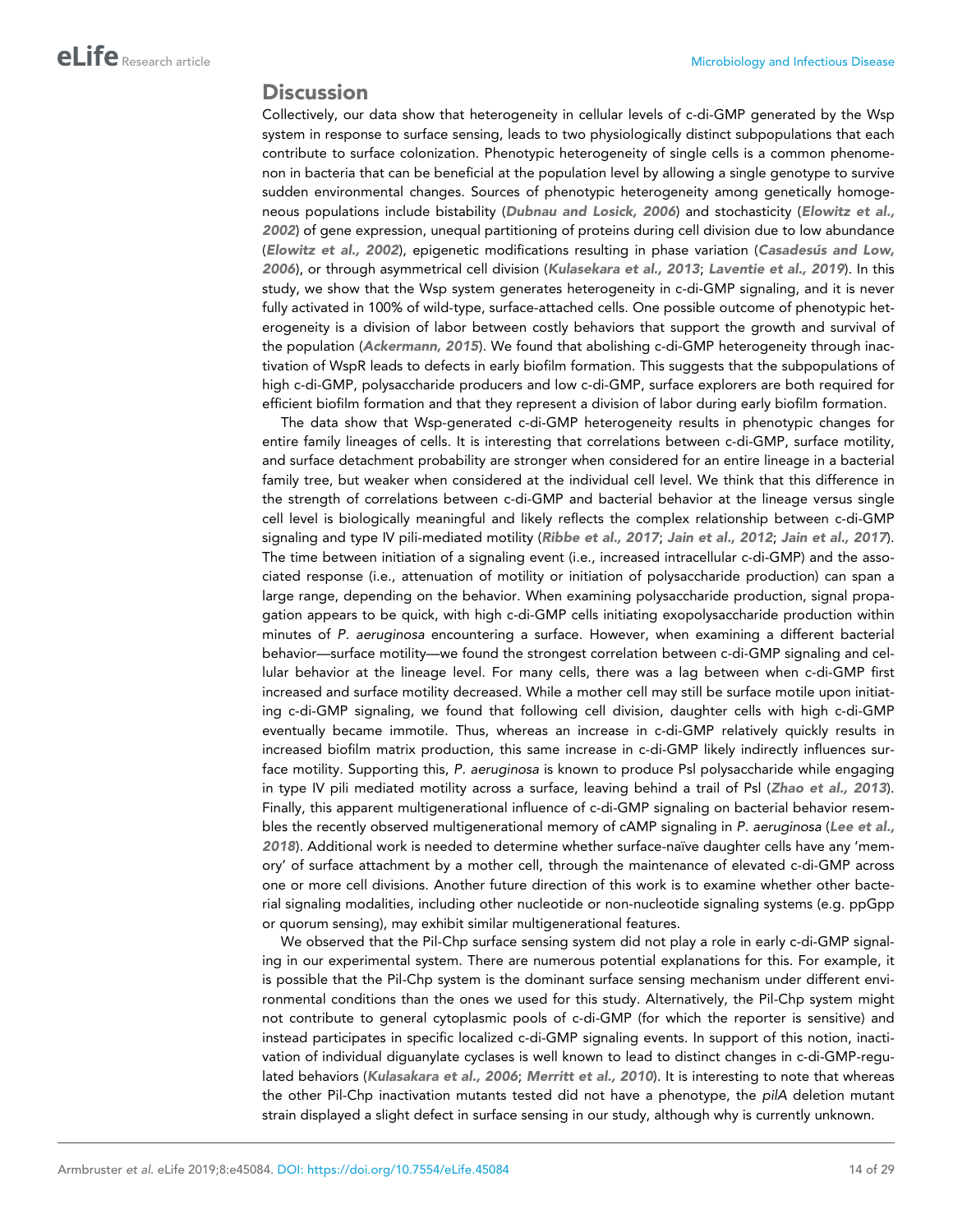If we overwhelm WspR-generated c-di-GMP heterogeneity by using optogentically-induced sustained c-di-GMP production, we find that phenotypic heterogeneity is lost, and that illuminated cells deterministically become sessile and form microcolonies. Interestingly, our optogenetic experiments show that sustained c-di-GMP production for more than one generation is required before commitment to the sessile lifestyle. This observation is consistent with the fact that we see stronger correlations between c-di-GMP levels and motility behavior at the lineage level compared to the individual cell level. Moreover, since the Wsp surface sensing system generates heterogeneous c-di-GMP levels, this requirement of sustained c-di-GMP production for more than one generation is inherently difficult for wild-type cells to meet, and virtually guarantees the simultaneous existence of motile and sessile subpopulations.

The heterogeneity we observed in Wsp signaling shares many similarities with phenotypic heterogeneity generated from other c-di-GMP signaling ([Petersen et al., 2019](#page-27-0)) and quorum sensing sys-tems ([Grote et al., 2015](#page-26-0); [Ramalho et al., 2016](#page-27-0)). Nucleotide second messenger and quorum sensing (QS) signaling systems are traditionally thought to coordinate cellular behavior in response to information regarding the cell's environment. However, rather than functioning to initiate a completely homogeneous response at the population level to environmental conditions, a growing body of literature suggests that a common theme of these signaling systems is that they introduce some level of behavioral heterogeneity ([Grote et al., 2015](#page-26-0)). For example, QS-induced phenotypic heterogeneity in *Vibrio harveyi* is attributable to variability in the phosphorylation state of LuxO and influences bioluminencence and biofilm formation ([Anetzberger et al., 2009](#page-25-0)). In *P. aeruginosa* and *Caulobacter crescentus*, heterogeneity in the very low levels of c-di-GMP present during planktonic growth is achieved through asymmetrical cell division and influences swimming motility ([Kulasekara et al., 2013](#page-27-0)). Thus, *P. aeruginosa* appears to have at least two distinct mechanisms of generating c-di-GMP heterogeneity, which it employs during different modes of growth. In the case of the Wsp system, this phenotypic heterogeneity, which has been 'hardwired' into the structure of the Wsp surface sensing network, allows for a division of the labor during early biofilm formation, with one subpopulation committing to initiating the protective biofilm lifestyle, while the other subpopulation is free to explore the surface and potentially colonize distant, perhaps more favorable, locations.

# Materials and methods

#### Key resources table

| <b>Reagent type</b><br>(species) or resource             | <b>Designation</b>                                       | Source or reference     | <b>Identifiers</b> | <b>Additional</b><br>information                                                                        |
|----------------------------------------------------------|----------------------------------------------------------|-------------------------|--------------------|---------------------------------------------------------------------------------------------------------|
| Strain, strain<br>background<br>(Pseudomonas aeruginosa) | PAO <sub>1</sub>                                         | PMID: 111024            |                    | The version of PAO1<br>used in this study<br>can be obtained<br>from<br>Matthew Parsek's<br>laboratory. |
| Recombinant<br>DNA reagent                               | pPcdrA::gfpASV                                           | PMID: 22582064          |                    |                                                                                                         |
| Recombinant<br>DNA reagent                               | PAO1 attCTX::bphS attMiniTn7::<br>mCherry pPcdrA::gfpASV | This study              | ΝA                 | This strain can be<br>obtained from<br>Fan Jin's laboratory.                                            |
| Commercial<br>assay or kit                               | QuikChange Lightning<br>Site-Directed<br>Mutagenesis Kit | Agilent<br>Technologies | 210519             |                                                                                                         |
| Commercial<br>assay or kit                               | Gateway BP<br>Clonase II Enzyme mix                      | ThermoFisher Scientific | 11789020           |                                                                                                         |
| Commercial<br>assay or kit                               | LR Clonase II Plus enzyme                                | ThermoFisher Scientific | 12538120           |                                                                                                         |
| Commercial<br>assay or kit                               | QIAquick gel extraction kit                              | Qiagen                  | 28115              |                                                                                                         |
| Continued on next page                                   |                                                          |                         |                    |                                                                                                         |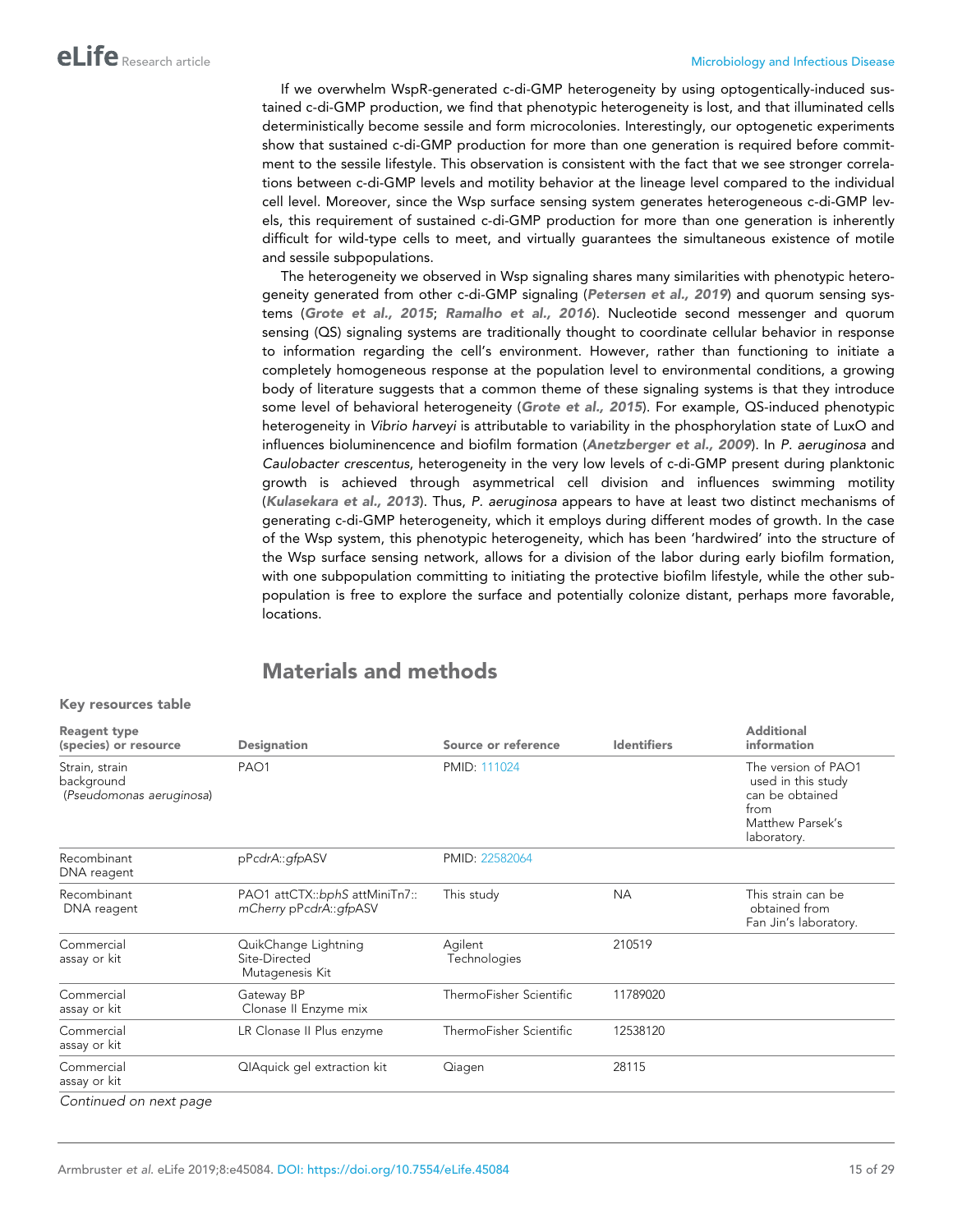# elife Research article and the Microbiology and Infectious Disease

#### *Continued*

| <b>Reagent type</b><br>(species) or resource | <b>Designation</b>                                                  | Source or reference                | <b>Identifiers</b>              | <b>Additional</b><br>information                                                                                         |
|----------------------------------------------|---------------------------------------------------------------------|------------------------------------|---------------------------------|--------------------------------------------------------------------------------------------------------------------------|
| Commercial<br>assay or kit                   | QIAquick PCR<br>purification kit                                    | Qiagen                             | 28104                           |                                                                                                                          |
| Commercial<br>assay or kit                   | Antarctic phosphatase                                               | New England BioLabs                | M0289S                          |                                                                                                                          |
| Commercial<br>assay or kit                   | <b>TRIzol LS</b>                                                    | ThermoFisher Scientific            | 10296010                        |                                                                                                                          |
| Commercial<br>assay or kit                   | RQ1 RNase-Free DNase                                                | Promega                            | M6101                           |                                                                                                                          |
| Commercial<br>assay or kit                   | iTag Universal SYBR<br>Green One-Step kit                           | Bio-rad                            | 172-5150                        |                                                                                                                          |
| Chemical<br>compound, drug                   | <b>TRITC Conjugated</b><br>Wisteria floribunda lectin               | EY laboratories                    | R-3101-1                        |                                                                                                                          |
| Chemical<br>compound, drug                   | <b>TRITC Conjugated</b><br>Hippeastrum hybrid<br>Lectin (Amaryllis) | EY laboratories                    | R-8008-1                        |                                                                                                                          |
| Software.<br>algorithm                       | Volocity Image<br>Analysis Software                                 | Quorum Technologies Inc            | Version 6.00                    |                                                                                                                          |
| Software,<br>algorithm                       | NIS-Elements AR                                                     | Nikon                              | Version 4.00                    |                                                                                                                          |
| Software.<br>algorithm                       | MATLAB code for<br>tracking experiments                             | This study                         | Version R2015a                  | The code and datasets<br>are available to download<br>as source data files<br>associated with<br>Figures 1, 4 and 5.     |
| Software, algorithm                          | Statistics and Machine<br>Learning Toolbox<br>for MATLAB            | MathWorks                          | Version R2015a                  |                                                                                                                          |
| Other                                        | Flow cell for time<br>course experiments                            | University of Iowa<br>Machine Shop | Standard<br>dimension flow cell | Flow cell dimensions:<br>$5$ mm $\times$ 35 mm $\times$ 1 mm                                                             |
| Other                                        | Flow cell for cell<br>tracking experiments                          | PMID: 18770573                     | Standard<br>dimension flow cell | This flow cell<br>can be ordered from<br>Department of<br>Systems Biology,<br><b>Technical University</b><br>of Denmark. |

# Bacterial strains and growth conditions

The strains, plasmids, and primers used in this study are listed in [Table 1](#page-16-0). *Escherichia coli* and *P. aeruginosa* strains were routinely grown in Luria–Bertani (LB) medium and on LB agar at 37˚C. For the flow cell experiments, *P. aeruginosa* was grown in either LB or FAB minimal medium supplemented with 10 mM or 0.6 mM glutamate at room temperature ([Zhao et al., 2013](#page-28-0)). For flow cytometry experiments, *P. aeruginosa* was grown in either LB medium or in Jensen's defined medium with glucose as the carbon source (a growth medium in which Pel is more abundantly produced than in LB) ([Jennings et al., 2015](#page-26-0)). For the tube biofilm and c-di-GMP measurements, *P. aeruginosa* strains were grown in Vogel-Bonner Minimal Medium (VBMM; [Vogel and Bonner, 1956](#page-28-0)). Antibiotics were supplied where necessary at the following concentrations: for *E. coli*, 100 µg/mL ampicillin, 10 µg/ mL gentamicin, and 10 or 60 μg/mL tetracycline; for *P. aeruginosa*, 300 μg/mL carbenicillin, 100 μg/ mL gentamicin, and 100 μg/mL tetracycline. P<sub>cdrA</sub>::gfp<sub>ASV</sub> reporter and vector control plasmids were selected with 100 µg/mL gentamicin for *P. aeruginosa* strains and 10 µg/mL gentamicin for *E. coli*.

PAO1  $\Delta$ pilY1 was constructed using two-step allelic exchange following conjugation of wild type PAO1 with *E. coli* S17.1 harboring pENTRPEX18Gm::D*pilY1* (a gift from Joe Harrison) as previously described ([Hmelo et al., 2015](#page-26-0)). PAO1 D*pilY1* was identified by colony PCR using primers PAO1pilY1-SEQ-F and PAO1pilY1-SEQ-R. PAO1 D*dipA* was constructed similarly by conjugation of wild type PAO1 with *E. coli* S17.1 harboring pENTRPEX18Gm:: $\Delta$ dipA (a gift from Joe Harrison). PAO1 D*dipA* was identified by colony PCR using primers PAO1dipA-SEQ-F and PAO1dipA-SEQ-R. PA14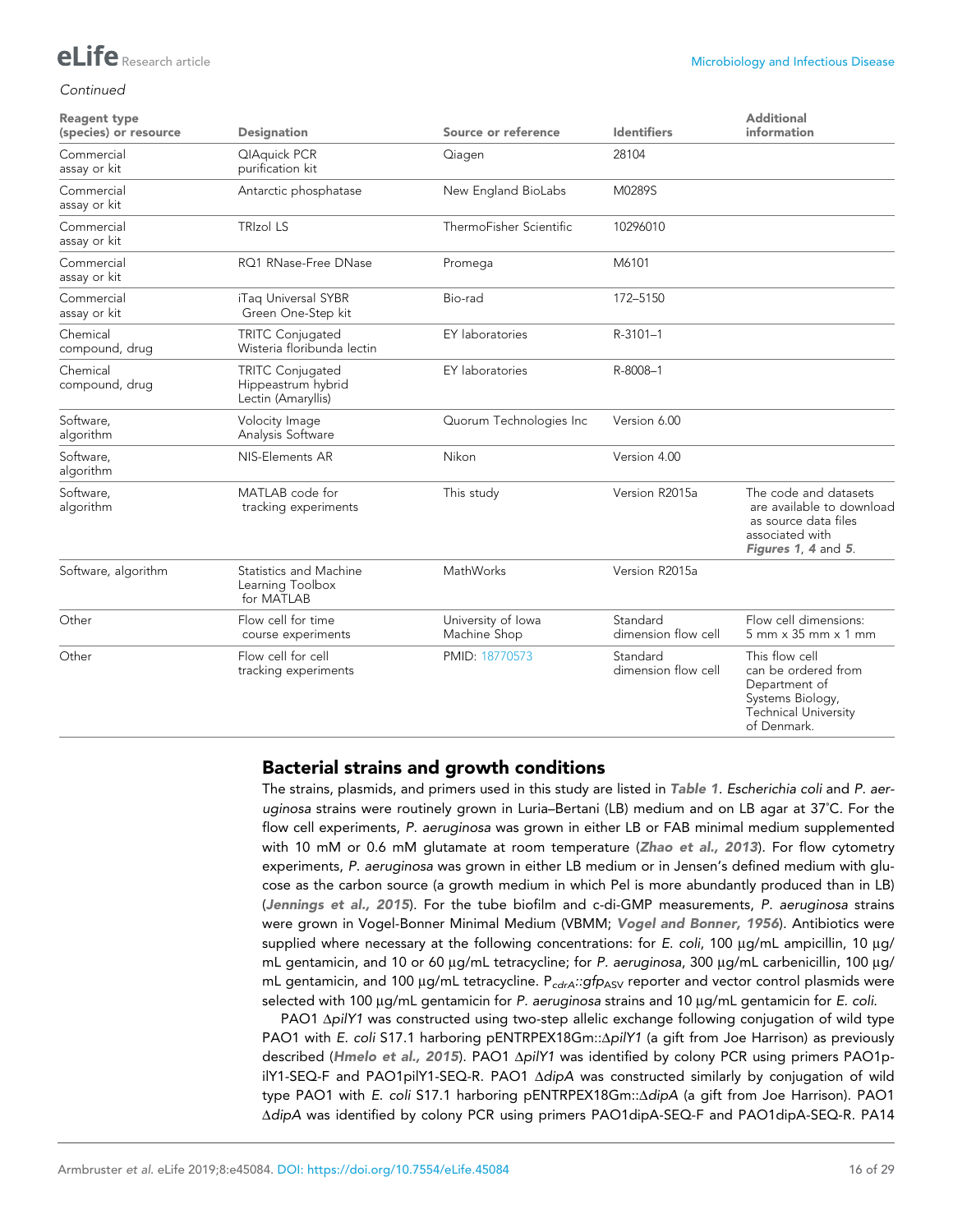<span id="page-16-0"></span>Table 1. Strains, primers, and plasmids used in this study.

|                                              |                                                                                                                                        | <b>Reference</b>           |
|----------------------------------------------|----------------------------------------------------------------------------------------------------------------------------------------|----------------------------|
| P. aeruginosa strains                        |                                                                                                                                        |                            |
| PAO1                                         | wild-type                                                                                                                              | Holloway et al., 1979      |
| PA14                                         | wild-type                                                                                                                              | Rahme et al., 1997         |
| PAO1 <sub>AwspF</sub>                        | markerless.<br>in frame deletion of WspF                                                                                               | Hickman et al., 2005       |
| PAO1ΔwspFΔpelAΔpslBCD                        | markerless,<br>in frame deletions of<br>WspF, PelA, and PslBCD genes                                                                   | Rybtke et al., 2012        |
| $PAO1\Delta$ wsp $R$                         | markerless,<br>in frame deletion of WspR                                                                                               | Hickman, 2005              |
| PAO1ApilY1                                   | markerless.<br>in frame deletion of PilY1                                                                                              | this study                 |
| PAO1 <sub>Asad</sub> C                       | markerless,<br>in frame deletion of SadC                                                                                               | Irie et al., 2012          |
| PAO1 <sub>ApilA</sub>                        | markerless,<br>in frame deletion of PilA                                                                                               | Shrout<br>et al., 2006     |
| PAO1AdipA                                    | markerless,<br>in frame deletion of DipA                                                                                               | this study                 |
| PAO1 <sub>AwspR</sub><br>attCTX::PwspA::wspR | PAO1∆wspR complemented<br>with WspR under control of<br>the Wsp operon promoter<br>and including intergenic<br>region upstream of WspR | Gift from Yasuhiko Irie    |
| PAO1∆sadC attCTX::sadC                       | PAO1∆sadC complemented<br>with SadC under control<br>of its native promoter                                                            | Gift from Yasuhiko Irie    |
| MPAO1 attTn7::<br>P(A1/04/03)::GFPmut        | wild type MPAO1<br>constitutively<br>expressive stable GFP                                                                             | this sudy                  |
| $PA14 \Delta$ wsp $F$                        | markerless,<br>in frame deletion of WspF                                                                                               | Gift from Caroline Harwood |
| $PA14 \Delta wspR$                           | markerless,<br>in frame deletion of WspR                                                                                               | Gift from Caroline Harwood |
| PAO1∆wspR attCTX::<br>PBAD-wspR-eYFP         | markerless,<br>in frame deletion of WspR<br>with arabinose-inducible,<br>C-terminally eYFP-tagged<br>wild type WspR allele             | Huangyutitham et al., 2013 |
| PAO1∆wspR attCTX::<br>PBAD-wspR[L170D]-eYFP  | markerless, in frame deletion<br>of WspR with arabinose-inducible,<br>C-terminally eYFP-tagged<br>WspR[L170D] allele                   | Huangyutitham et al., 2013 |
| PAO1∆wspR attCTX::<br>PBAD-wspR[E253A]-eYFP  | markerless, in frame deletion of<br>WspR with arabinose-inducible,<br>C-terminally eYFP-tagged<br>WspR[E253A] allele                   | Huangyutitham et al., 2013 |
| P. aeruginosa reporter strains               |                                                                                                                                        |                            |
| PAO1 pMH489                                  |                                                                                                                                        | Rybtke et al., 2012        |
| PAO1 pPcdrA::gfpASV                          |                                                                                                                                        | Rybtke et al., 2012        |
| PAO1 pPsiaA::gfpASV                          |                                                                                                                                        | this study                 |
| PA14 pMH489                                  |                                                                                                                                        | this study                 |
| PA14 pPcdrA::gfpASV                          |                                                                                                                                        | this study                 |
| PAO1 $\Delta$ wspF pMH489                    |                                                                                                                                        | this study                 |
| PAO1∆wspF pPcdrA::gfpASV                     |                                                                                                                                        | this study                 |
| PAO1∆wspF pPsiaA::gfp                        |                                                                                                                                        | this study                 |
| Table 1 continued on next page               |                                                                                                                                        |                            |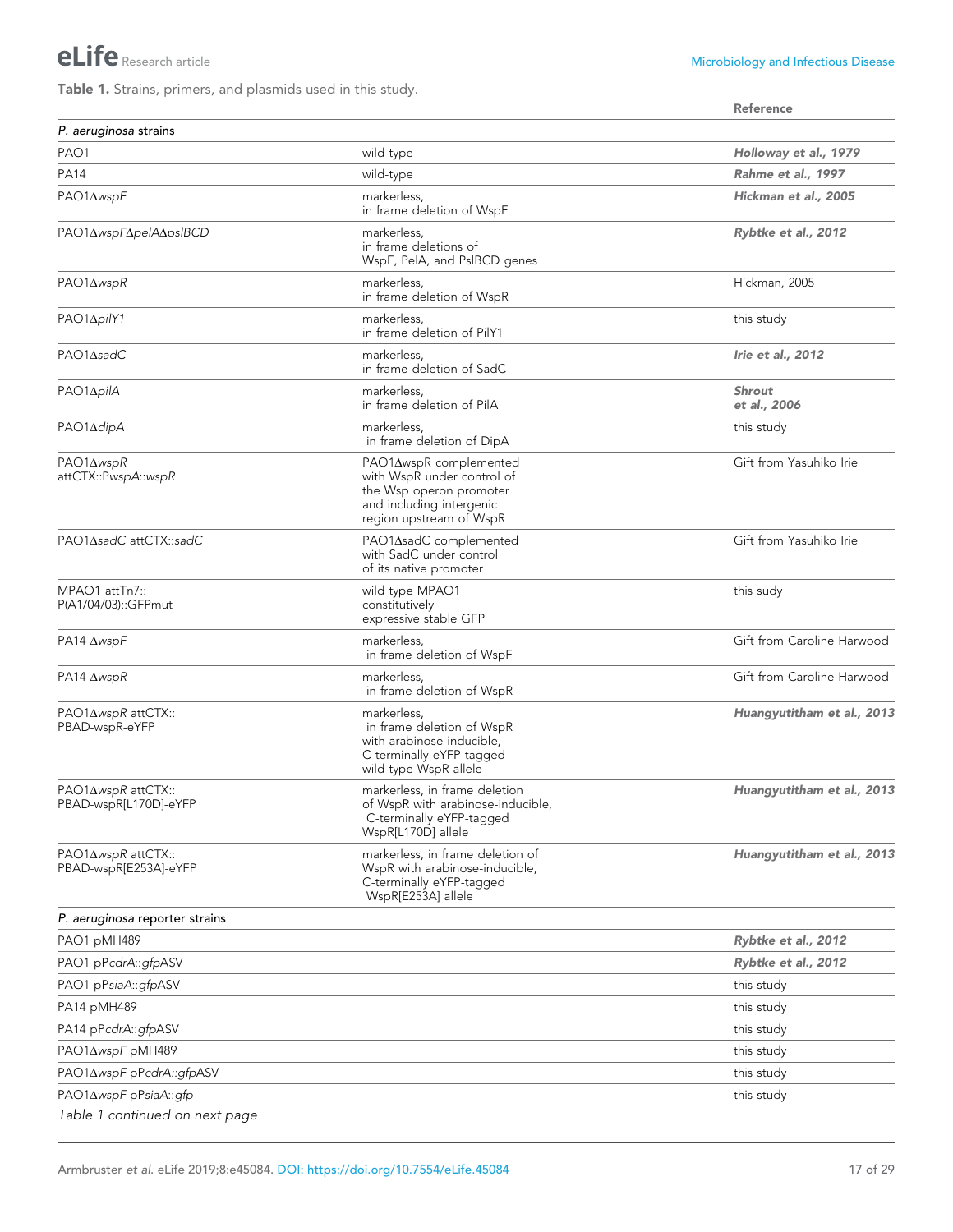*Table 1 continued*

|                                                            |                                                                      | <b>Reference</b>       |
|------------------------------------------------------------|----------------------------------------------------------------------|------------------------|
| PAO1∆wspF∆pelC∆pslD<br>pMH489                              |                                                                      | this study             |
| PAO1ΔwspFΔpelCΔpslD<br>pPcdrA::gfpASV                      |                                                                      | this study             |
| PAO14wspR pMH489                                           |                                                                      | this study             |
| PAO1∆wspR pPcdrA::gfpASV                                   |                                                                      | this study             |
| PAO1∆wspR pPsiaA::gfp                                      |                                                                      | this study             |
| PAO14pilY1 pMH489                                          |                                                                      | this study             |
| PAO1ApilY1 pPcdrA::gfpASV                                  |                                                                      | this study             |
| PAO1∆sadC pMH489                                           |                                                                      | this study             |
| PAO1∆sadC pPcdrA::gfpASV                                   |                                                                      | this study             |
| PAO14pilA pMH489                                           |                                                                      | this study             |
| PAO1ΔpilA pPcdrA::gfpASV                                   |                                                                      | this study             |
| PAO1AdipA pMH489                                           |                                                                      | this study             |
| PAO1∆dipA pPcdrA::gfpASV                                   |                                                                      | this study             |
| PAO1∆wspR attCTX::<br>PwspA::wspR pMH489                   |                                                                      | this study             |
| PAO1AwspR attCTX::PwspA::<br>wspR pPcdrA::gfpASV           |                                                                      | this study             |
| PAO1∆sadC att::sadC pMH489                                 |                                                                      | this study             |
| PAO1∆sadC att::sadC<br>pPcdrA::gfpASV                      |                                                                      | this study             |
| PA14 AwspF pMH489                                          |                                                                      | this study             |
| PA14 AwspF pPcdrA::gfpASV                                  |                                                                      | this study             |
| PA14 AwspR pMH489                                          |                                                                      | this study             |
| PA14 AwspR pPcdrA::gfpASV                                  |                                                                      | this study             |
| PAO1∆wspR attCTX::<br>PBAD-wspR-eYFP pPcdrA::mTFP1         |                                                                      | this study             |
| PAO1∆wspR attCTX::<br>PBAD-wspR[L170D]-eYFP pPcdrA::mTFP1  |                                                                      | this study             |
| PAO1∆wspR attCTX::<br>PBAD-wspR[E253A]-eYFP pPcdrA::mTFP1  |                                                                      | this study             |
| PAO1 attCTX:: bphS<br>attMiniTn7::mCherry pPcdrA::gfpAsv   |                                                                      | this study             |
| PAO1 attMiniTn7::<br>mCherry pPcdrA:: gfp <sub>ASV</sub>   |                                                                      | this study             |
| E. coli strains                                            |                                                                      |                        |
| E. coli S17.1 pENTRPEX18Gm:: ApilY1                        | conjugation proficient<br>E. coli harboring pilY1<br>deletion allele | Gift from Joe Harrison |
| E. coli S17.1 pENTRPEX18Gm:: AdipA                         | conjugation proficient<br>E. coli harboring<br>dipA deletion allele  | Gift from Joe Harrison |
| E. coli DH5α pUC18-miniTn7T2-<br>PcdrA-RBSg10L-gfpAGA      | source of PcdrA-RBSg10L                                              | this study             |
| $E.$ coli DH5 $\alpha$ pBBR1MCS5-<br>PcdrA::RBSg10L::mTFP1 | referred to as<br>'pPcdrA::mTFP1'                                    | this study             |
| E. coli DH5α pPsiaA::gfp                                   | plasmid-based,<br>fluorescent siaA<br>transcriptional reporter       | this study             |
| Primers                                                    |                                                                      |                        |
| Table 1 continued on next page                             |                                                                      |                        |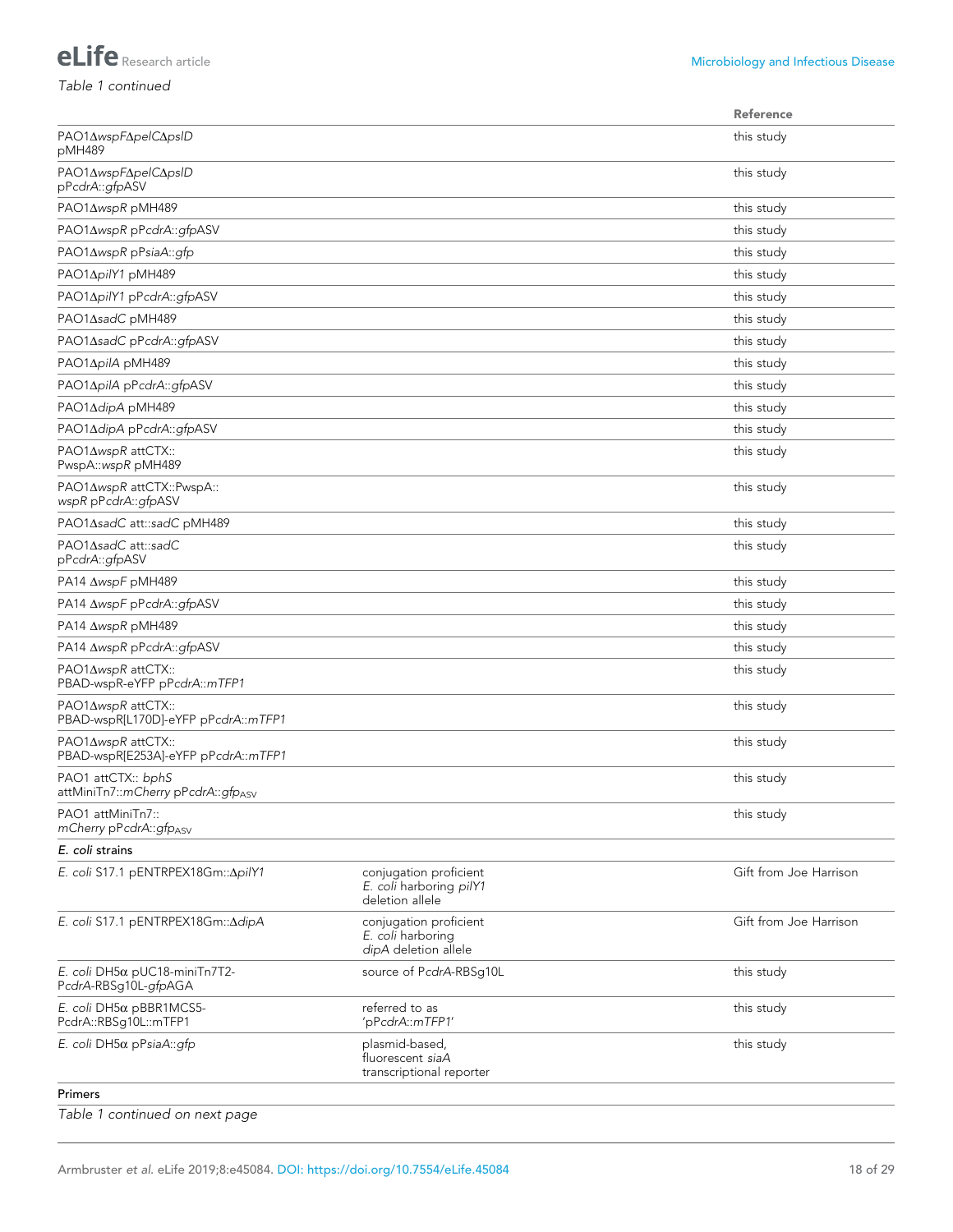|                       |                                                                                                                                                                                                                             | Reference           |
|-----------------------|-----------------------------------------------------------------------------------------------------------------------------------------------------------------------------------------------------------------------------|---------------------|
| PAO1pilY1-SEQ-F       | CTACTACGAGACCAATAGCGTC                                                                                                                                                                                                      | this study          |
| PAO1pilY1-SEQ-R       | <b>GTCGATGTCCACCAGGTTCTTC</b>                                                                                                                                                                                               | this study          |
| PAO1dipA-SEQ-F        | GATACGCTTAACTTGGGCCCTG                                                                                                                                                                                                      | this study          |
| PAO1dipA-SEQ-R        | CTTTTCTTGGTGAGGATTTCAGAAC                                                                                                                                                                                                   | this study          |
| PA14wspR-SEQ-F        | GCTTCCTCACCATCGCCC                                                                                                                                                                                                          | this study          |
| PA14wspR-SEQ-R        | CAGGTCGTCCAGGGTTTCC                                                                                                                                                                                                         | this study          |
| PA14wspF-SEQ-F        | <b>CTCACGGTGCGTGAGCTG</b>                                                                                                                                                                                                   | this study          |
| PA14wspF-SEQ-R        | GGTCCTGGAGGATCACCG                                                                                                                                                                                                          | this study          |
| Sacl – PcdrA - F      | GGGGAGCTC GTATGGAA<br><b>GGTTCCTTGGCGG</b>                                                                                                                                                                                  | this study          |
| SOE-PcdrA-RBSq10L - R | ctcctcqcccttqctcaccat<br>GGATATATCTCCTTCTTAAAG                                                                                                                                                                              | this study          |
| mTFP1 - F             | atggtgagcaagggcgaggag                                                                                                                                                                                                       | this study          |
| Kpnl - $mTFP1 - R$    | GGGGTACC<br>ttacttgtacagctcgtcc                                                                                                                                                                                             | this study          |
| BamH1-Psia-F          | <b>GGG GGATCC</b><br>GGCAGCGGCAACCGCCTCTG                                                                                                                                                                                   | this study          |
| SiaA-BamH1-R          | CCC GGATCC<br>CAACCCCCAGTTCGCCGCCAT                                                                                                                                                                                         | this study          |
| $M13F(-21)$           | TGTAAAACGACGGCCAGT                                                                                                                                                                                                          | GeneWiz             |
| M <sub>13</sub> R     | CAGGAAACAGCTATGAC                                                                                                                                                                                                           | GeneWiz             |
| ampR-F-qPCR           | GCG CCA TCC CTT CAT CG                                                                                                                                                                                                      | Colvin et al., 2011 |
| ampR-R-qPCR           | GAT GTC GAC GCG GTT GTT G                                                                                                                                                                                                   | Colvin et al., 2011 |
| pslA-F-qPCR           | AAG ATC AAG AAA CGC GTG GAA T                                                                                                                                                                                               | Colvin et al., 2011 |
| pslA-R-qPCR           | TGT AGA GGT CGA ACC ACA CCG                                                                                                                                                                                                 | Colvin et al., 2011 |
| pelA-F-qPCR           | CCT TCA GCC ATC CGT TCT TCT                                                                                                                                                                                                 | Colvin et al., 2011 |
| pelA-R-qPCR           | TCG CGT ACG AAG TCG ACC TT                                                                                                                                                                                                  | Colvin et al., 2011 |
| rplU-F-qPCR           | CGC AGT GAT TGT TAC CGG TG                                                                                                                                                                                                  | Colvin et al., 2011 |
| rpIU-R-qPCR           | AGG CCT GAA TGC CGG TGA TC                                                                                                                                                                                                  | Colvin et al., 2011 |
| <b>OBT268</b>         | GGGGACAACTTTTGTATACAAAG<br>TTGTACTATAGAGGGACAAACTC<br>AAGGTCATTCGCAAGAGTGGC<br>CTTTATGATTGACCTTCTTCCGG<br><b>TTAATACGACCGGGATAACTCCAC</b><br>TTGAGACGTGAAAAAAGAGGAGTA<br>TTCATGCGTAAAGGAGAAGAA<br>CTTTTCACTGGAG             | This study          |
| OBT <sub>269</sub>    | GGGGACAAGTTTGTACAAAAAAGCA<br>GGCTCGGCTTATTTGTATAGTTCAT<br><b>CCATGCCATGTGTAATC</b>                                                                                                                                          | This study          |
| <b>OBT314</b>         | CAGGTCGACTCTAGAGGATCCCCATC<br>AGAAAATTTATCAAAAAGAGTGTTGACT<br>TGTGAGCGGATAACAATGATACTTAGATT<br>CAATTGTGAGCGGATAACAATTTCACA<br>CATCTAGAATTAAAGAGGAGAAATTAA<br>GCATGGTGAGCAAGGGCGAGGAG                                        | Zhao et al., 2013   |
| <b>OBT315</b>         | <b>CTCCTCGCCCTTGCTCACCATGCTTAA</b><br><b>TTTCTCCTCTTTAATTCTAGATGTGT</b><br>GAAATTGTTATCCGCTCACAATTGAA<br><b>TCTAAGTATCATTGTTATCCGC</b><br><b>TCACAAGTCAACACTCTTTTT</b><br>GATAAATTTTCTGATGGGGAT<br><b>CCTCTAGAGTCGACCTG</b> | Zhao et al., 2013   |

*Table 1 continued on next page*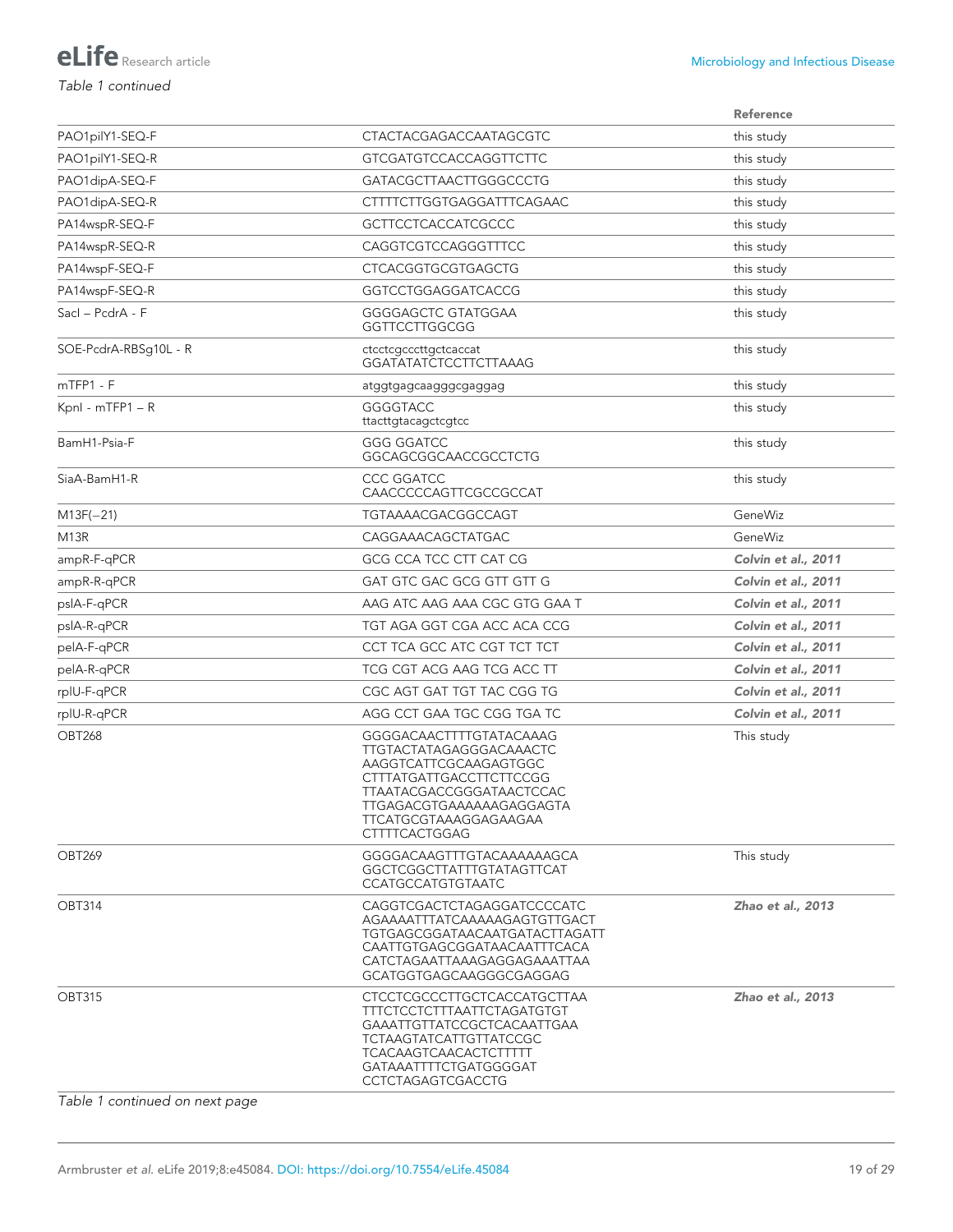#### *Table 1 continued*

|                                          |                                                                                                                       | <b>Reference</b>           |
|------------------------------------------|-----------------------------------------------------------------------------------------------------------------------|----------------------------|
| pPcdrA::gfpASV                           | PcdrA reporter with<br>short halflife GFP                                                                             | Rybtke et al., 2012        |
| pENTRPEX18Gm:: ApilY1                    | suicide plasmid containing<br>pilY1 deletion<br>construct for use in PAO1                                             | Gift from Joe Harrison     |
| pENTRPEX18Gm::AdipA                      | suicide plasmid containing<br>dipA deletion construct<br>for use in PAO1                                              | Gift from Joe Harrison     |
| pBBR1MCS5                                | broad host range<br>vector that is stable in<br>P. aeruginosa, GentR                                                  | Elzer et al., 1995         |
| pUC18-miniTn7T2-<br>PcdrA-RBSg10L-gfpAGA | source plasmid containing<br>promoter of cdrA with<br>enhanced ribosomal binding site                                 | this study                 |
| pNCS-mTFP1                               | source plasmid<br>containing mTFP1                                                                                    | Allele Biotech             |
| pBBR1MCS5-PcdrA::<br>RBSq10L::mTFP1      | teal fluorescent<br>protein version of<br>PcdrA reporter                                                              | this study                 |
| pPsiaA::gtp                              | PsiaA reporter expressing<br>stable GFP, constructed<br>using pMH487 plasmid                                          | this study                 |
| pBT270                                   | miniTn7 transposon with<br>gfpmut3 driven by the<br>A1/04/03 promoter; Apr, Gmr                                       | This study                 |
| pTNS2                                    | T7 transposase expression vector                                                                                      | Choi and Schweizer, 2006   |
| pBT223                                   | miniTn7 transposon with<br>gfpmut3 driven by the<br>trc promoter; Apr, Gmr                                            | This study                 |
| pBT212                                   | A GateWay compatible<br>plasmid containing gfpmut3<br>flanked by attR5 and attL1<br>recombination sites: Kmr          | This study                 |
| pBT200                                   | A GateWay compatible<br>plasmid containing the trc promoter flanked by attL2<br>and attL5 recombination<br>sites; Knr | Zhao et al., 2013          |
| pUC18-miniTn7T2-Gm-GW                    | A GateWay compatible<br>mini-Tn7 based vector;<br>Cmr, Apr and Gmr;                                                   | Zhao et al., 2013          |
| AKN66                                    | source for gfpmut3                                                                                                    | Lambertsen<br>et al., 2004 |
| pDONR221 P1-P5r                          | A GateWay compatible<br>vector with attP1 and attP5r<br>recombination sites and<br>ccdB; Knr and Cmr                  | Invitrogen                 |

D*wspR* and D*wspF* deletion mutants were confirmed by PCR using primers PA14wspR-SEQ-F and PA14wspR-SEQ-R or PA14wspF-SEQ-F and PA14wspF-SEQ-R, respectively.

To create MPAO1 attTn7::P(A1/04/03)::GFPmut, the miniTn7 from pBT270 was integrated into the chromosome of *P. aeruginosa* PAO1 with the helper plasmid pTNS2, as previously described ([Choi and Schweizer, 2006](#page-25-0)). pBT270 was created by introducing the constitutive A1/04/03 promoter ([Lanzer and Bujard, 1988](#page-27-0)) and removing the trc promoter from pBT223 using the Quik-Change Lightning Kit (Agilent Technologies) and the oligonucleotides OBT314 and OBT315. pBT223 was constructed via recombineering of pBT200, pUC18-miniTn7T2-Gm-GW, and pBT212 using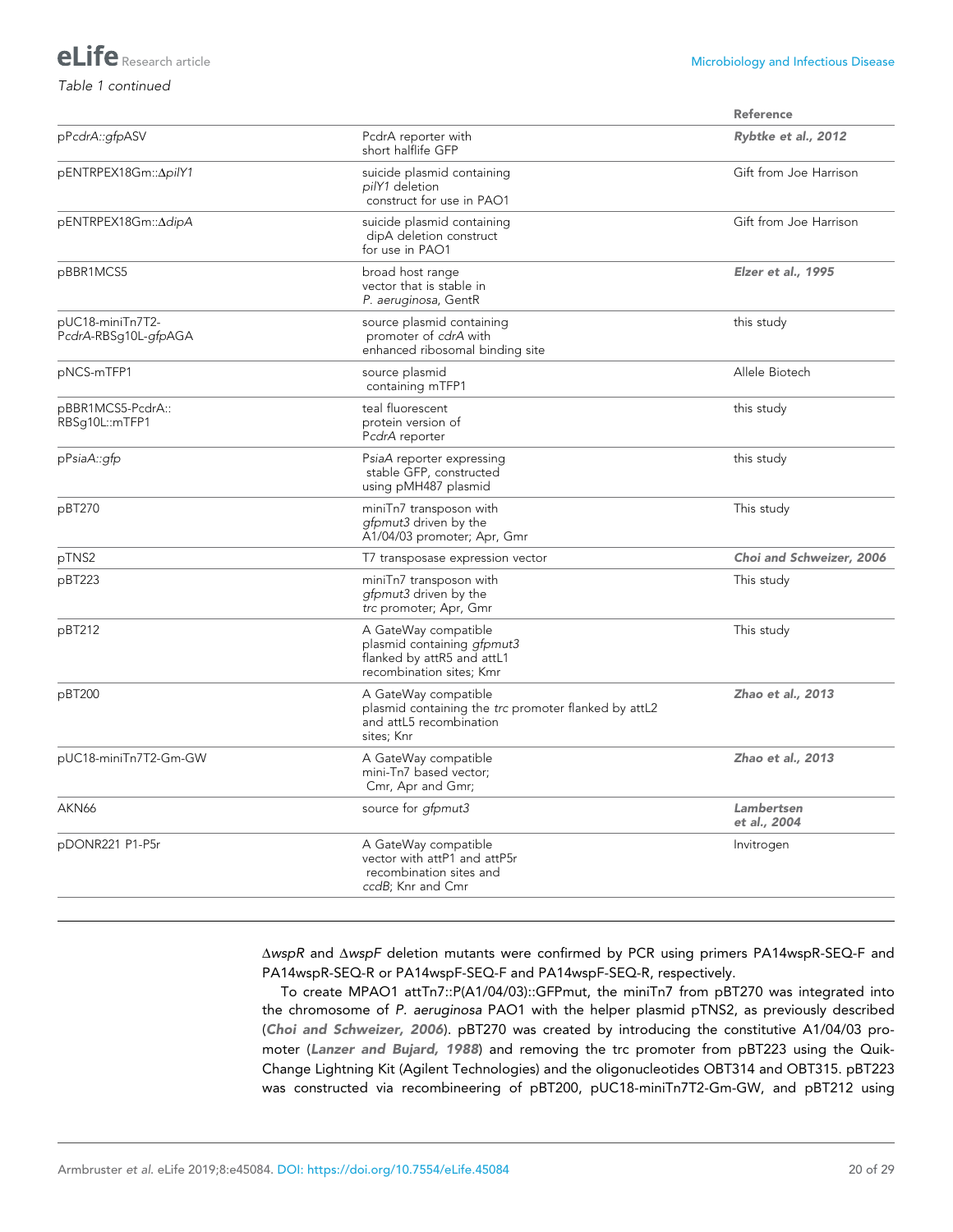Multisite Gateway technology (Invitrogen). pBT212 was constructed by cloning the *gfpmut3* from AKN66 using OBT268 and OBT269, and recombining the PCR product with pDONR221 P1-P5r.

#### Construction of optogenetic, c-di-GMP reporter strain in P. aeruginosa

Chromosomal insertion of *bphS* was achieved using the mini-CTX system and these strains were marked with different fluorescent proteins by mini-Tn7 site-specific transposition essentially as previously described ([Choi and Schweizer, 2006](#page-25-0); [Hoang et al., 2000](#page-26-0)). First, a *bphS* fragment obtained from the plasmid pIND4 was cloned into the vector mini-CTX2 with the *PA1/O4/O3* promoter upstream of the MCS via a two-piece ligation. The constructed plasmid was electroporated into PAO1 and the corresponding recombinant strain was identified by screening on LB agar plates containing 1 mM IPTG and 100 µg/mL tetracycline. Then, the strains were electroporated with a pFLP2 plasmid and distinguished on LB agar plates containing 5% (w/v) sucrose for the excision of the resistance marker. The c-di-GMP reporter plasmid and mCherry/EGFP marked *bphS* mutants were constructed as described above. The c-di-GMP reporter plasmid ( $P_{cde}$ *::gfp*<sub>ASV</sub>) was electroporated into the mCherry-marked strain harboring *bphS* to monitor the intracellular c-di-GMP level.

To validate the optogenetic reporter strain in [Figure 5—figure supplement 1](#page-12-0), strains were grown on LB agar plates at 37˚C for 24 hr from frozen stocks. Monoclonal colonies were inoculated and cultured with a minimal medium (FAB) at  $37^{\circ}$ C overnight, adding 1 uM FeCl<sub>3</sub> and 30 mM glutamate as the carbon source, until the culture reached an  $OD_{600}$  of approximately 2.1. Then, the bacterial culture was further diluted (1:100) in fresh FAB medium to  $OD_{600}$  0.5. When required, gentamicin was added to medium at 30 µg/mL. Plates and tubes were wrapped with aluminum foil to achieve a dark condition. Finally, the culture was diluted (1:50) in fresh FAB medium and 6  $\mu$ L diluted culture was spotted onto an FAB agarose (2%) pad, with 30 mM glutamate and 1  $\mu$ M FeCl<sub>3</sub>. The agarose pad was pressed on a coverglass before cells were illuminated.

#### Cyclic di-GMP measurement and qRT-PCR of tube biofilms

Measurement of c-di-GMP in tube biofilm cells was performed as previously described ([Colvin et al.,](#page-25-0) [2011](#page-25-0)). Transcriptional analysis of PelA expression in tube biofilms was performed as described in the 'FACS and qRT-PCR of c-di-GMP reporter cells' section.

#### Crystal violet attachment assays

Crystal violet assays were performed essentially as previously described to measure biofilm biomass, except using gentle washing after 2–6 hr of static incubation ([Armbruster et al., 2016](#page-25-0)). To measure biofilm biomass at 24 hr, the crystal violet assay was performed as previously described without gentle washing ([Colvin et al., 2012](#page-25-0)).

#### Flow cell time course experiments and confocal microscopy

*P. aeruginosa* cells harboring the pP*cdrA::gfp*ASV reporter plasmid or a promotorless vector control (pMH489) were grown to mid-log in LB with 100 μg/mL gentamicin (Gm100) from LB Gm100 plates or from overnight broth cultures in FAB +10 mM glutamate. Mid-log cells were back diluted into 1% LB or FAB +0.6 mM glutamate and flow chambers were inoculated at a final  $OD<sub>600</sub>$  0.1 and inverted for 10 min to allow cells to attach before induction of flow. Clean media was used to wash nonattached cells by flow at 40 mL per hour for 20 min. Flow was then reduced to a final constant flow rate of 3 mL per hour and bacteria were imaged immediately on a Zeiss LSM 510 scanning confocal laser microscope ( $t = 0$  hr). Flow cells were incubated at a constant flow rate at room temperature and imaged hourly for up to 24 hr. For every strain and time point, 5 fields of view and a minimum of 300 cells were captured using identical microscope settings to image GFP fluorescence across all experiments. Images were analyzed using using Volocity software (Improvision, Coventry, UK). We binned cells by their mean GFP fluorescence intensity per pixel, in incremints of 20 fluorescence units, and determined the cut-off bin that corresponded to cells clearling produced GFP when images were examined by eye. Therefore, cells were counted as pP<sub>cdrA</sub>::gfp<sub>ASV</sub> reporter 'on' if their mean GFP fluorescence intensity per pixel was  $\geq$ 321 fluorescence units. For all summary figures depicting the percentage of cells with the reporter 'on', data are presented in terms of the percentage of cells with an average GFP fluorescence per pixel of  $\geq$ 321 fluorescence units (pP<sub>cdrA</sub>*::gfp*<sub>ASV</sub> reporter 'on'). Microscopy images were artificially colored to display GFP fluorescence as green.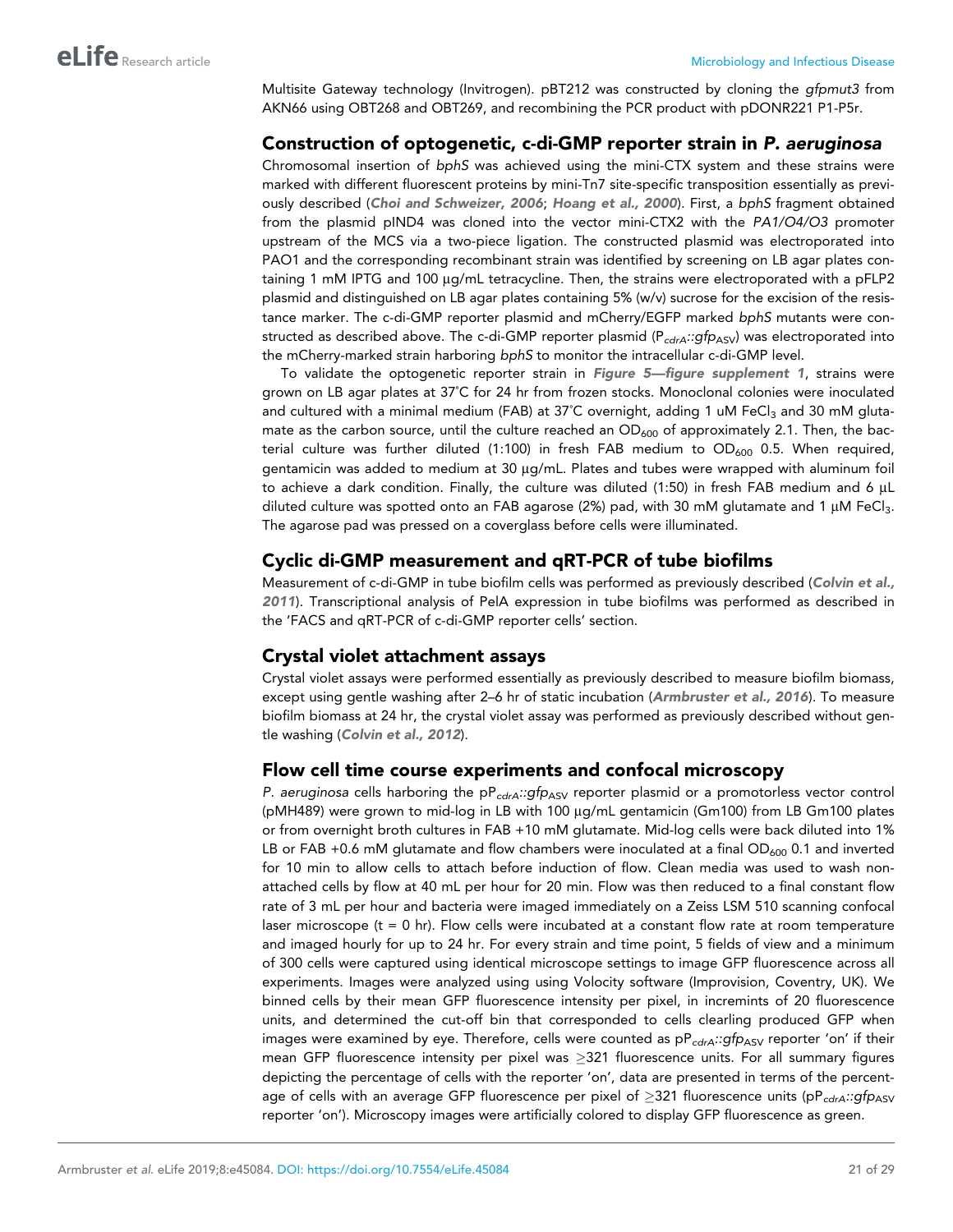### Construction of pPsiaA::gfp

A region 259 bp upstream through 21 bp into the coding sequence of *siaA* was amplified from PAO1 genomic DNA using primers BamH1-Psia-F and SiaA-BamH1-R, then gel purified using a QIAquick gel extraction kit (Qiagen, Hilden, Germany) digested with BamH1, then column purified with a QIAquick PCR purification kit (Qiagen, Hilden, Germany) to remove BamH1. The GFP expression vector pMH487, which contains the *gfp*mut3 gene with an RNase III splice site and lacking a promoter ([Borlee et al., 2010](#page-25-0)), was digested with BamH1, treated with Antarctic phosphatase (New England Biolabs, Ipswich, MA), then column purified with a QIAquick PCR purification kit (Qiagen, Hilden, Germany) to remove BamH1. The P*siaA* allele was ligated into digested pMH487, then transformed into *E. coli* DH5α, purified, and sequenced using primer M13F(-21) (Genewiz). The reporter pP*siaA::gfp* was electroporated into *P. aeruginosa* as previously described and maintained under gentamycin selection at 100 µg/mL.

### Multi-generation single cell tracking of type IV motility and c-di-GMP reporter activity

Wild type PAO1 harboring the pP<sub>cdrA</sub>::gfp<sub>ASV</sub> reporter was grown shaking for 20 hr in FAB media with 6 mM glutamate. The flow cell inoculum was prepared by diluting the culture to a final  $OD_{600}$ of 0.01 in FAB with 0.6 mM glutamate. The flow cell inoculum was injected into the flow cell (Department of Systems Biology, Technical University of Denmark) and allowed to incubate for 10 min at 30˚ C prior to flushing with media at 30 mL/h for 10 min. Experiments were performed under a flow rate of 3 mL/hour for a total of 40 hr.

Images were acquired with an Olympus IX81 microscope equipped with a Zero Drift Correction autofocus system, a 100  $\times$  oil objective with a 2  $\times$  multipler lens, and an Andor iXon EMCCD camera using Andor IQ software. Bright-field images were recorded every 3 s and GFP fluorescence every 15 min. Acquisition continued for a total recording time of 40 hr, which resulted in approximately 48000 bright-field images, and 160 fluorescence images.

Images were analyzed in MATLAB to track bacterial family trees, GFP fluorescence, and surface motility essentially as previously described ([Lee et al., 2018](#page-27-0)) with the following modifications. Image analysis, family tracking and manual validation, family tree plotting, and tree asymmetry  $\lambda$  calcula-tions were performed as previously described ([Lee et al., 2018](#page-27-0)) without modification. GFP fluorescence intensities were normalized by calculating the distribution of intensities per cell per frame (extracted by using the binary image as a mask) and then setting the minimum and maximum intensities to the 1<sup>st</sup> and 99<sup>th</sup> percentiles of this distribution for each dataset. I<sub>c-di-GMP</sub> (relative normalized c-di-GMP reporter intensity) was calculated by averaging the normalized fluorescence intensities across all members of a family. F<sub>motile</sub> (fraction of time that cells in a family are motile) was calculated as follows. For each family, every cell trajectory in the family was divided into time intervals. For each time interval, presence or absence of motility was determined using a combination of metrics, including Mean Squared Displacement (MSD) slope, radius of gyration, and visit map. MSD slope quantifies the directionality of movement relative to diffusion. Radius of gyration and visit map are different metrics for quantifying the average distance traveled on the surface. F<sub>motile</sub> was then calculated by the fraction of these time intervals that have motility. This calculation was modified from the 'TFP activity metric' previously described ([Lee et al., 2018](#page-27-0)).

### Setup of Adaptive Tracking Illumination Microscopy

[Figure 5—figure supplement 2](#page-12-0) shows a schematic of the Adaptive Tracking Illumination Microscopy (ATIM) setup. An inverted fluorescent microscope (Olympus, IX71) was modified to build the ATIM. The modification includes: 1) a commercial DMD-based LED projector (Gimi Z3) was used to replace the original bright-field light source, in which the original lenses in the projector were removed and three-colored (RGB) LEDs were rewired to connect to an external LED driver (ThorLabs) controlled by a single chip microcomputer (Arduino UNO r3); 2) the original bright-field condenser was replaced with an air objective (40 $\times$  NA = 0.6, Leica); and 3) an additional 850 nm LED light (Thor-Labs) was coupled to the illumination optical path using a dichroic mirror (Semrock) for the brightfield illumination. The 850 nm LED bright field light source does not affect optogenetic manipulation. An inverted fluorescent microscope (Olympus, IX71) equipped with a 100 $\times$  oil objective and a sCMOS camera (Zyla 4.2 Andor) was used to collect bright-field images with 0.2 frame rate. The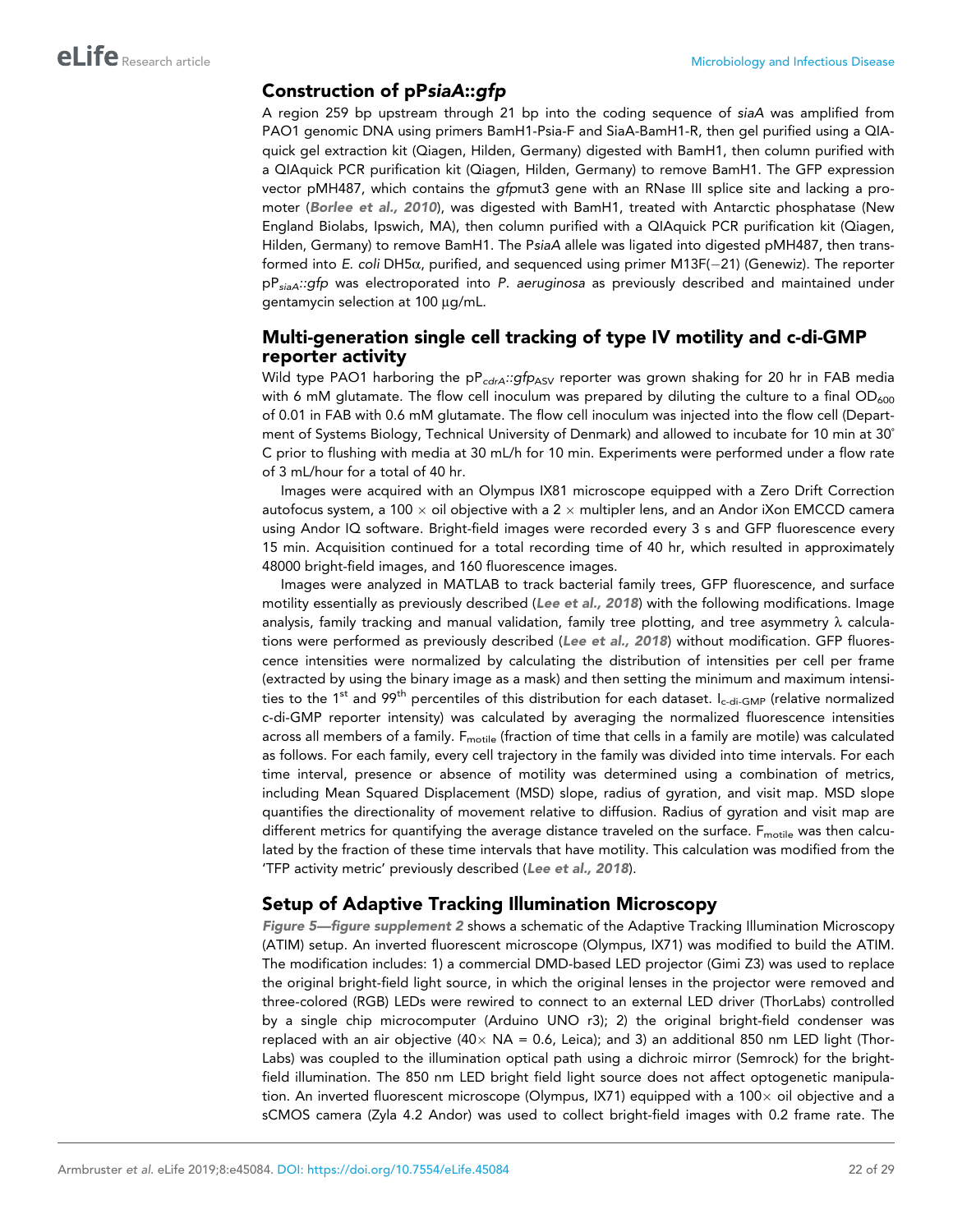bright-field images were further analyzed to track multiple single cells in real time using a highthroughput bacterial tracking algorithm coded by Matlab. The projected contours of selected single cells were sent to the DMD (1280  $\times$  760 pixels) that was directly controlled by a commercial desktop through a VGA port. The manipulation lights were generated by the red-color LED (640 nm), and were projected on the single selected cells in real time through the DMD, a multi-band pass filter (446/532/646, Semrock) and the air objective. Our results indicated that feedback illuminations could generate projected patterns to exactly follow the cell movement (Figure 5 – Supplemental 2B) or single cells divisions (Figure 5 – Supplemental 2C) in real time.

### Manipulation of c-di-GMP expression in single initial-attached cells

The bacterial strain PAO1-*bphS*-P*cdrA*-GFP-mCherry was inoculated into a flow cell (Denmark Technical University) and continuously cultured at 30.0  $\pm$  0.1 °C by flowing FAB medium (3.0 mL/h). The flow cell was modified by punching a hole with a 5 mm diameter into the channel, and the hole was sealed by a coverslip that allows the manipulation light to pass through. An inverted fluorescent microscope (Olympus, IX71) equipped with a 100 $\times$  oil objective and a sCMOS camera (Zyla 4.2 Andor) was used to collect bright field or fluorescent images with 0.2 or 1/1800 frame rate respectively. The power density of the manipulation lights was determined by measuring the power at the outlet of the air objective using a power meter (Newport 842-PE). GFP or mCherry was excited using a 480 nm or 565 nm LED lights (ThorLabs) and imaged using single-band emission filters (Semrock): GFP (520/28 nm) or mCherry (631/36 nm). Initial-attached cells were selected to be manipulated using ATIM with the illumination at 0.05 mW/cm<sup>2</sup>, which allowed us to compare the results arising from illuminated or un-illuminated mobile cells in one experiment. The c-di-GMP levels in single cells were gauged using the ratio of GFP and mCherry intensities.

#### Lectin staining and flow cytometry

Glass culture tubes were inoculated with 1 mL of *P. aeruginosa* in LB or Jensen's minimal media at an  $OD<sub>600</sub>$  0.8 and incubated statically at 37°C for 4 hr. Non-adhered cells were removed by washing three times with 2 mL sterile phosphate buffered saline (PBS). Biofilm cells were harvested by vortexing in 1 mL PBS with tetramethylrhodamine (TRITC) conjugated lectins (TRITC-labeled WFL lectin (100 µg/mL; Vector Laboratories) for Pel, TRITC-labeled HHA (100 µg/mL; EY Laboratories) for Psl) and incubated on ice for 5 min. Cells were washed 3 times to remove non-adhered lectin, resuspended in PBS, and immediately analyzed for GFP and TRITC fluorescence on a BD LSRII flow cytometer (BD Biosciences). Events were gated based on forward and side scatter to remove particles smaller than a single *P. aeruginosa* cell and large aggregates.

We used PAO1 cells that did not express GFP (wild type PAO1; [Figure 1—source data 2](#page-4-0)) or constitutively expressed GFP (PAO1 Tn7::P(A1/04/03)::GFPmut; [Figure 1—source data 2](#page-4-0)) to define a gate for high GFP fluorescence. We validated this gate using a strain in which we expect very high levels of reporter activity (surface grown PAO1 ΔwspFΔpelAΔpslBCD harboring pPcdrA::gfp<sub>ASV</sub>) and saw that 91.6% of cells had high GFP levels (Figure 1-source data 2), in agreement with our flow cell characterization of this strain ([Figure 2A](#page-6-0)). We determined gating for TRITC using cells that had not been stained with TRITC-conjugated lectin ([Figure 1—figure supplement 6A](#page-4-0)), as well as two strains that overproduced either Psl ([Figure 1—figure supplement 6B](#page-4-0)) or Pel ([Figure 1—figure sup](#page-4-0)[plement](#page-4-0)  $6C$ ) that were stained with the appropriate TRITC-conjugated lectin. Our flow cytometry gating procedure accurately gated 99.7% of wild type PAO1 cells (without the P*cdrA* reporter or lectin-staining) as low GFP and low TRITC (Figure 1-figure supplement 6D).

# FACS and qRT-PCR of c-di-GMP reporter cells

Static biofilm reporter cells were grown as described above and harvested without lectin staining. Cells were fixed with 6% paraformaldehyde for 20 min on ice, then rinsed once with sterile PBS prior to analysis with a FACSAriaII (BD Biosciences, San Jose, CA). Events were gated first to remove debris and large cellular aggregates, and then gated into cells with low and high GFP fluorescence intensity. The low GFP gate was drawn using wild type PAO1 cells without the gfp gene ([Figure 1](#page-4-0) figure [supplement 7A](#page-4-0)) and the high GFP gate was drawn using both PAO1 Tn7::P(A1/04/03):: GFPmut ([Figure 1—figure supplement 7B](#page-4-0)) and PAO1 ΔwspF ΔpelA ΔpslBCD P<sub>cdrA</sub>::gfp<sub>ASV</sub> reporter ([Figure 1—figure supplement 7C](#page-4-0)). As expected, wild type PAO1 pP<sub>cdrA</sub>::gfp<sub>ASV</sub> reporter cells that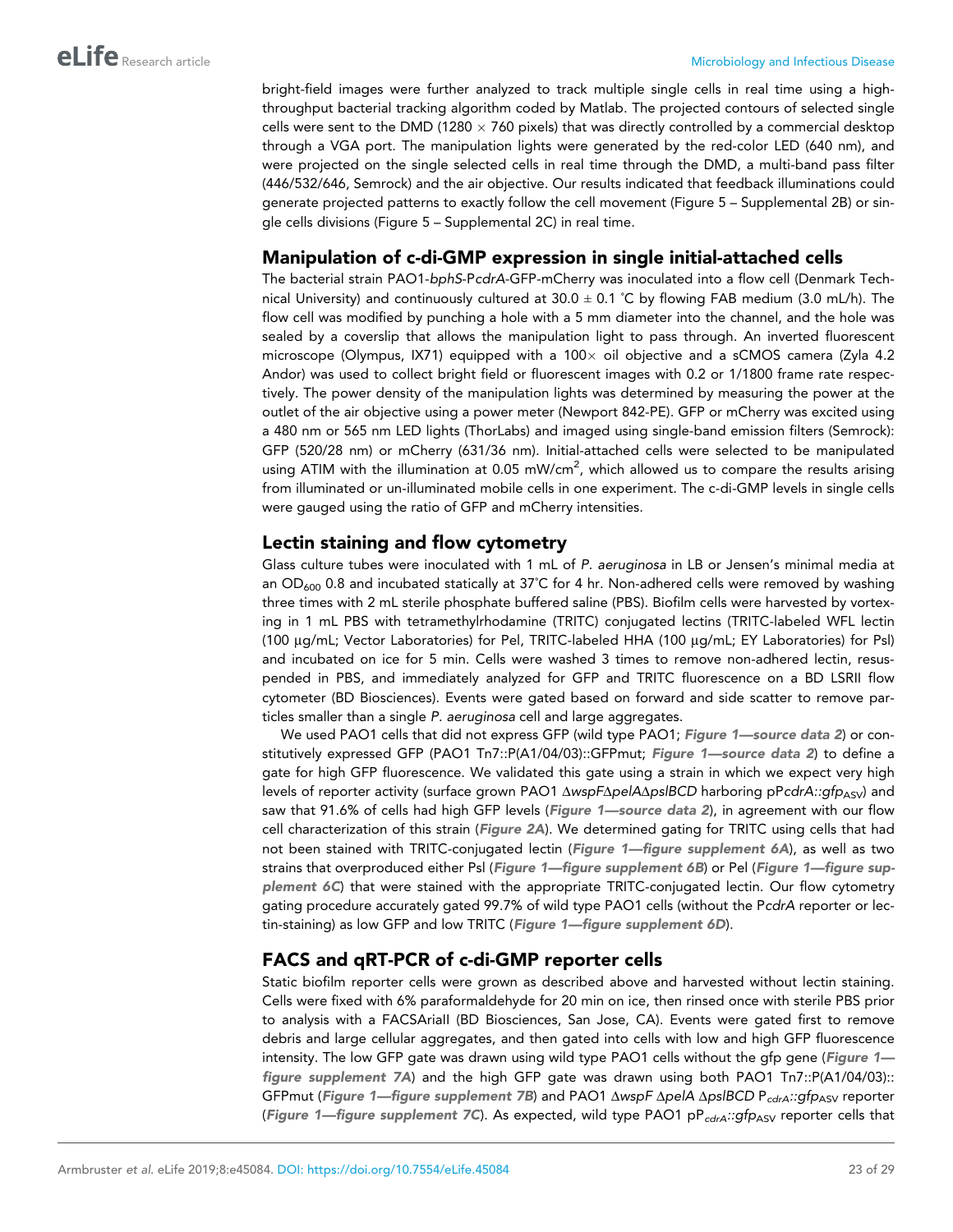had been harvested after 4 hr of surface attachment to glass in static LB liquid culture displayed subpopulations of high GFP, reporter 'on' cells (30.8% of the population) and 'off' (57.2%) cells ([Fig](#page-4-0)ure [1—figure supplement 7D](#page-4-0)), whereas this same strain grown to mid-log planktonically in LB displayed mostly reporter 'off' cells ([Figure 1—figure supplement 7E](#page-4-0)). Cells were sorted at 4˚C by flow assisted cell sorting (FACS) to collect 100,000 events into TRIzol LS (Thermo Fisher Scientific, Waltham, MA). RNA was extracted from sorted cells by boiling immediately for 10 min and following the manufacturer's instructions for RNA isolation. DNA was digested by treating with RQ1 Dnase I (Promega, Madison, WI) and samples were checked for genomic DNA contamination by PCR to detect *rplU*. Expression of *pelA*, *pslA*, and *ampR* was measured by quantitative Reverse Transcriptase PCR (qRT-PCR) using the iTaq Universal SYBR Green One-Step kit (Biorad, Hercules, CA) and a CFX96 Touch Real-Time PCR detection system (Bio-Rad, Hercules, CA). The  $\Delta\Delta C_{q}$  was calculated for three independent samples of sorted wild type PAO1 P<sub>cdrA</sub>::gfp<sub>ASV</sub> reporter biofilm cell populations by normalizing PelA and PslA to relative levels of AmpR expression. Data were presented as the average fold change in PelA or PslA expression in the P<sub>cdrA</sub>::gfp<sub>ASV</sub> sorted 'on' population (high GFP) relative to the 'off' population (low GFP) for the three biological replicates.

# WspR-YFP foci and  $pP_{cdrA}::mTFP1$  reporter

A version of the pP*cdrA* reporter was constructed in the pBBR1MCS5 plasmid to express mTFP1 instead of GFP, for use with YFP-tagged WspR proteins. The P*cdrA* promoter and an enhanced ribosomal binding site from the gene 10 leader sequence of the T7 phage (g10L) was amplified from pUC18-miniTn7T2-P<sub>cdrA</sub>-RBSg10L-gfp<sub>AGA</sub> using primers Sacl-PcdrA-F and SOE-PcdrA-RBSg10L-R. The primers mTFP1-F and KpnI-mTFP1-R were used to amplify the mTFP1 gene from plasmid pNCSmTFP1 (Allele Biotech, San Diego, CA). The P*cdrA*::RBSg10L::*mTFP1* allele was constructed by SOE-PCR using primers SacI-PcdrA-F and Kpn1-mTFP1-R, then pBBR1MCS5 and the SOE PCR product were doubly digested with SacI/KpnI. Digested pBBR1MCS5 was treated with Antarctic phosphatase, then both digests were gel purified and ligated. The ligation was transformed into *E. coli* DH5 $\alpha$ , and plasmid from clones growing on LB with 10  $\mu$ g/mL gentamycin were sequenced with primers M13F and M13F(-21) (GeneWiz). Fluorescence of the pP<sub>cdrA</sub>::mTFP1 reporter was measured in Wsp mutants in a fluorimeter (BioTek Synergy H1 Hybrid Reader, BioTek Instruments, Inc, Winooski, VT, USA) and in flow cells to confirm its activity resembled that of pP<sub>cdrA</sub>::gfp<sub>ASV</sub>. The pPcdrA:: *mTFP1* reporter was electroporated into *P. aeruginosa* strains with the native WspR deleted and harboring an arabinose-inducible copy of WspR-YFP on its chromosome ([Huangyutitham et al., 2013](#page-26-0)). Cells were grown on LB agar plates with 100 µg/mL gentamycin and 1% arabinose for 10 hr, then transferred to an agar pad for imaging of Differential Interference Contrast (DIC), YFP, and TFP. WspR-YFP foci and mTFP1 fluorescence was imaged using a Nikon Ti-E inverted wide-field fluorescence microscope with a large-format scientific complementary metal-oxide semiconductor camera (sCMOS; NEO, Andor Technology, Belfast, United Kingdom) and controlled by NIS-Elements. WspR-YFP foci were detected and pP*cdrA::mTFP1* reporter activity were analyzed using NIS-Elements AR software (Nikon Instruments, Melville, NY, USA). Regions of interest (ROI) corresponding to individual cells were determined using DIC images and the average mTFP1 fluorescence was measured within these ROIs. Next, we used essentially the same protocol as previously described for detecting WspR-eYFP foci ([Huangyutitham et al., 2013](#page-26-0)), by examining the ratio of the maximum eYFP signal to the mean eYFP signal for each ROI. We verified by eye that the previously determined cut-off ratio of 1.7 accurately represented cells with at least one visible WspR-eYFP focus ([Huangyutitham et al., 2013](#page-26-0)).

# Acknowledgements

We thank Drs. Julie Cass and Paul Wiggins providing the wide-field microscope and cMOS camera to image WspR-eYFP clusters, and Drs. Joe J Harrison and Yasuhiko Irie for the gift of bacterial strains.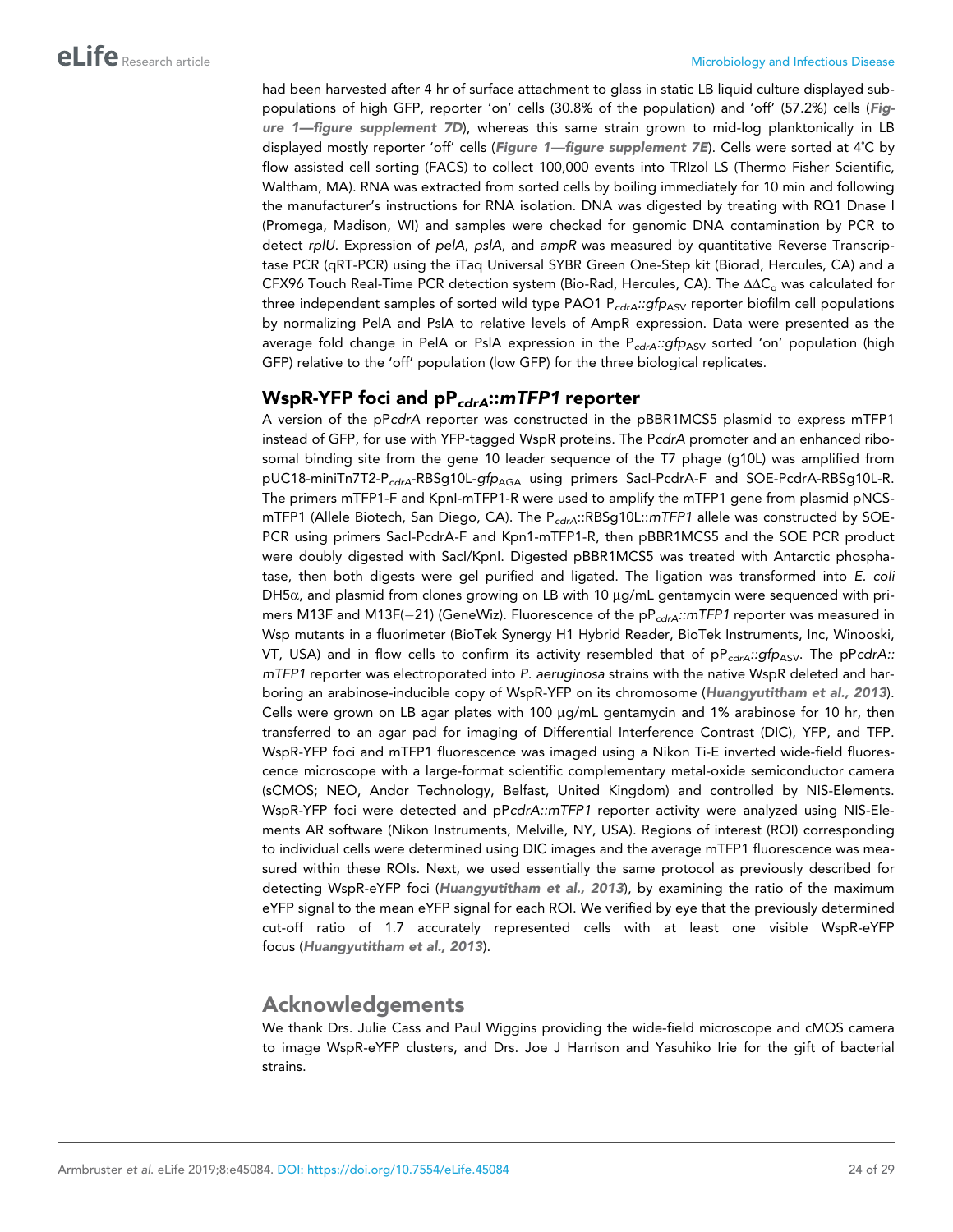# <span id="page-24-0"></span>Additional information

#### Funding

| <b>Funder</b>                                                     | Grant reference number | Author                                             |  |
|-------------------------------------------------------------------|------------------------|----------------------------------------------------|--|
| National Institutes of Health                                     | T32GM007270            | Catherine R Armbruster                             |  |
| Charlie Moore Endowed Fel-<br>lowship                             |                        | Catherine R Armbruster                             |  |
| Army Research Office                                              | W911NF1810254          | Calvin K Lee<br>Gerard CL Wong<br>Matthew R Parsek |  |
| National Institutes of Health                                     | K22AI121097            | Boo Shan Tseng                                     |  |
| National Institute of General<br>Medical Sciences                 | GM56665                | Caroline S Harwood                                 |  |
| National Natural Science<br>Foundation of China                   | 21474098               | Fan Jin                                            |  |
| <b>Fundamental Research Funds</b><br>for the Central Universities | WK2340000066           | Fan Jin                                            |  |
| National Institutes of Health                                     | K24HL141669            | Lucas R Hoffman                                    |  |
| National Institutes of Health                                     | 5R01AI077628           | Matthew R Parsek                                   |  |
| National Natural Science<br>Foundation of China                   | 21774117               | Fan Jin                                            |  |
| National Natural Science<br>Foundation of China                   | 21522406               | Fan Jin                                            |  |
| <b>Fundamental Research Funds</b><br>for the Central Universities | WK3450000003           | Fan Jin                                            |  |
| National Institutes of Health                                     | 1R01AI143730-01        | Calvin K Lee<br>Gerard CL Wong                     |  |
| National Institutes of Health                                     | R01AI143916            | Matthew R Parsek                                   |  |

The funders had no role in study design, data collection and interpretation, or the decision to submit the work for publication.

#### Author contributions

Catherine R Armbruster, Conceptualization, Data curation, Formal analysis, Supervision, Funding acquisition, Investigation, Visualization, Methodology, Writing—original draft, Project administration, Writing—review and editing; Calvin K Lee, Conceptualization, Data curation, Formal analysis, Investigation, Visualization, Methodology, Writing—review and editing; Jessica Parker-Gilham, Data curation, Formal analysis, Investigation, Visualization; Jaime de Anda, Data curation, Formal analysis, Investigation, Methodology; Aiguo Xia, Data curation, Formal analysis, Visualization; Kun Zhao, Data curation, Investigation, Methodology; Keiji Murakami, Data curation; Boo Shan Tseng, Conceptualization, Supervision, Funding acquisition, Investigation, Methodology, Writing—review and editing; Lucas R Hoffman, Supervision, Funding acquisition, Methodology, Writing—review and editing; Fan Jin, Conceptualization, Resources, Formal analysis, Supervision, Funding acquisition, Investigation, Methodology, Writing—review and editing; Caroline S Harwood, Conceptualization, Resources, Funding acquisition, Methodology, Writing—review and editing; Gerard CL Wong, Conceptualization, Resources, Supervision, Funding acquisition, Methodology, Project administration, Writing review and editing; Matthew R Parsek, Conceptualization, Supervision, Funding acquisition, Methodology, Project administration, Writing—review and editing

#### Author ORCIDs

Catherine R Armbruster iD <https://orcid.org/0000-0003-0795-802X> Calvin K Lee (D <https://orcid.org/0000-0001-6789-0317> Boo Shan Tseng **b** <http://orcid.org/0000-0001-7563-0232>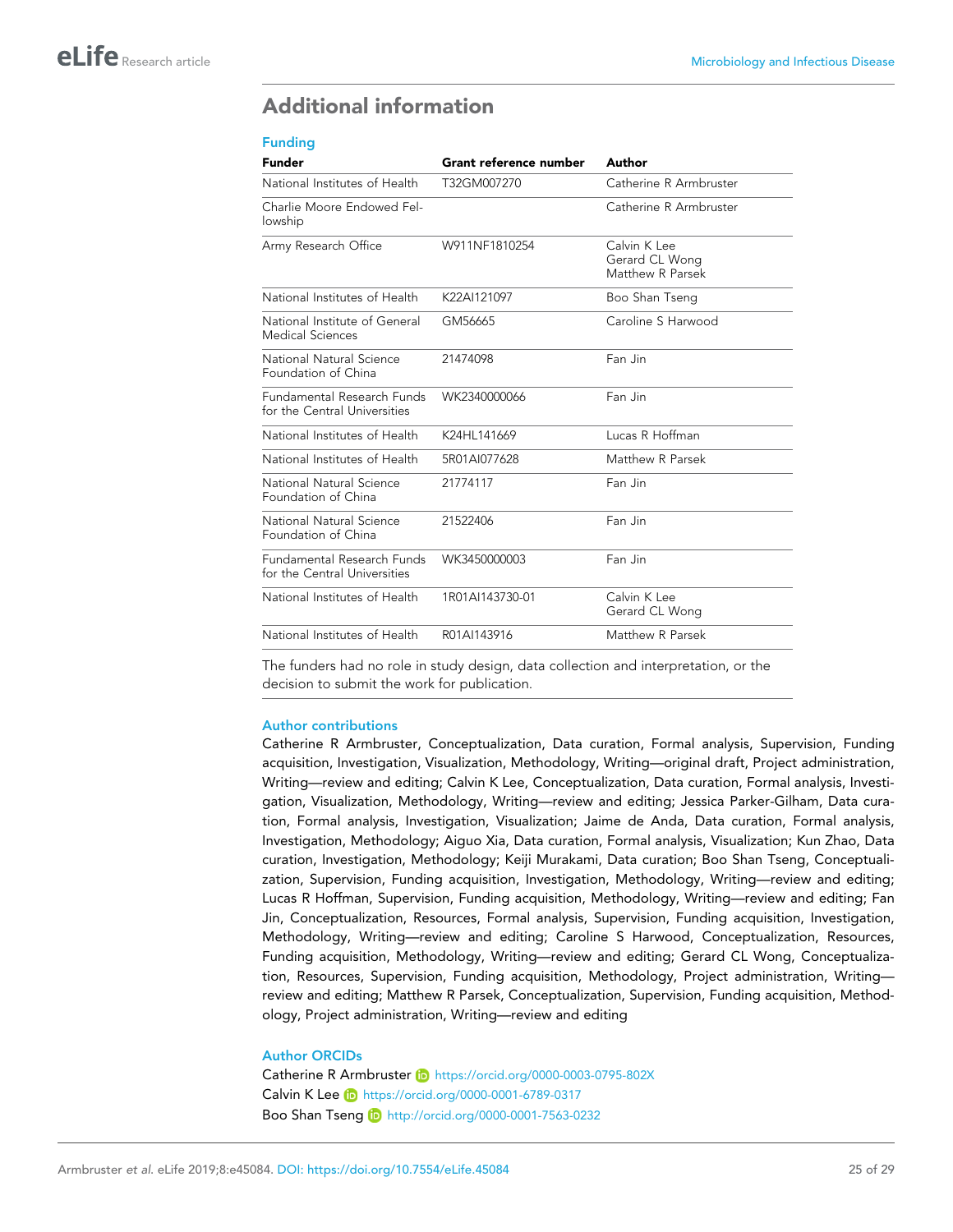<span id="page-25-0"></span>Fan Jin <https://orcid.org/0000-0003-2313-0388> Matthew R Parsek **iD** <https://orcid.org/0000-0003-2932-7966>

#### Decision letter and Author response

Decision letter <https://doi.org/10.7554/eLife.45084.sa1> Author response <https://doi.org/10.7554/eLife.45084.sa2>

# Additional files

#### Supplementary files

- . Source code 1. Source code for fluorescence statistical tests.
- . Source code 2. Source code for family tree plots.
- . Source code 3. Source code for optogenetic family tree plots.
- . Transparent reporting form

#### Data availability

Source data files and/or MATLAB code have been provided for Figures 1, 3, 4, and 5.

### References

- Ackermann M. 2015. A functional perspective on phenotypic heterogeneity in microorganisms. *Nature Reviews Microbiology* 13:497–508. DOI: [https://doi.org/10.1038/nrmicro3491,](https://doi.org/10.1038/nrmicro3491) PMID: [26145732](http://www.ncbi.nlm.nih.gov/pubmed/26145732)
- Anetzberger C, Pirch T, Jung K. 2009. Heterogeneity in quorum sensing-regulated bioluminescence of vibrio harveyi. *Molecular Microbiology* 73:267–277. DOI:<https://doi.org/10.1111/j.1365-2958.2009.06768.x>, PMID: [1](http://www.ncbi.nlm.nih.gov/pubmed/19555459) [9555459](http://www.ncbi.nlm.nih.gov/pubmed/19555459)
- Armbruster CR, Wolter DJ, Mishra M, Hayden HS, Radey MC, Merrihew G, MacCoss MJ, Burns J, Wozniak DJ, Parsek MR, Hoffman LR. 2016. *Staphylococcus aureus* Protein A Mediates Interspecies Interactions at the Cell Surface of *Pseudomonas aeruginosa*. *mBio* 7. DOI: [https://doi.org/10.1128/mBio.00538-16,](https://doi.org/10.1128/mBio.00538-16) PMID: [27222468](http://www.ncbi.nlm.nih.gov/pubmed/27222468)
- Baraquet C, Murakami K, Parsek MR, Harwood CS. 2012. The FleQ protein from pseudomonas aeruginosa functions as both a repressor and an activator to control gene expression from the pel operon promoter in response to c-di-GMP. *Nucleic Acids Research* 40:7207–7218. DOI:<https://doi.org/10.1093/nar/gks384>, PMID: [22581773](http://www.ncbi.nlm.nih.gov/pubmed/22581773)
- Baraquet C, Harwood CS. 2016. FleQ DNA binding consensus sequence revealed by studies of FleQ-Dependent regulation of biofilm gene expression in pseudomonas aeruginosa. *Journal of Bacteriology* 198:178–186. DOI:<https://doi.org/10.1128/JB.00539-15>, PMID: [26483521](http://www.ncbi.nlm.nih.gov/pubmed/26483521)
- Borlee BR, Goldman AD, Murakami K, Samudrala R, Wozniak DJ, Parsek MR. 2010. Pseudomonas aeruginosa uses a cyclic-di-GMP-regulated adhesin to reinforce the biofilm extracellular matrix. *Molecular Microbiology* 75: 827–842. DOI: [https://doi.org/10.1111/j.1365-2958.2009.06991.x,](https://doi.org/10.1111/j.1365-2958.2009.06991.x) PMID: [20088866](http://www.ncbi.nlm.nih.gov/pubmed/20088866)
- Casadesús J, Low D. 2006. Epigenetic gene regulation in the bacterial world. *Microbiology and Molecular Biology Reviews* 70:830–856. DOI:<https://doi.org/10.1128/MMBR.00016-06>, PMID: [16959970](http://www.ncbi.nlm.nih.gov/pubmed/16959970)
- Chen AI, Dolben EF, Okegbe C, Harty CE, Golub Y, Thao S, Ha DG, Willger SD, O'Toole GA, Harwood CS, Dietrich LE, Hogan DA. 2014. Candida Albicans ethanol stimulates pseudomonas aeruginosa WspR-controlled biofilm formation as part of a cyclic relationship involving phenazines. *PLOS Pathogens* 10:e1004480. DOI: [https://doi.org/10.1371/journal.ppat.1004480,](https://doi.org/10.1371/journal.ppat.1004480) PMID: [25340349](http://www.ncbi.nlm.nih.gov/pubmed/25340349)

Choi KH, Schweizer HP. 2006. mini-Tn7 insertion in bacteria with single attTn7 sites: example pseudomonas aeruginosa. *Nature Protocols* 1:153–161. DOI: [https://doi.org/10.1038/nprot.2006.24,](https://doi.org/10.1038/nprot.2006.24) PMID: [17406227](http://www.ncbi.nlm.nih.gov/pubmed/17406227)

- Colvin KM, Gordon VD, Murakami K, Borlee BR, Wozniak DJ, Wong GC, Parsek MR. 2011. The pel polysaccharide can serve a structural and protective role in the biofilm matrix of pseudomonas aeruginosa. *PLOS Pathogens* 7:e1001264. DOI: [https://doi.org/10.1371/journal.ppat.1001264,](https://doi.org/10.1371/journal.ppat.1001264) PMID: [21298031](http://www.ncbi.nlm.nih.gov/pubmed/21298031)
- Colvin KM, Irie Y, Tart CS, Urbano R, Whitney JC, Ryder C, Howell PL, Wozniak DJ, Parsek MR. 2012. The pel and psl polysaccharides provide pseudomonas aeruginosa structural redundancy within the biofilm matrix. *Environmental Microbiology* 14:1913–1928. DOI:<https://doi.org/10.1111/j.1462-2920.2011.02657.x>, PMID: [22176658](http://www.ncbi.nlm.nih.gov/pubmed/22176658)
- Davey ME, O'toole GA. 2000. Microbial biofilms: from ecology to molecular genetics. *Microbiology and Molecular Biology Reviews* 64:847–867. DOI: [https://doi.org/10.1128/MMBR.64.4.847-867.2000,](https://doi.org/10.1128/MMBR.64.4.847-867.2000) PMID: [11104](http://www.ncbi.nlm.nih.gov/pubmed/11104821) [821](http://www.ncbi.nlm.nih.gov/pubmed/11104821)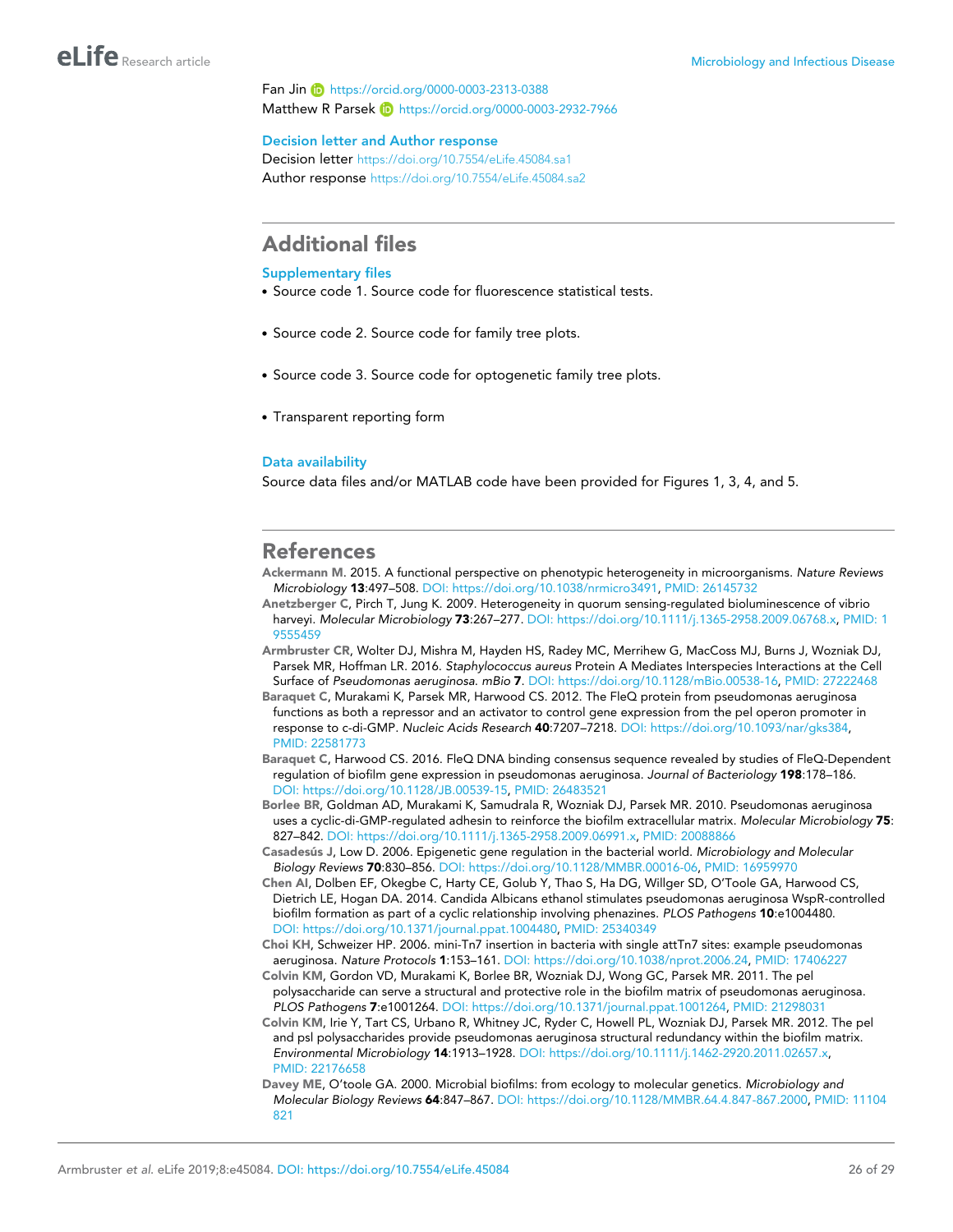- <span id="page-26-0"></span>Dragoš A, Kiesewalter H, Martin M, Hsu CY, Hartmann R, Wechsler T, Eriksen C, Brix S, Drescher K, Stanley-Wall N, Kümmerli R, Kovács ÁT. 2018. Division of labor during biofilm matrix production. *Current Biology* 28:1903– 1913. DOI:<https://doi.org/10.1016/j.cub.2018.04.046>, PMID: [29887307](http://www.ncbi.nlm.nih.gov/pubmed/29887307)
- Dubnau D, Losick R. 2006. Bistability in bacteria. *Molecular Microbiology* 61:564–572. DOI: [https://doi.org/10.](https://doi.org/10.1111/j.1365-2958.2006.05249.x) [1111/j.1365-2958.2006.05249.x](https://doi.org/10.1111/j.1365-2958.2006.05249.x), PMID: [16879639](http://www.ncbi.nlm.nih.gov/pubmed/16879639)
- Elowitz MB, Levine AJ, Siggia ED, Swain PS. 2002. Stochastic gene expression in a single cell. *Science* 297:1183– 1186. DOI: [https://doi.org/10.1126/science.1070919,](https://doi.org/10.1126/science.1070919) PMID: [12183631](http://www.ncbi.nlm.nih.gov/pubmed/12183631)
- Elzer PH, Kovach ME, Phillips RW, Robertson GT, Peterson KM, Roop RM. 1995. In vivo and in vitro stability of the broad-host-range cloning vector pBBR1MCS in six Brucella species. *Plasmid* 33:51–57. DOI: [https://doi.](https://doi.org/10.1006/plas.1995.1006) [org/10.1006/plas.1995.1006](https://doi.org/10.1006/plas.1995.1006), PMID: [7753908](http://www.ncbi.nlm.nih.gov/pubmed/7753908)
- Goldsby HJ, Dornhaus A, Kerr B, Ofria C. 2012. Task-switching costs promote the evolution of division of labor and shifts in individuality. *PNAS* 109:13686–13691. DOI: [https://doi.org/10.1073/pnas.1202233109,](https://doi.org/10.1073/pnas.1202233109) PMID: [22](http://www.ncbi.nlm.nih.gov/pubmed/22872867) [872867](http://www.ncbi.nlm.nih.gov/pubmed/22872867)
- Grote J, Krysciak D, Streit WR. 2015. Phenotypic heterogeneity, a phenomenon that may explain why quorum sensing does not always result in truly homogenous cell behavior. *Applied and Environmental Microbiology* 81: 5280–5289. DOI: [https://doi.org/10.1128/AEM.00900-15,](https://doi.org/10.1128/AEM.00900-15) PMID: [26025903](http://www.ncbi.nlm.nih.gov/pubmed/26025903)
- Haagensen JA, Klausen M, Ernst RK, Miller SI, Folkesson A, Tolker-Nielsen T, Molin S. 2007. Differentiation and distribution of colistin- and sodium dodecyl sulfate-tolerant cells in pseudomonas aeruginosa biofilms. *Journal of Bacteriology* 189:28–37. DOI:<https://doi.org/10.1128/JB.00720-06>, PMID: [17041046](http://www.ncbi.nlm.nih.gov/pubmed/17041046)
- Hickman JW, Tifrea DF, Harwood CS. 2005. A chemosensory system that regulates biofilm formation through modulation of cyclic diguanylate levels. *PNAS* 102:14422–14427. DOI: [https://doi.org/10.1073/pnas.](https://doi.org/10.1073/pnas.0507170102) [0507170102](https://doi.org/10.1073/pnas.0507170102)
- Hickman JW, Harwood CS. 2008. Identification of FleQ from pseudomonas aeruginosa as a c-di-GMP-responsive transcription factor. *Molecular Microbiology* 69:376–389. DOI: [https://doi.org/10.1111/j.1365-2958.2008.](https://doi.org/10.1111/j.1365-2958.2008.06281.x) [06281.x,](https://doi.org/10.1111/j.1365-2958.2008.06281.x) PMID: [18485075](http://www.ncbi.nlm.nih.gov/pubmed/18485075)
- Hmelo LR, Borlee BR, Almblad H, Love ME, Randall TE, Tseng BS, Lin C, Irie Y, Storek KM, Yang JJ, Siehnel RJ, Howell PL, Singh PK, Tolker-Nielsen T, Parsek MR, Schweizer HP, Harrison JJ. 2015. Precision-engineering the pseudomonas aeruginosa genome with two-step allelic exchange. *Nature Protocols* 10:1820–1841. DOI: [https://doi.org/10.1038/nprot.2015.115,](https://doi.org/10.1038/nprot.2015.115) PMID: [26492139](http://www.ncbi.nlm.nih.gov/pubmed/26492139)
- Hoang TT, Kutchma AJ, Becher A, Schweizer HP. 2000. Integration-proficient plasmids for pseudomonas aeruginosa: site-specific integration and use for engineering of reporter and expression strains. *Plasmid* 43:59– 72. DOI:<https://doi.org/10.1006/plas.1999.1441>, PMID: [10610820](http://www.ncbi.nlm.nih.gov/pubmed/10610820)
- Holloway BW, Krishnapillai V, Morgan AF. 1979. Chromosomal genetics of Pseudomonas. *Microbiology Reviews* 43:73–102.
- Huangyutitham V, Güvener ZT, Harwood CS. 2013. Subcellular clustering of the phosphorylated WspR response regulator protein stimulates its diguanylate cyclase activity. *mBio* 4:e00242. DOI: [https://doi.org/10.1128/mBio.](https://doi.org/10.1128/mBio.00242-13) [00242-13,](https://doi.org/10.1128/mBio.00242-13) PMID: [23653447](http://www.ncbi.nlm.nih.gov/pubmed/23653447)
- Irie Y, Borlee BR, O'Connor JR, Hill PJ, Harwood CS, Wozniak DJ, Parsek MR. 2012. Self-produced exopolysaccharide is a signal that stimulates biofilm formation in Pseudomonas aeruginosa. *PNAS* 109:20632– 20636. DOI:<https://doi.org/10.1073/pnas.1217993109>
- Jain R, Behrens AJ, Kaever V, Kazmierczak BI. 2012. Type IV pilus assembly in pseudomonas aeruginosa over a broad range of cyclic di-GMP concentrations. *Journal of Bacteriology* 194:4285–4294. DOI: [https://doi.org/10.](https://doi.org/10.1128/JB.00803-12) [1128/JB.00803-12](https://doi.org/10.1128/JB.00803-12), PMID: [22685276](http://www.ncbi.nlm.nih.gov/pubmed/22685276)
- Jain R, Sliusarenko O, Kazmierczak BI. 2017. Interaction of the cyclic-di-GMP binding protein FimX and the type 4 pilus assembly ATPase promotes pilus assembly. *PLOS Pathogens* 13:e1006594. DOI: [https://doi.org/10.](https://doi.org/10.1371/journal.ppat.1006594) [1371/journal.ppat.1006594](https://doi.org/10.1371/journal.ppat.1006594), PMID: [28854278](http://www.ncbi.nlm.nih.gov/pubmed/28854278)
- Jennings LK, Storek KM, Ledvina HE, Coulon C, Marmont LS, Sadovskaya I, Secor PR, Tseng BS, Scian M, Filloux A, Wozniak DJ, Howell PL, Parsek MR. 2015. Pel is a cationic exopolysaccharide that cross-links extracellular DNA in the pseudomonas aeruginosa biofilm matrix. *PNAS* 112:11353–11358. DOI: [https://doi.org/10.1073/](https://doi.org/10.1073/pnas.1503058112) [pnas.1503058112](https://doi.org/10.1073/pnas.1503058112), PMID: [26311845](http://www.ncbi.nlm.nih.gov/pubmed/26311845)
- Kim W, Levy SB, Foster KR. 2016. Rapid radiation in bacteria leads to a division of labour. *Nature Communications* 7:10508. DOI:<https://doi.org/10.1038/ncomms10508>, PMID: [26852925](http://www.ncbi.nlm.nih.gov/pubmed/26852925)
- Klauck G, Serra DO, Possling A, Hengge R. 2018. Spatial organization of different sigma factor activities and c-di-GMP signalling within the three-dimensional landscape of a bacterial biofilm. *Open Biology* 8:180066. DOI:<https://doi.org/10.1098/rsob.180066>, PMID: [30135237](http://www.ncbi.nlm.nih.gov/pubmed/30135237)
- Klausen M, Aaes-Jørgensen A, Molin S, Tolker-Nielsen T. 2003. Involvement of bacterial migration in the development of complex multicellular structures in pseudomonas aeruginosa biofilms. *Molecular Microbiology* 50:61–68. DOI: [https://doi.org/10.1046/j.1365-2958.2003.03677.x,](https://doi.org/10.1046/j.1365-2958.2003.03677.x) PMID: [14507363](http://www.ncbi.nlm.nih.gov/pubmed/14507363)
- Kuchma SL, Ballok AE, Merritt JH, Hammond JH, Lu W, Rabinowitz JD, O'Toole GA. 2010. Cyclic-di-GMPmediated repression of swarming motility by pseudomonas aeruginosa: the pilY1 gene and its impact on surface-associated behaviors. *Journal of Bacteriology* 192:2950–2964. DOI: [https://doi.org/10.1128/JB.01642-](https://doi.org/10.1128/JB.01642-09) [09](https://doi.org/10.1128/JB.01642-09), PMID: [20233936](http://www.ncbi.nlm.nih.gov/pubmed/20233936)
- Kulasakara H, Lee V, Brencic A, Liberati N, Urbach J, Miyata S, Lee DG, Neely AN, Hyodo M, Hayakawa Y, Ausubel FM, Lory S. 2006. Analysis of pseudomonas aeruginosa diguanylate cyclases and phosphodiesterases reveals a role for bis-(3'-5')-cyclic-GMP in virulence. *PNAS* 103:2839–2844. DOI: [https://doi.org/10.1073/pnas.](https://doi.org/10.1073/pnas.0511090103) [0511090103](https://doi.org/10.1073/pnas.0511090103), PMID: [16477007](http://www.ncbi.nlm.nih.gov/pubmed/16477007)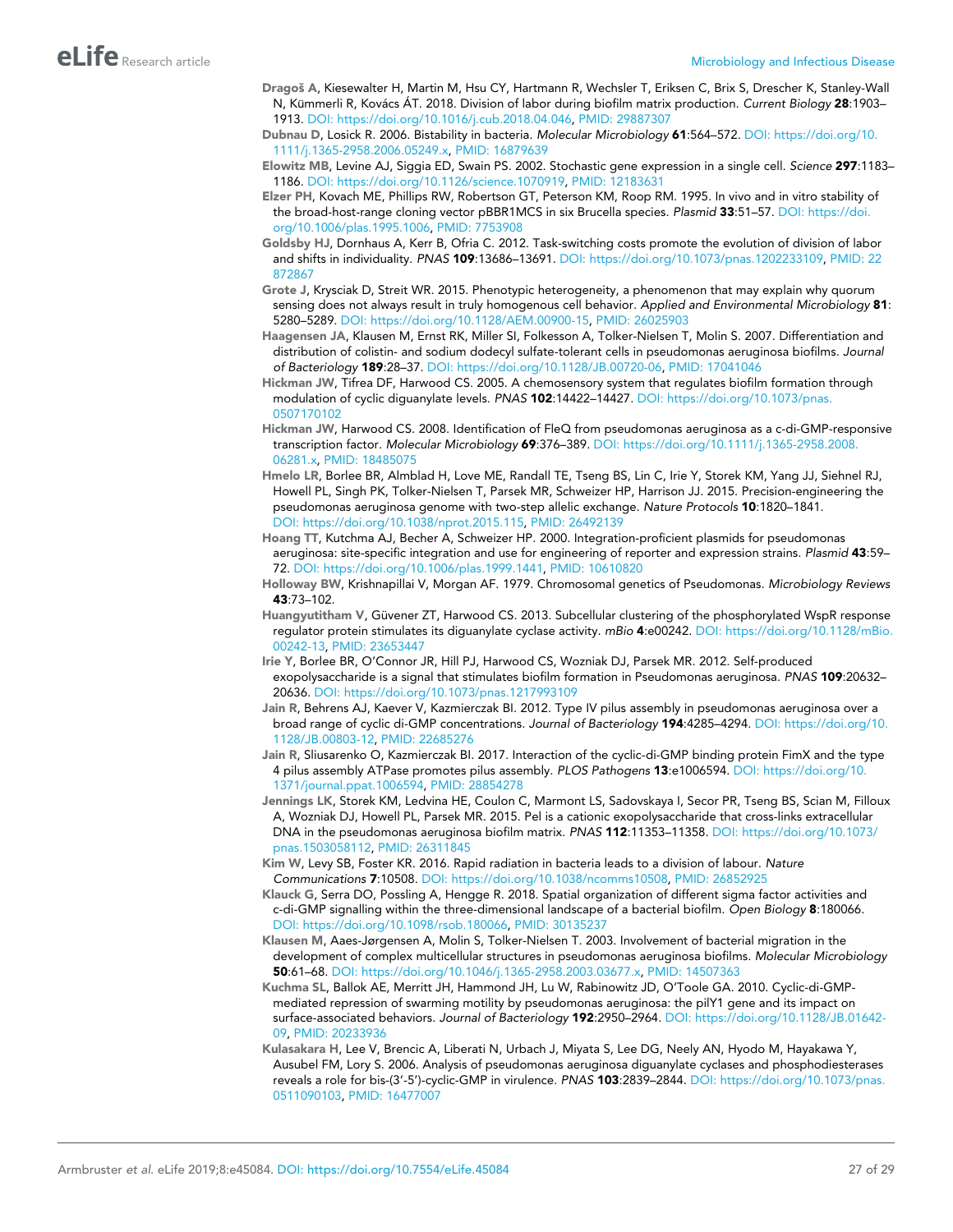- <span id="page-27-0"></span>Kulasekara BR, Kamischke C, Kulasekara HD, Christen M, Wiggins PA, Miller SI. 2013. c-di-GMP heterogeneity is generated by the chemotaxis machinery to regulate flagellar motility. *eLife* 2:e01402. DOI: [https://doi.org/10.](https://doi.org/10.7554/eLife.01402) [7554/eLife.01402](https://doi.org/10.7554/eLife.01402)
- Lambertsen L, Sternberg C, Molin S. 2004. Mini-Tn7 transposons for site-specific tagging of Bacteria with fluorescent proteins. *Environmental Microbiology* 6:726–732. DOI: [https://doi.org/10.1111/j.1462-2920.2004.](https://doi.org/10.1111/j.1462-2920.2004.00605.x) [00605.x,](https://doi.org/10.1111/j.1462-2920.2004.00605.x) PMID: [15186351](http://www.ncbi.nlm.nih.gov/pubmed/15186351)
- Lanzer M, Bujard H. 1988. Promoters largely determine the efficiency of repressor action. *PNAS* 85:8973–8977. DOI:<https://doi.org/10.1073/pnas.85.23.8973>, PMID: [3057497](http://www.ncbi.nlm.nih.gov/pubmed/3057497)
- Laventie BJ, Sangermani M, Estermann F, Manfredi P, Planes R, Hug I, Jaeger T, Meunier E, Broz P, Jenal U. 2019. A Surface-Induced asymmetric program promotes tissue colonization by pseudomonas aeruginosa. *Cell Host & Microbe* 25:140–152. DOI:<https://doi.org/10.1016/j.chom.2018.11.008>, PMID: [30581112](http://www.ncbi.nlm.nih.gov/pubmed/30581112)
- Lee CK, de Anda J, Baker AE, Bennett RR, Luo Y, Lee EY, Keefe JA, Helali JS, Ma J, Zhao K, Golestanian R, O'Toole GA, Wong GCL. 2018. Multigenerational memory and adaptive adhesion in early bacterial biofilm communities. *PNAS* 115:4471–4476. DOI: [https://doi.org/10.1073/pnas.1720071115,](https://doi.org/10.1073/pnas.1720071115) PMID: [29559526](http://www.ncbi.nlm.nih.gov/pubmed/29559526)
- Lowery NV, McNally L, Ratcliff WC, Brown SP. 2017. Division of labor, Bet Hedging, and the evolution of mixed biofilm investment strategies. *mBio* 8:e00672. DOI:<https://doi.org/10.1128/mBio.00672-17>, PMID: [28790201](http://www.ncbi.nlm.nih.gov/pubmed/28790201)
- Luo Y, Zhao K, Baker AE, Kuchma SL, Coggan KA, Wolfgang MC, Wong GC, O'Toole GA. 2015. A hierarchical cascade of second messengers regulates *Pseudomonas aeruginosa* surface behaviors. *mBio* 6. DOI: [https://doi.](https://doi.org/10.1128/mBio.02456-14) [org/10.1128/mBio.02456-14](https://doi.org/10.1128/mBio.02456-14), PMID: [25626906](http://www.ncbi.nlm.nih.gov/pubmed/25626906)
- Ma L, Conover M, Lu H, Parsek MR, Bayles K, Wozniak DJ. 2009. Assembly and development of the pseudomonas aeruginosa biofilm matrix. *PLOS Pathogens* 5:e1000354. DOI: [https://doi.org/10.1371/journal.](https://doi.org/10.1371/journal.ppat.1000354) [ppat.1000354](https://doi.org/10.1371/journal.ppat.1000354), PMID: [19325879](http://www.ncbi.nlm.nih.gov/pubmed/19325879)
- Merritt JH, Ha DG, Cowles KN, Lu W, Morales DK, Rabinowitz J, Gitai Z, O'Toole GA. 2010. Specific control of *Pseudomonas aeruginosa* surface-associated behaviors by two c-di-GMP diguanylate cyclases. *mBio* 1. DOI: [https://doi.org/10.1128/mBio.00183-10,](https://doi.org/10.1128/mBio.00183-10) PMID: [20978535](http://www.ncbi.nlm.nih.gov/pubmed/20978535)
- O'Connor JR, Kuwada NJ, Huangyutitham V, Wiggins PA, Harwood CS. 2012. Surface sensing and lateral subcellular localization of WspA, the receptor in a chemosensory-like system leading to c-di-GMP production. *Molecular Microbiology* 86:720–729. DOI:<https://doi.org/10.1111/mmi.12013>, PMID: [22957788](http://www.ncbi.nlm.nih.gov/pubmed/22957788)
- Persat A, Inclan YF, Engel JN, Stone HA, Gitai Z. 2015. Type IV pili mechanochemically regulate virulence factors in pseudomonas aeruginosa. *PNAS* 112:7563–7568. DOI: [https://doi.org/10.1073/pnas.1502025112,](https://doi.org/10.1073/pnas.1502025112) PMID: [26041805](http://www.ncbi.nlm.nih.gov/pubmed/26041805)
- Petersen E, Mills E, Miller SI. 2019. Cyclic-di-GMP regulation promotes survival of a slow-replicating subpopulation of intracellular *Salmonella* Typhimurium . *PNAS* 116:6335–6340. DOI: [https://doi.org/10.1073/](https://doi.org/10.1073/pnas.1901051116) [pnas.1901051116](https://doi.org/10.1073/pnas.1901051116)
- Rahme LG, Tan M-W, Le L, Wong SM, Tompkins RG, Calderwood SB, Ausubel FM. 1997. Use of model plant hosts to identify Pseudomonas aeruginosa virulence factors. *PNAS* 94:13245–13250. DOI: [https://doi.org/10.](https://doi.org/10.1073/pnas.94.24.13245) [1073/pnas.94.24.13245](https://doi.org/10.1073/pnas.94.24.13245)
- Ramalho T, Meyer A, Mückl A, Kapsner K, Gerland U, Simmel FC, 2016. Single cell analysis of a bacterial Sender-Receiver system. *PLOS ONE* 11:e0145829. DOI: [https://doi.org/10.1371/journal.pone.0145829,](https://doi.org/10.1371/journal.pone.0145829) PMID: [2680](http://www.ncbi.nlm.nih.gov/pubmed/26808777) [8777](http://www.ncbi.nlm.nih.gov/pubmed/26808777)
- Ribbe J, Baker AE, Euler S, O'Toole GA, Maier B. 2017. Role of cyclic Di-GMP and exopolysaccharide in type IV pilus dynamics. *Journal of Bacteriology* 199:e00859. DOI:<https://doi.org/10.1128/JB.00859-16>, PMID: [2](http://www.ncbi.nlm.nih.gov/pubmed/28167523) [8167523](http://www.ncbi.nlm.nih.gov/pubmed/28167523)
- Römling U, Galperin MY, Gomelsky M. 2013. Cyclic di-GMP: the first 25 years of a universal bacterial second messenger. *Microbiology and Molecular Biology Reviews* 77:1–52. DOI: [https://doi.org/10.1128/MMBR.00043-](https://doi.org/10.1128/MMBR.00043-12) [12](https://doi.org/10.1128/MMBR.00043-12), PMID: [23471616](http://www.ncbi.nlm.nih.gov/pubmed/23471616)
- Rossetti V, Schirrmeister BE, Bernasconi MV, Bagheri HC. 2010. The evolutionary path to terminal differentiation and division of labor in cyanobacteria. *Journal of Theoretical Biology* 262:23–34. DOI: [https://doi.org/10.1016/](https://doi.org/10.1016/j.jtbi.2009.09.009) [j.jtbi.2009.09.009](https://doi.org/10.1016/j.jtbi.2009.09.009), PMID: [19761779](http://www.ncbi.nlm.nih.gov/pubmed/19761779)
- Rybtke MT, Borlee BR, Murakami K, Irie Y, Hentzer M, Nielsen TE, Givskov M, Parsek MR, Tolker-Nielsen T. 2012. Fluorescence-based reporter for gauging cyclic di-GMP levels in pseudomonas aeruginosa. *Applied and Environmental Microbiology* 78:5060–5069. DOI:<https://doi.org/10.1128/AEM.00414-12>, PMID: [22582064](http://www.ncbi.nlm.nih.gov/pubmed/22582064)
- Ryu MH, Gomelsky M. 2014. Near-infrared light responsive synthetic c-di-GMP module for optogenetic applications. *ACS Synthetic Biology* 3:802–810. DOI: [https://doi.org/10.1021/sb400182x,](https://doi.org/10.1021/sb400182x) PMID: [24926804](http://www.ncbi.nlm.nih.gov/pubmed/24926804)
- Schreiber F, Littmann S, Lavik G, Escrig S, Meibom A, Kuypers MM, Ackermann M. 2016. Phenotypic heterogeneity driven by nutrient limitation promotes growth in fluctuating environments. *Nature Microbiology* 1:16055. DOI: [https://doi.org/10.1038/nmicrobiol.2016.55,](https://doi.org/10.1038/nmicrobiol.2016.55) PMID: [27572840](http://www.ncbi.nlm.nih.gov/pubmed/27572840)
- Serra DO, Klauck G, Hengge R. 2015. Vertical stratification of matrix production is essential for physical integrity and architecture of macrocolony biofilms of *Escherichia coli*. *Environmental Microbiology* 17:5073–5088. DOI: [https://doi.org/10.1111/1462-2920.12991,](https://doi.org/10.1111/1462-2920.12991) PMID: [26234179](http://www.ncbi.nlm.nih.gov/pubmed/26234179)
- Shrout JD, Chopp DL, Just CL, Hentzer M, Givskov M, Parsek MR. 2006. The impact of quorum sensing and swarming motility on Pseudomonas aeruginosa biofilm formation is nutritionally conditional. *Molecular Microbiology* 62:1264–1277. DOI: [https://doi.org/10.1111/j.1365-2958.2006.05421.x,](https://doi.org/10.1111/j.1365-2958.2006.05421.x) PMID: [17059568](http://www.ncbi.nlm.nih.gov/pubmed/17059568)
- Starkey M, Hickman JH, Ma L, Zhang N, De Long S, Hinz A, Palacios S, Manoil C, Kirisits MJ, Starner TD, Wozniak DJ, Harwood CS, Parsek MR. 2009. Pseudomonas aeruginosa rugose small-colony variants have adaptations that likely promote persistence in the cystic fibrosis lung. *Journal of Bacteriology* 191:3492–3503. DOI:<https://doi.org/10.1128/JB.00119-09>, PMID: [19329647](http://www.ncbi.nlm.nih.gov/pubmed/19329647)